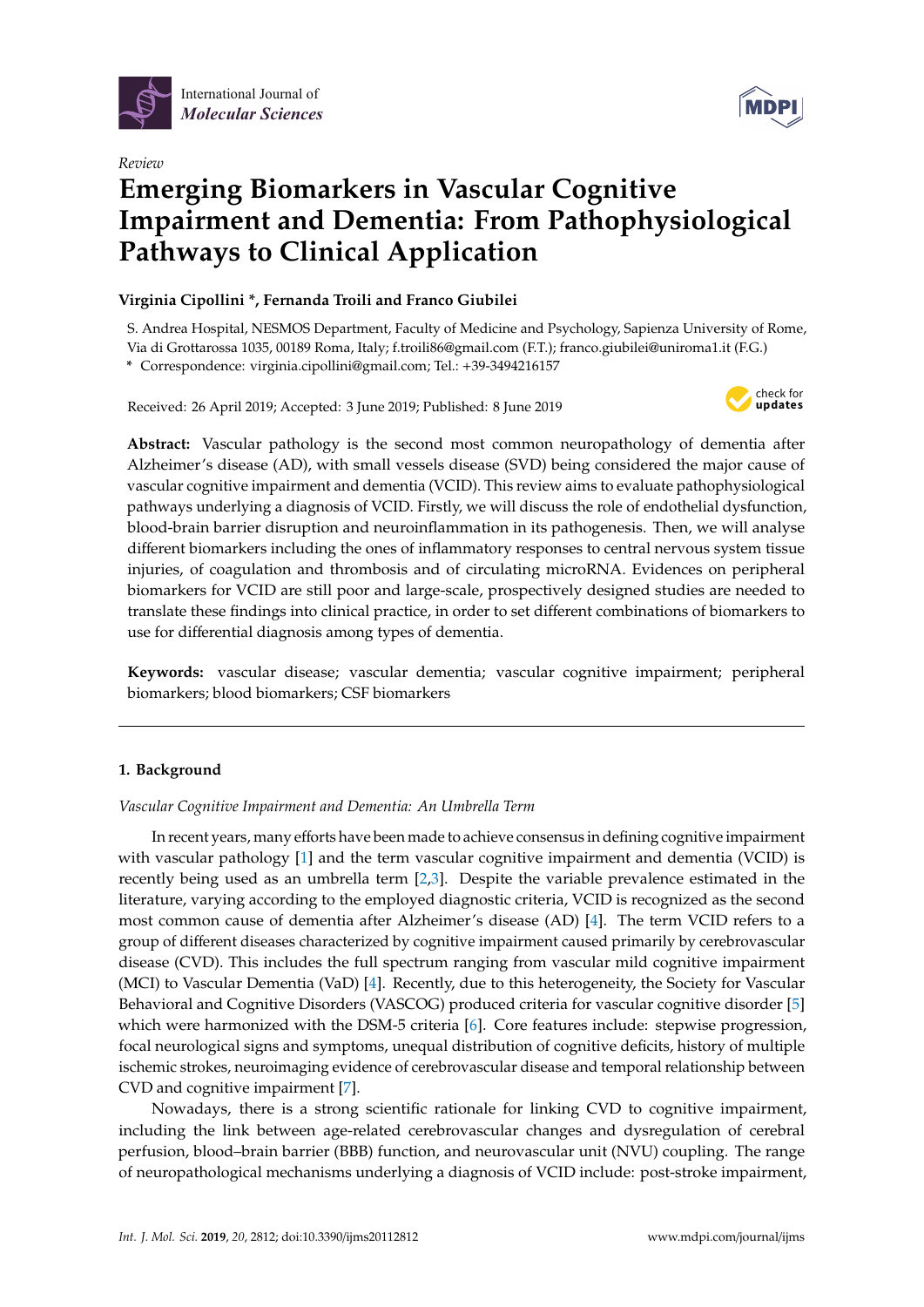small and large vessel diseases, and cases of mixed-pathology, with CVD that interacts with AD pathology [\[8\]](#page-19-7).

Initially, vascular dementia was thought to be related to the volume of multiple strokes, condition called multi-infarct dementia (MID) [\[9\]](#page-20-0). Then, the use of brain imaging revealed a high incidence of white matter damage not necessarily related to strokes. In this regard, there was a growing awareness of the importance of slowly progressive changes in the brain related to small vessels disease (SVD) [\[10\]](#page-20-1). It is now thought by many investigators that SVD is the major cause of VCID and the most common pathology found in the elderly, doubling the chances that neurodegenerative pathology would lead to dementia [\[11\]](#page-20-2).

In the past years, research on biomarkers has mainly focused to relate candidate markers to specific neuroimaging features, such as lacunar infarcts and white matter hyperintensities (WMHs) in population-based studies or in patients with a high risk of vascular factors. Other studies have compared possible biomarkers according to the different subtypes of VCID disorders. Indeed, advances in neuroimaging and biochemical analysis of blood and cerebrospinal fluid (CSF) provide unique multimodal biomarkers to stratify VCID patients [\[12](#page-20-3)[,13\]](#page-20-4).

In this review, we will briefly summarize the evidences on emerging blood and CSF biomarkers related to VCID, particularly with SVD, a common, fairly homogeneous, but often under-recognized histopathologic subtype of VCID. Firstly, we will consider the pathophysiological pathways underlying a diagnosis of VCID and we will discuss the role of endothelial dysfunction, blood-brain barrier disruption and neuroinflammation in its pathogenesis. Then we will analyse different biomarkers including biomarkers of inflammatory responses, biomarkers of central nervous system tissue injuries, biomarkers of coagulation and thrombosis, and circulating microRNA (miRNA).

#### **2. Methods**

For this narrative review, we conducted a comprehensive search on Medline and PubMed databases for studies published until 31st March 2019. The keywords used in the current search were: "vascular dementia" or "vascular cognitive impairment" or "subcortical small vessel disease" AND "biomarkers", "inflammation", "blood brain barrier", "endothelial dysfunction", "microRNA". We used filters for English language and selected manuscripts not older than 10 years. Two of the authors, VC and FT, separately selected relevant abstracts and critically reviewed them. The full text of 197 relevant papers were taken into account. Moreover, 24 reviews from the last 5 years that could be of interest for our work were considered. The proposal on current status of biochemical markers in VCID was reviewed by the group.

For the tables compilation filters for publication dates not older than the last 5 years, only for human subjects and only in English language were applied, obtaining 326 articles to analyse. We then excluded all the reviews and not pertinent topics by reading article abstracts, and then obtained all the salient full texts (49 articles in total) (Tables [1](#page-8-0) and [2\)](#page-11-0).

#### **3. Pathophysiological Pathways of VCID**

The heterogeneity of CVD makes it challenging to elucidate the neuropathological substrates and mechanisms of VCID. VCID is an entity whose heterogeneous clinical manifestations are due to a substrate of multiple pathogenic and structural factors. Nevertheless, histopathologic evidence, obtained by biopsy or autopsy, is essential in each guideline to make a diagnosis of definite VCID [\[14\]](#page-20-5). Decreased Cerebral Blood Flow (CBF) is the major cerebral hemodynamic alteration in VCID and pathologies, which cause reduction in global CBF, such as atherosclerosis and arterial stenosis are involved [\[15\]](#page-20-6). Factors that define the subtypes of VCID include the nature and extent of vascular pathologies (such as ischemic infarcts, hemorrhages and white matter changes), the degree of involvement of extra and intracranial vessels and the anatomical location of tissue changes. Typical neuropathological changes of AD such as amyloid plaques and neurofibrillary tangles may also be found at the pathological examination of VCID and may contribute to cognitive dysfunction [\[5](#page-19-4)[,16\]](#page-20-7).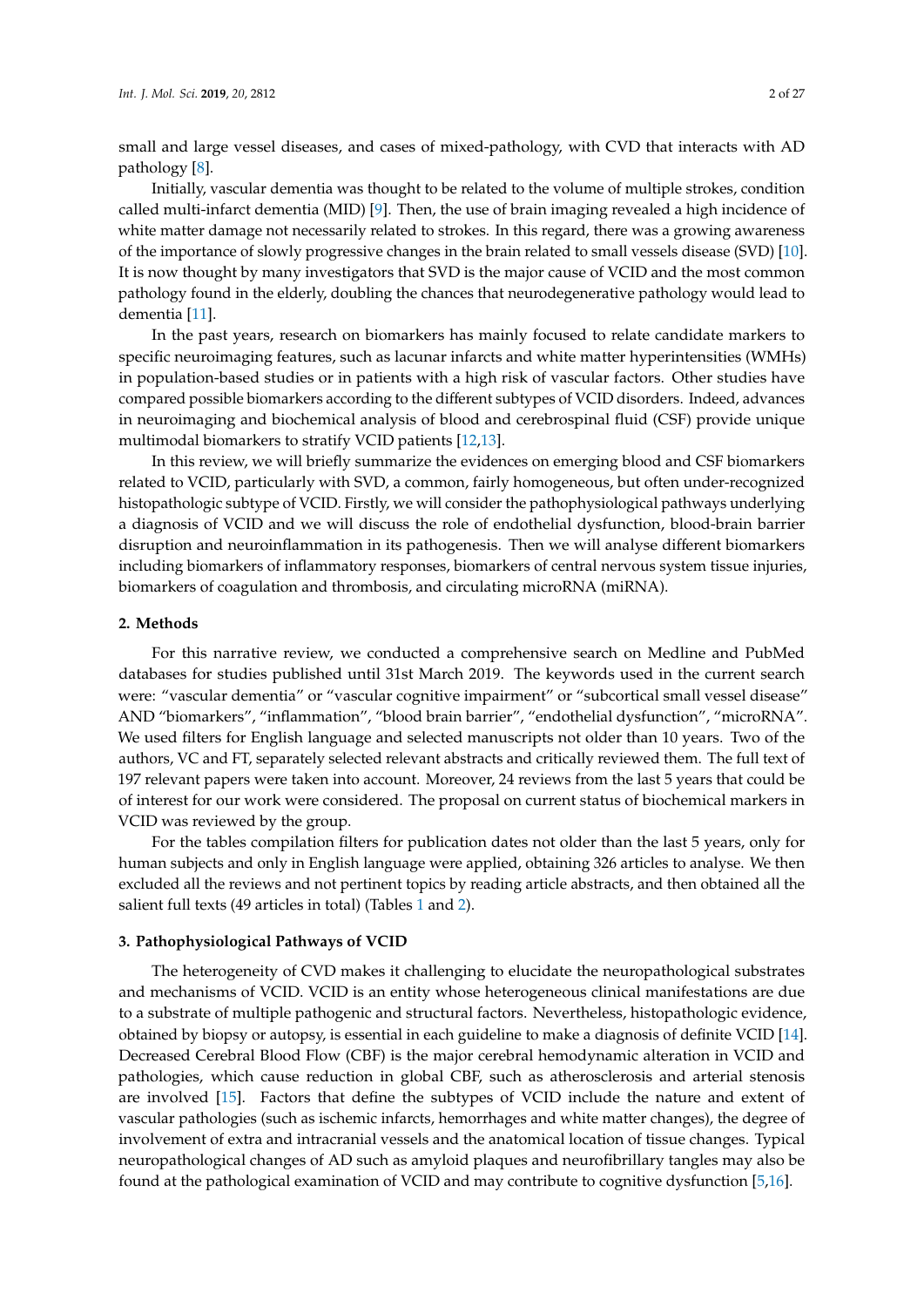| Author, Year<br>[Reference]         | Population                                                                                                                                                                                                                           | <b>Biomakers</b>                                                                                                                                                                           | Outcome                                               | <b>Results</b>                                                                                                                                                                                              |
|-------------------------------------|--------------------------------------------------------------------------------------------------------------------------------------------------------------------------------------------------------------------------------------|--------------------------------------------------------------------------------------------------------------------------------------------------------------------------------------------|-------------------------------------------------------|-------------------------------------------------------------------------------------------------------------------------------------------------------------------------------------------------------------|
| Murr J et al., 2014<br>$[17]$       | 670 cognitively normal subjects                                                                                                                                                                                                      | Plasma oxidized low-density<br>lipoprotein (OxLDL) levels                                                                                                                                  | <b>Risk Factor</b><br>follow-up: 4.8 years (2.2-10.3) | No association between OxLDL and risk of<br>all-cause dementia, AD, and vascular<br>dementia or subtypes was found.                                                                                         |
| Dong H et al., 2015<br>[18]         | 127 AD patients, 30 MCI and 30 VaD<br>patients.                                                                                                                                                                                      | Serum circulating miRNAs                                                                                                                                                                   | Differential diagnosis                                | The panel of miR-31, miR-93 and miR-146a<br>can be used to discriminate AD from VaD.                                                                                                                        |
| Duits FH et al., 2015<br>[19]       | 52 AD patients, 24 VaD patients, 26<br>cognitively normal subjects.                                                                                                                                                                  | Plasma and CSF levels of MMP2,<br>MMP9, MMP10, TIMP1 and TIMP2.<br>CSF levels of amyloid- $\beta$ (1–42)<br>$(A\beta 42)$ , tau, and tau<br>phosphorylated at threonine-181<br>$(p$ -tau). | Differential diagnosis                                | AD patients showed higher plasma MMP2<br>levels compared to VaD patients ( $p < 0.05$ ).                                                                                                                    |
| Hatanaka H et al., 2015<br>[20]     | 72 AD, 27 VaD, 24 Mixed Dementia<br>(MD) patients and 53 cognitively<br>normal subjects.                                                                                                                                             | Plasma levels of diacron reactive<br>oxygen metabolite (dROM) and<br>biological anti-oxidant potential<br>$(BAP)$ .                                                                        | Differential diagnosis                                | The dROM levels were significantly higher<br>in the AD and MD groups than in the<br>control group.<br>The BAP levels were significantly lower in<br>the MD group than in the control, AD and<br>VaD groups. |
| Hilal S et al., 2015<br>[21]        | 41 cognitive impairment with no<br>dementia (CIND) subjects and 46<br>demented subjects with burden of<br>cerebrovascular diseases (CeVD); 37<br>CIND and 34 cases with dementia<br>without CeVD; 35 cognitively normal<br>subjects. | Plasma NTpro-BNP and high<br>sensitivity cardiac troponin T<br>(hs-cTnT) levels.                                                                                                           | Differential diagnosis                                | Plasma concentrations of hs-cTnT were<br>associated significantly with CeVD in both<br>CIND and dementia.<br>NTpro-BNP was associated with dementia<br>with CeVD                                            |
| Teunissen CE et al., 2015<br>$[22]$ | 295 subjects including healthy controls<br>$(n = 65)$ , patients with subjective<br>memory complaints ( $n = 99$ ), patients<br>with AD ( $n = 100$ ), and patients with<br>vascular dementia ( $n = 31$ ).                          | Serum leptin levels                                                                                                                                                                        | Differential diagnosis                                | Serum leptin levels are not altered in AD or<br>vascular dementia patients compared to<br>healthy controls and were not related to<br>cognitive decline.                                                    |

#### **Table 1.** Blood biomarkers and VCID.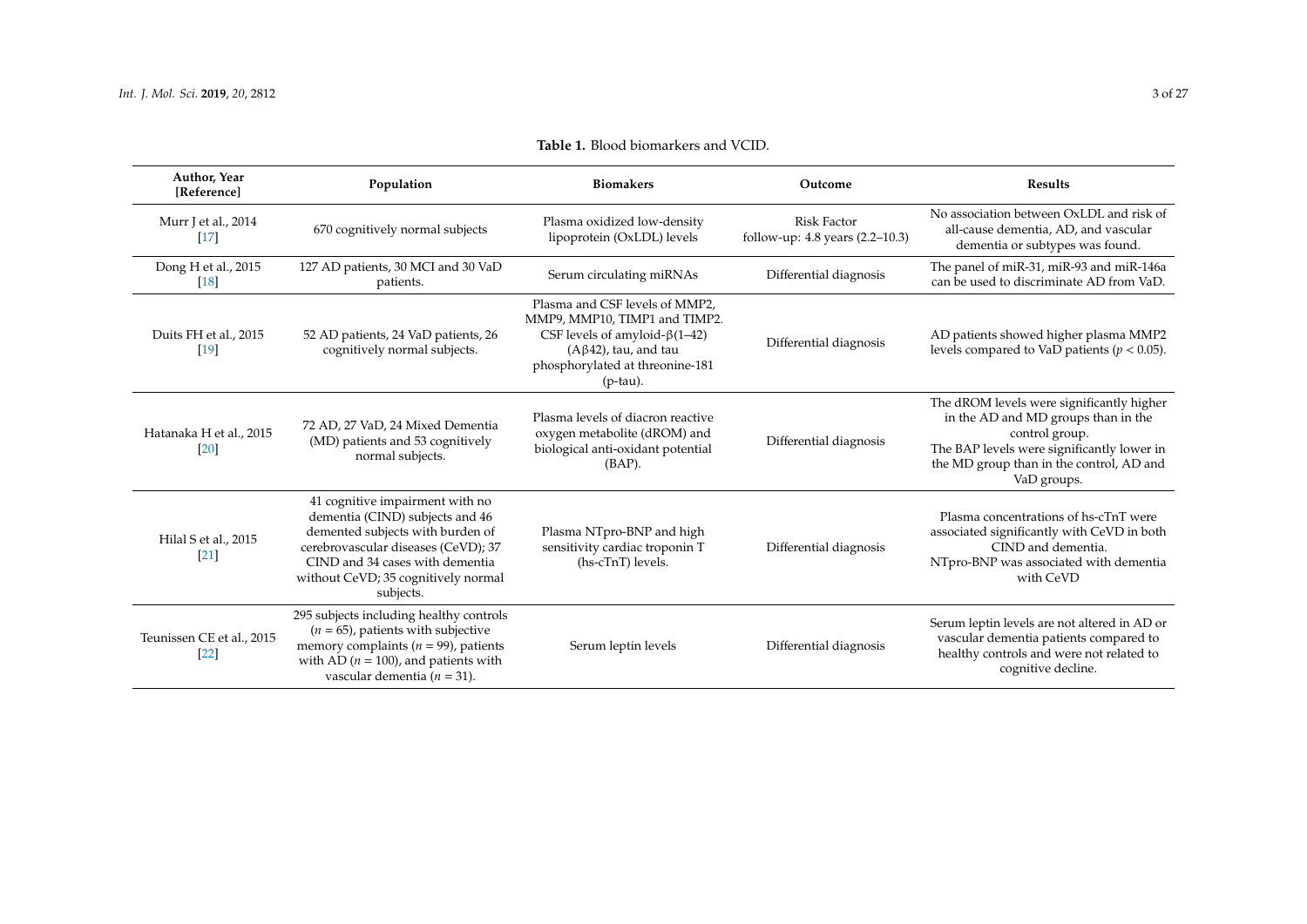| Author, Year<br>[Reference]          | Population                                                                                                                                                                                                                 | <b>Biomakers</b>                                                                                                                                                                                                                                      | Outcome                              | <b>Results</b>                                                                                                                                                                                                                                      |
|--------------------------------------|----------------------------------------------------------------------------------------------------------------------------------------------------------------------------------------------------------------------------|-------------------------------------------------------------------------------------------------------------------------------------------------------------------------------------------------------------------------------------------------------|--------------------------------------|-----------------------------------------------------------------------------------------------------------------------------------------------------------------------------------------------------------------------------------------------------|
| Wang C et al., 2015<br>$[23]$        | 10 cognitively healthy subjects and 10<br>age-matched VaD subjects.                                                                                                                                                        | Differentially expressed proteins<br>(DEPs)                                                                                                                                                                                                           | Differential diagnosis               | High-degree proteins were detected in the<br>protein-protein (PPI) interaction network,<br>such as ATP5B (ATP synthase subunit $\beta$ ) in<br>VaD.                                                                                                 |
| Castellazzi M et al., 2016<br>$[24]$ | 232 MCI, 65 VaD, 175 AD, 88 MD, 104<br>Multiple Sclerosis (MS) patients, 165<br>cognitively healthy controls.                                                                                                              | Serum High-density lipoprotein<br>(HDL)-bound paraoxonase-1<br>(PON-1) levels                                                                                                                                                                         | Differential diagnosis               | Serum arylesterase, but not paraoxonase,<br>levels were significantly lower in patients<br>affected by MCI, VaD, AD, MD as well as<br>those with MS as compared to healthy<br>controls.                                                             |
| Chen Z et al., 2016<br>$[25]$        | 52 subcortical ischemic vascular disease<br>patients with no dementia (SIVDND),<br>55 patients with mild cognitive<br>impairment (SVMCI), 54 patients with<br>vascular dementia (VaD), 54 cognitively<br>healthy controls. | Serum thyroid-stimulating<br>hormone (TSH), total<br>triiodothyronine (TT3), free<br>triiodothyronine (FT3), total<br>thyroxine (TT4) and free thyroxine<br>(FT4), thyroglobulin antibody<br>(TGA), and antithyroid peroxidase<br>antibody (TPO-Abs). | Correlation with cognitive<br>status | Serum TT3 and FT3 levels decreased,<br>whereas serum TSH level increased, with<br>the decline in cognitive functions in SIVD.                                                                                                                       |
| Dukic L et al., 2016<br>[26]         | 235 participants, divided in 4 groups:<br>AD ( $N = 70$ ), VaD ( $N = 67$ ), MCI ( $N =$<br>48) and Cognitively Healthy<br>Participants ( $N = 50$ ).                                                                      | Serum kallikrein 6 (KLK6), clusterin<br>(CLU), adiponectin (ADPN) and<br>interleukin-6 (IL-6)                                                                                                                                                         | Differential diagnosis               | Serum concentrations of KLK6, CLU and<br>ADPN did not differ between AD, VaD,<br>MCI and cognitively healthy control group<br>of participants, whereas IL-6 was<br>significantly higher in VaD patients than in<br>AD, MCI and healthy individuals. |
| Horvath I et al., 2016<br>$[27]$     | 40 nondemented controls, 11 stable<br>mild cognitive impairment (SMCI), 6<br>MCI due to AD (MCI-AD), 40 AD and 7<br>VaD.patients.                                                                                          | CSF concentration of $A\beta1-42$ ,<br>S100A8, S100A9 and Tau.                                                                                                                                                                                        | Differential diagnosis               | The S100A9 and $A\beta1-42$ levels correlated<br>with each other: their CSF content<br>decreased already at the SMCI stage and<br>declined further under MCIAD, AD, and<br>VaD conditions.                                                          |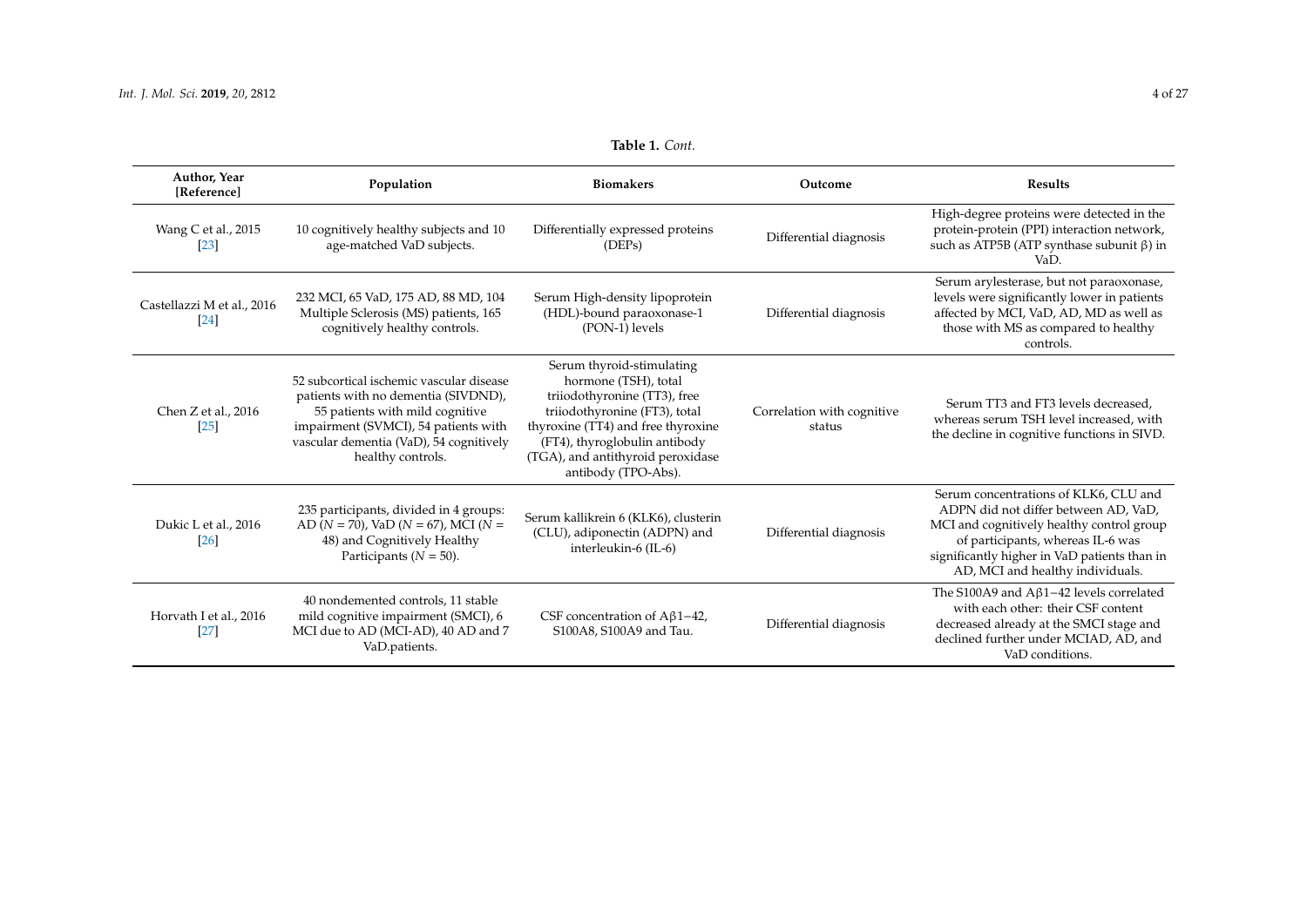| Author, Year<br>[Reference]                   | Population                                                                                                                                                                                                | <b>Biomakers</b>                                                                                                                                                         | Outcome                                             | <b>Results</b>                                                                                                                                                                                                                                                                                      |
|-----------------------------------------------|-----------------------------------------------------------------------------------------------------------------------------------------------------------------------------------------------------------|--------------------------------------------------------------------------------------------------------------------------------------------------------------------------|-----------------------------------------------------|-----------------------------------------------------------------------------------------------------------------------------------------------------------------------------------------------------------------------------------------------------------------------------------------------------|
| Kitagawa K et al., 2016<br>[28]               | 466 cognitively healthy subjects                                                                                                                                                                          | serum high-molecular-weight<br>(HMW) adiponectin level                                                                                                                   | Risk factor (median follow-up<br>period: 6.9 years) | Risks of dementia in patients with high<br>versus low HMW adiponectin levels were<br>almost identical.<br>No association was found between<br>adiponectin levels and Alzheimer's disease<br>dementia or vascular dementia in the<br>whole group or amongst men and women<br>separately.             |
| Levada OA et al., 2016<br>[29]                | 21 patients with AD; 22 patients with<br>subcortical vascular dementia; 16<br>cognitively healthy subjects.                                                                                               | Plasma levels of brain-derived<br>neurotrophic factor (BDNF)                                                                                                             | Differential diagnosis                              | At baseline there was lower BDNF levels in<br>both AD and VaD groups, which was<br>significant only in subjects with AD.                                                                                                                                                                            |
| Mirza SS et al., 2016<br>[30]                 | 357 AD patients; 32 VaD patients.                                                                                                                                                                         | Serum N-terminal pro B-type<br>natriuretic peptide (NT-proBNP)<br>levels                                                                                                 | Risk factor                                         | Higher NT-proBNP was associated with a<br>higher risk of dementia, with a particularly<br>strong association with vascular dementia.                                                                                                                                                                |
| Nilsson ED et al., 2016<br>$[31]$             | 374 incident dementia cases: 120 AD<br>patients, 84 VaD and 102 MD patients.                                                                                                                              | Plasma level of copeptin                                                                                                                                                 | Risk factor (median follow-up<br>period: 4.2 years) | Baseline level of copeptin predicted<br>incident VaD.                                                                                                                                                                                                                                               |
| Pan X et al., 2016<br>$[32]$                  | Exploration phase: 338 control subjects<br>and 43 AD patients;<br>Validation phase: 861 control subjects,<br>81 AD patients, 70 vascular dementia<br>patients and 13 frontotemporal<br>dementia patients. | Blood Thiamine diphosphate (TDP),<br>thiamine monophosphate, and<br>thiamine levels                                                                                      | Differential diagnosis                              | TDP exhibited significant and consistent<br>values for AD diagnosis in both<br>exploration and validation phases.<br>TDP can effectively distinguish AD from<br>vascular dementia.                                                                                                                  |
| Bednarska-Makaruk M<br>et al., 2017<br>$[33]$ | 205 patients with dementia (89 with<br>AD, 47 with VaD, 69 with mixed<br>dementia (MD)), 113 persons with MCI<br>and 107 controls.                                                                        | Serum adiponectin, leptin and<br>resistin levels, IL-6, CRP,<br>chitotriosidase, 25-OH vitamin D,<br>HDL-cholesterol and paraoxonase 1,<br>glucose, insulin and HOMA-IR. | Differential diagnosis                              | Vascular and mixed dementia are<br>characterized by an increase of resistin.<br>Positive correlation of resistin with<br>inflammation indicators may suggest the<br>potential pro-inflammatory role of resistin<br>in the development of dementia, especially<br>in dementia of vascular mechanism. |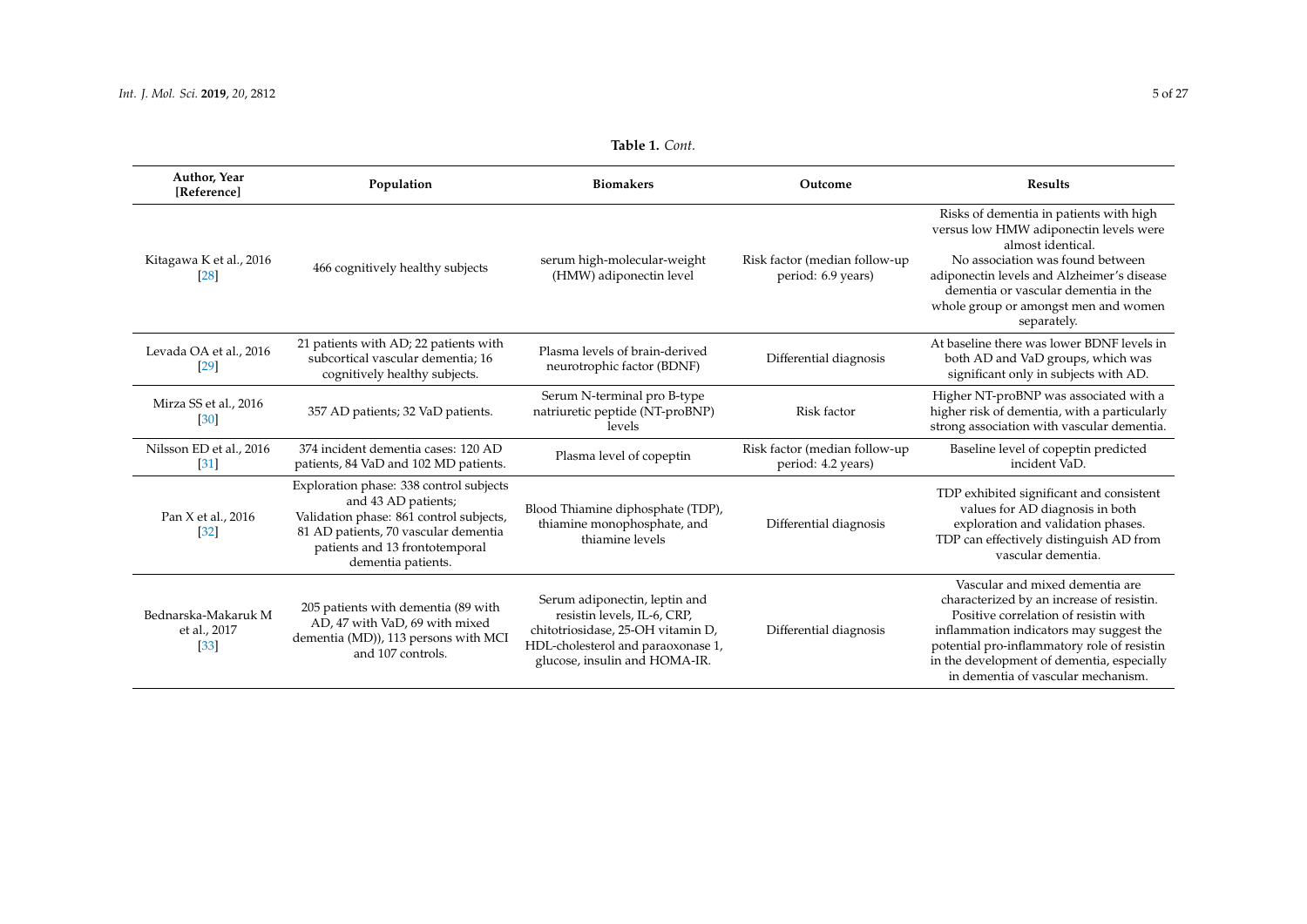| Author, Year<br>[Reference]              | Population                                                                                                     | <b>Biomakers</b>                                                                                                                                               | Outcome                                                       | <b>Results</b>                                                                                                                                                                                                                                                                                        |
|------------------------------------------|----------------------------------------------------------------------------------------------------------------|----------------------------------------------------------------------------------------------------------------------------------------------------------------|---------------------------------------------------------------|-------------------------------------------------------------------------------------------------------------------------------------------------------------------------------------------------------------------------------------------------------------------------------------------------------|
| Busse M et al., 2017<br>$[34]$           | 60 AD patients, 20 VaD patients, 12<br>frontotemporal dementia patients and<br>24 cognitively healthy persons. | Innate and adaptive cell<br>populations in whole blood.                                                                                                        | Differential diagnosis                                        | Monocytes and NK cells were diminished<br>in VaD, but not in AD and FTD.<br>B cell and T cell numbers were decreased in<br>all investigated forms of dementia.<br>Changes in the contribution of<br>naïve/memory T cells were only present in<br>AD.                                                  |
| Holm H et al., 2017<br>$[35]$            | 120 AD patients, 83 VaD, 102 MD and<br>68 other aetiology.                                                     | Plasma N-terminal prosomatostatin<br>(NT-proSST)                                                                                                               | Risk factor<br>(follow-up period of $4.6 \pm 1.3$ )<br>years) | Higher levels of circulating NTproSST are<br>associated with increased incidence of<br>vascular dementia.                                                                                                                                                                                             |
| Holm H et al., 2017<br>[36]              | A population-based cohort of 5347<br>individuals without prevalent dementia                                    | Plasma midregional pro-atrial<br>natriuretic peptide (MR-proANP),<br>C-terminal endothelin-1<br>(CT-proET-1) and midregional<br>proadrenomedullin (MR-proADM). | Risk factor (follow-up period of<br>$4.6 \pm 1.3$ years)      | Elevated plasma concentration of<br>MR-proANP is an independent predictor<br>of all-cause and vascular dementia.<br>Pronounced increase in CT-proET-1<br>indicates higher risk of vascular dementia.                                                                                                  |
| Hsu PF et al., 2017<br>$\left[37\right]$ | 1436 individuals from a national<br>representative sample in Taiwan.                                           | CRP levels were determined.                                                                                                                                    | Risk Factor (11.04 years<br>(median) of follow-up)            | 260 individuals (18.11%) were diagnosed<br>with dementia. Those with high CRP had a<br>55% higher risk of dementia compared with<br>those with normal CRP. After adjusting for<br>possible confounding cardiovascular risk<br>factors, high CRP was independently<br>associated with VaD, but not AD. |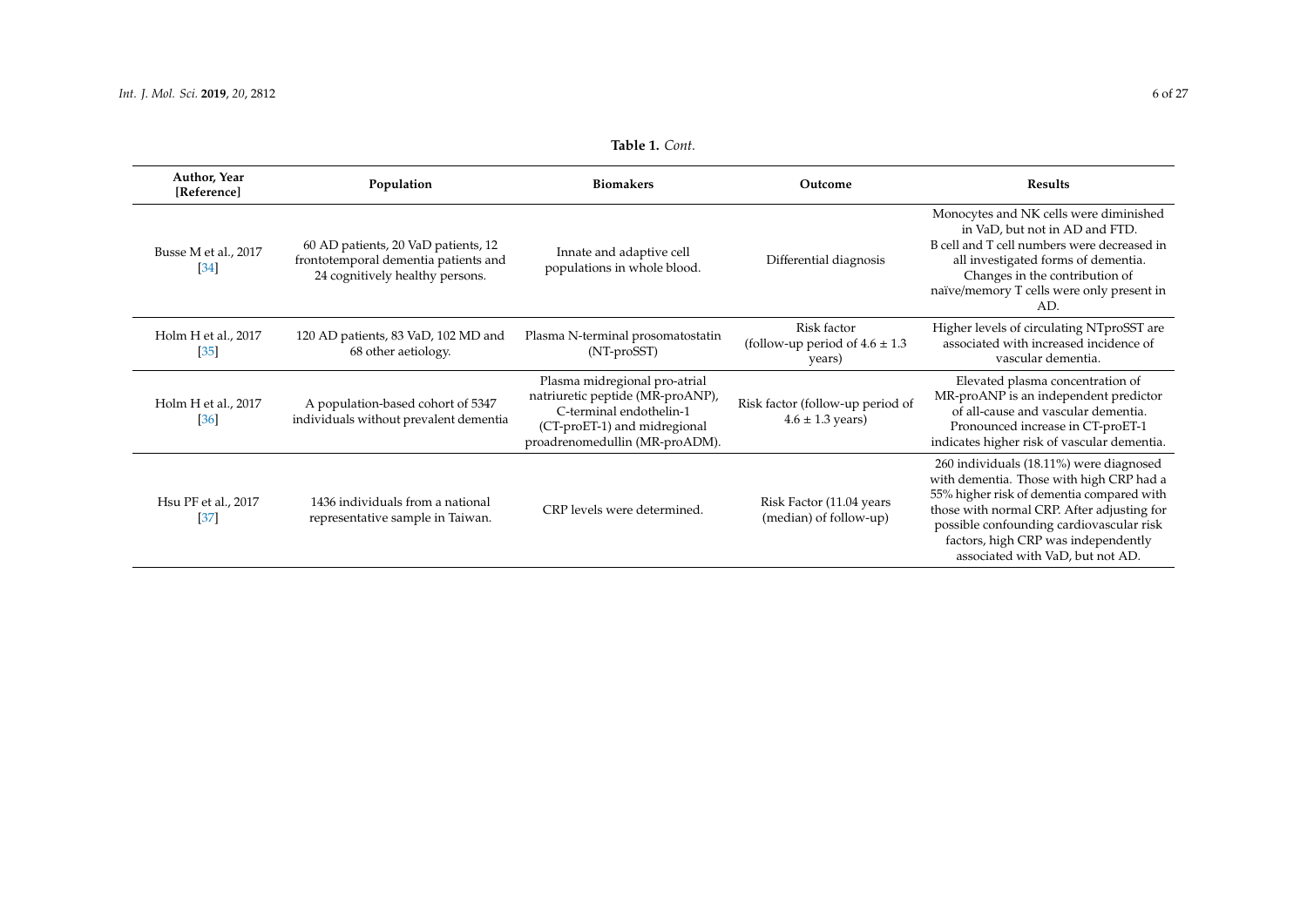| Author, Year<br>[Reference]      | Population                                                                                                                      | <b>Biomakers</b>                                                                                                                                                                                                                                                                                                                                                                                                                                 | Outcome                                    | Results                                                                                                                                                                                                                                                                                                                                                                                                                                                                                                                                                                                                  |
|----------------------------------|---------------------------------------------------------------------------------------------------------------------------------|--------------------------------------------------------------------------------------------------------------------------------------------------------------------------------------------------------------------------------------------------------------------------------------------------------------------------------------------------------------------------------------------------------------------------------------------------|--------------------------------------------|----------------------------------------------------------------------------------------------------------------------------------------------------------------------------------------------------------------------------------------------------------------------------------------------------------------------------------------------------------------------------------------------------------------------------------------------------------------------------------------------------------------------------------------------------------------------------------------------------------|
| Moretti R et al., 2017<br>$[38]$ | 543 patients: 456 patients suffering<br>from subcortical vascular dementia<br>(sVAD), 87 AD and healthy<br>age-matched controls | Clinical laboratory measurements,<br>including serum total cholesterol,<br>triglycerides, and high-density<br>lipoprotein (HDL) cholesterol, have<br>been determined enzymatically and<br>low-density lipoprotein (LDL)<br>cholesterol was calculated using<br>Friedewald's formula. Serum levels<br>of 25(OH)D, the level of calcium<br>and PTH were measured. The level<br>of folate, vitamin B12 levels and<br>Homocysteine were also tested. | Correlation                                | Vitamin D deficiency was present in<br>demented cases, as well as low levels of<br>folate and high levels of homocysteine,<br>more pronounced in sVAD cases.                                                                                                                                                                                                                                                                                                                                                                                                                                             |
| Prabhakar P et al., 2017<br>[39] | 204 patients with small vessel VaD; 200<br>cognitively normal subjects.                                                         | Plasma miRNA profiling.                                                                                                                                                                                                                                                                                                                                                                                                                          | Differential diagnosis                     | plasma miR-409-3p, miR-502-3p,<br>miR-486-5p and miR-451a could be used to<br>differentiate small vessel VaD patients from<br>healthy controls.                                                                                                                                                                                                                                                                                                                                                                                                                                                          |
| Quinlan P et al., 2017<br>$[40]$ | 342 patients with subjective or objective<br>mild cognitive impairment                                                          | Serum IGF-I concentrations at<br>baseline                                                                                                                                                                                                                                                                                                                                                                                                        | Risk factor (mean follow-up: 3.6<br>years) | In a memory clinic population, low serum<br>IGF-I was a risk marker for subsequent<br>VaD whereas low IGF-I did not associate<br>with the risk of AD. High serum IGF-I was<br>not related to the risk of conversion to<br>dementia.                                                                                                                                                                                                                                                                                                                                                                      |
| Suridjan I et al., 2017<br>[41]  | 29 possible vascular mild cognitive<br>impairment patients and 89 controls)                                                     | Serum lipid peroxidation markers<br>levels.<br>Ratios of early- (lipid<br>hydroperoxides, LPH) to late-stage<br>(8-isoprostane, 8-ISO;<br>4-hydroxy-2-nonenal, 4-HNE) lipid<br>peroxidation products were<br>calculated.                                                                                                                                                                                                                         | Correlation with cognitive<br>status       | A global effect of group on lipid<br>peroxidation markers was observed,<br>adjusting for sex, years of education, and<br>cardiopulmonary fitness.<br>Lower lipid peroxidation at baseline, as<br>determined by lower 8-ISO concentration,<br>was associated with greater improvement<br>in verbal memory ( $F(1, 64) = 4.738$ , $p =$<br>0.03) and executive function $(F(1, 64) =$<br>5.219, $p = 0.026$ ) performance.<br>Higher ratios of 8-ISO/LPH and<br>8-ISO+4-HNE to LPH, were associated<br>with less improvement in executive<br>function performance over a 24-week<br>exercise intervention. |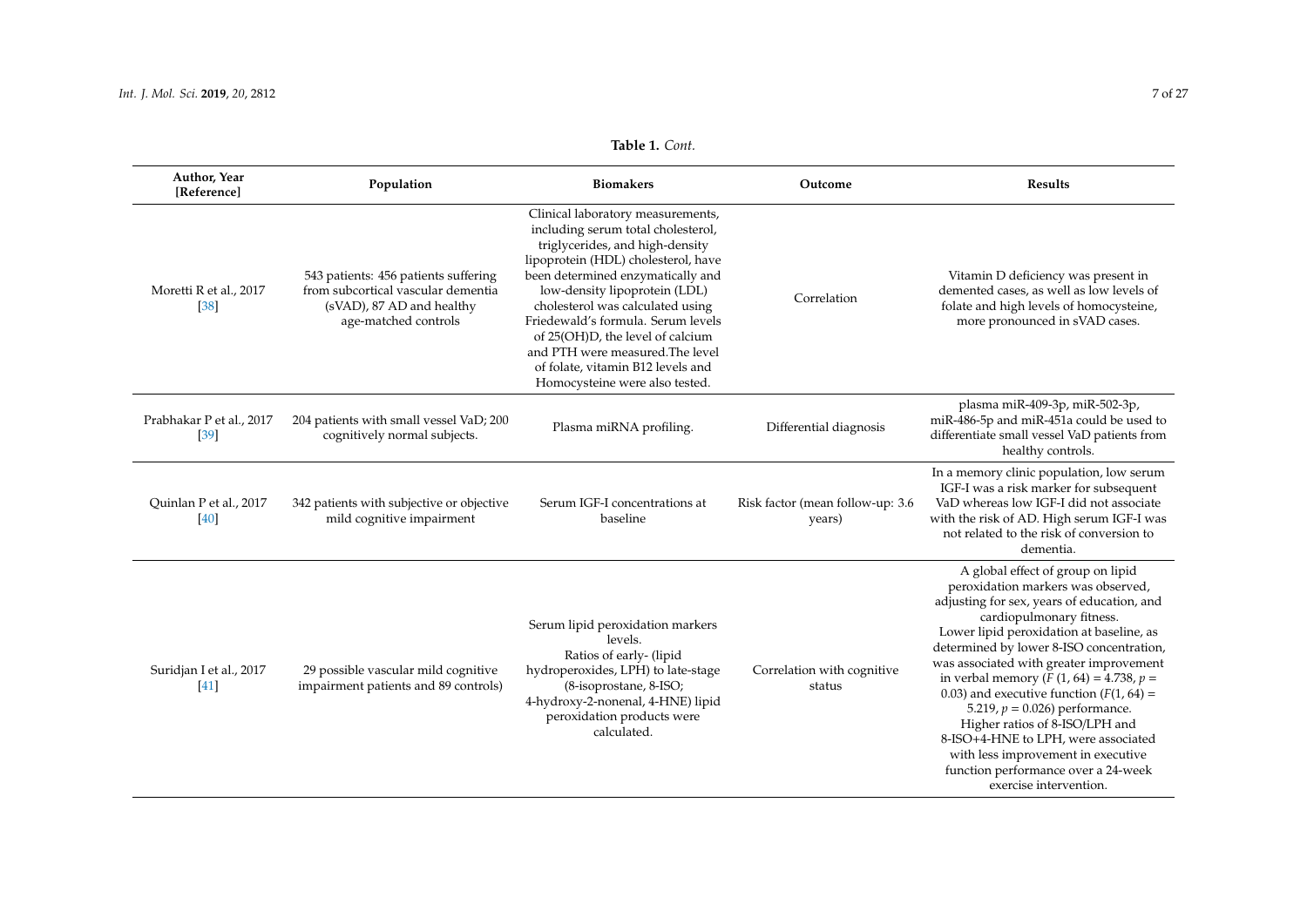| <b>Table 1. Cont.</b> |  |  |
|-----------------------|--|--|
|-----------------------|--|--|

| Author, Year<br>[Reference]     | Population                                                                                                                                                                             | <b>Biomakers</b>                                                                                                                                 | Outcome                                                           | <b>Results</b>                                                                                                                                                                                                                                                                                                                                                                        |
|---------------------------------|----------------------------------------------------------------------------------------------------------------------------------------------------------------------------------------|--------------------------------------------------------------------------------------------------------------------------------------------------|-------------------------------------------------------------------|---------------------------------------------------------------------------------------------------------------------------------------------------------------------------------------------------------------------------------------------------------------------------------------------------------------------------------------------------------------------------------------|
| Tang SC et al., 2017<br>[42]    | 172 Ischemic Stroke (IS) patients,<br>including 73 with $CDR = 0$ , 63 with<br>$CDR = 0.5$ , and 36 with $CDR \ge 1$ (VaD<br>patients).                                                | Plasma concentration of receptor<br>for advanced glycation end<br>products (soluble RAGE (sRAGE);<br>endogenous soluble form of RAGE<br>(esRAGE) | Correlation with cognitive<br>status                              | Plasma sRAGE and esRAGE were elevated<br>in patients with dementia compared with<br>those without dementia among IS patients.                                                                                                                                                                                                                                                         |
| Vishnu VY et al., 2017<br>[43]  | 118 subects, 68 with dementia (MCI-AD<br>and AD: 52; MCI VaSC and VaD:16).                                                                                                             | Plasma IL-6;<br>C-Reactive Protein (CRP);<br>plasma fibrinogen;<br>plasma D-dimer.                                                               | Differential diagnosis                                            | Plasma Fibrinogen and D dimer: were<br>higher in Vascular group; no difference in<br>IL-6 and CRP.                                                                                                                                                                                                                                                                                    |
| Wang R et al., 2017<br>$[44]$   | 88 patients with dementia (43 AD<br>patients, 45 VaD patients) and 45<br>healthy age-matched controls                                                                                  | Plasma Cystatin C (Cys C) and<br>HDL levels                                                                                                      | Differential diagnosis                                            | Plasma Cys C levels were higher in patients<br>with AD/VaD than in healthy subjects.<br>Plasma HDL levels were lower in patients<br>with AD/VaD than in healthy subjects.                                                                                                                                                                                                             |
| Yang R et al., 2017<br>[45]     | 51 healthy subjects and 41 elderly<br>patients (with 6 participants affected by<br>vascular mild cognitive impairment<br>(Va-MCI)), 9 with VaD, 8 with MCI due<br>to AD and 18 with AD | Plasma GDF-11 and $\beta$ 2-MG levels                                                                                                            | Differential diagnosis                                            | No differences in circulating GDF-11 levels<br>amongst the healthy advanced age and<br>four cognitive impairment groups. β2-MG<br>levels increased with age, but there was no<br>significant difference between healthy<br>elderly males and advanced age males.<br>Increased levels of β2-MG were observed<br>in the dementia group compared with the<br>healthy advanced age group. |
| Brombo G et al., 2018<br>$[46]$ | 320 elderly individuals $(\geq 65$ years old):<br>60 patients with normal cognition; 60<br>patients with VaD; 100 patients with<br>AD; 100 patients with MCI.                          | Plasma Klotho levels                                                                                                                             | Differential diagnosis                                            | Lower levels of plasma Klotho (1st tertile)<br>were associated with higher prevalence of<br>VaD, but not AD.                                                                                                                                                                                                                                                                          |
| Latourte A et al., 2018<br>[47] | 1598 people.                                                                                                                                                                           | Serum Uric Acid (SUA)                                                                                                                            | <b>Risk Factor</b><br>(median folow-up duration:<br>$10.1$ years) | Association for development of dementia<br>was stronger with vascular or mixed<br>dementia (HR = 3.66 (95% CI 1.29 to 10.41),<br>$p = 0.015$ ) than Alzheimer's disease (HR =<br>1.55 (95% CI 0.92 to 2.61), $p = 0.10$ ).                                                                                                                                                            |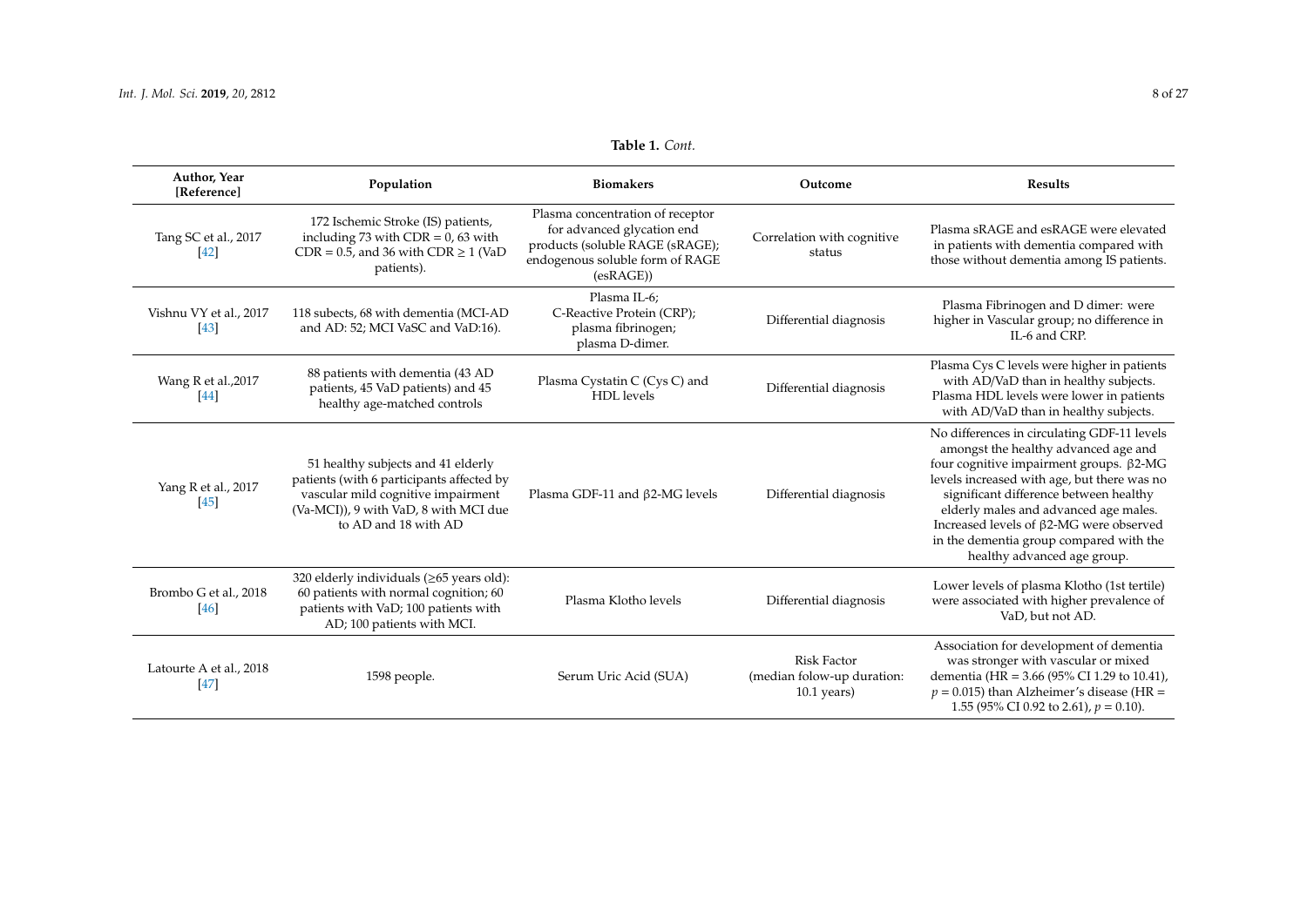<span id="page-8-0"></span>

| Author, Year<br>[Reference]       | Population                                                                                                                                                                           | <b>Biomakers</b>                                                                                                                                                                                                                                                                                                                                                             | Outcome                                                     | <b>Results</b>                                                                                                                                                                                                                                                                                                             |
|-----------------------------------|--------------------------------------------------------------------------------------------------------------------------------------------------------------------------------------|------------------------------------------------------------------------------------------------------------------------------------------------------------------------------------------------------------------------------------------------------------------------------------------------------------------------------------------------------------------------------|-------------------------------------------------------------|----------------------------------------------------------------------------------------------------------------------------------------------------------------------------------------------------------------------------------------------------------------------------------------------------------------------------|
| Lauriola M et al., 2018<br>[48]   | 116 patients: 32 healthy controls, 39<br>with diagnosis of VaD, 14 MCI and 31<br>AD.                                                                                                 | Erythrocyte associated $A\beta$ (iA $\beta$ 40<br>and $iA\beta42$ ) levels                                                                                                                                                                                                                                                                                                   | Differential diagnosis                                      | AD showed different iA $\beta$ 42 levels as<br>compared to VaD. Conversely, no<br>differences were found for $iA\beta40$ .                                                                                                                                                                                                 |
| Shang J et al., 2018<br>$[49]$    | 266 patients with AD, 44 MCI, 33 VaD<br>and 200 ischemic stroke (IS) in<br>comparison to 130 healthy controls.                                                                       | Plasma fatty acids<br>[eicosapentaenoic acid (EPA) and<br>docosahexaenoic acid (DHA)],<br>adiponectin, reptin, plasma<br>markers of inflammation<br>[high-sensitivity C-reactive protein<br>(hsCRP) and serum amyloid A<br>(serum AA)], and plasma lipids<br>[high-density lipoprotein and<br>low-density lipoprotein (LDL)]                                                 | Differential disgnosis                                      | Lower EPA and DHA levels and higher<br>reptin and LDL levels were associated with<br>AD and IS. The reptin/adiponectin ratio<br>was strongly associated with IS. The hsCRP<br>level was more strongly associated with<br>VaD and IS, and the serum AA level was<br>associated with all three cognitive diseases<br>and IS. |
| Staszewski J et al., 2018<br>[50] | 123 patients (age, mean $\pm$ SD: 72.2 $\pm$ 8<br>years, 49% females), with lacunar stroke<br>$(n = 49)$ , vascular dementia $(n = 48)$ ,<br>and vascular parkinsonism ( $n = 26$ ). | Soluble intercellular cell adhesion<br>molecule-1 (sICAM-1), soluble<br>platelet selectin (sP-selectin), CD40<br>ligand (sCD40 L), platelet factor-4<br>(PF-4) and homocysteine; combined<br>high-sensitivity C-reactive protein<br>(hsCRP), interleukin-1 $\alpha$ and -6<br>$(IL-1\alpha$ and IL-6, respectively) and<br>tumor necrosis factor- $\alpha$ (TNF- $\alpha$ ). | Correlation with radiological<br>status                     | Lacunes are associated with different<br>inflammatory markers.                                                                                                                                                                                                                                                             |
| Yang TT et al., 2018<br>[51]      | 101 MCI, 107 AD, 30 Parkinson's<br>disease with dementia (PDD), 20 VaD<br>patients                                                                                                   | Serum levels of exosomal miR-135a,<br>$-193b$ , and $-384$                                                                                                                                                                                                                                                                                                                   | Differential diagnosis                                      | Both serum exosome miR-135a and<br>miR-384 were up-regulated while<br>miR-193b was down-regulated in AD<br>patients compared with normal controls<br>and non-AD dementias.                                                                                                                                                 |
| Staszewski et al., 2019<br>$[52]$ | 130 patients with marked MRI features<br>of SVD and recent lacunar stroke ( $n =$<br>52,LS), vascular Parkinsonism ( $n =$<br>28, VaP) or dementia ( $n = 50$ , VaD).                | IL-1 $\alpha$ , IL-6, hs-CRP, sICAM-1,<br>sP-selectin, TNF- $\alpha$ , homocysteine,<br>fibrinogen, D-dimer, serum total<br>cholesterol (TC), high density<br>lipoprotein cholesterol (HDL-C),<br>low-density lipoprotein cholesterol<br>(LDL-C), triglycerides (TG), eGFR,<br>serum FG, HbA1c, albumin and<br>uric acid (UA).                                               | Risk Factor (mean follow-up<br>time: $22.3 \pm 4.3$ months) | IL-1 $\alpha$ , IL-6, homocysteine, d-dimer were<br>significantly associated with the event of<br>death or stroke, even after adjusting for<br>age, sex and SVD radiological markers.                                                                                                                                      |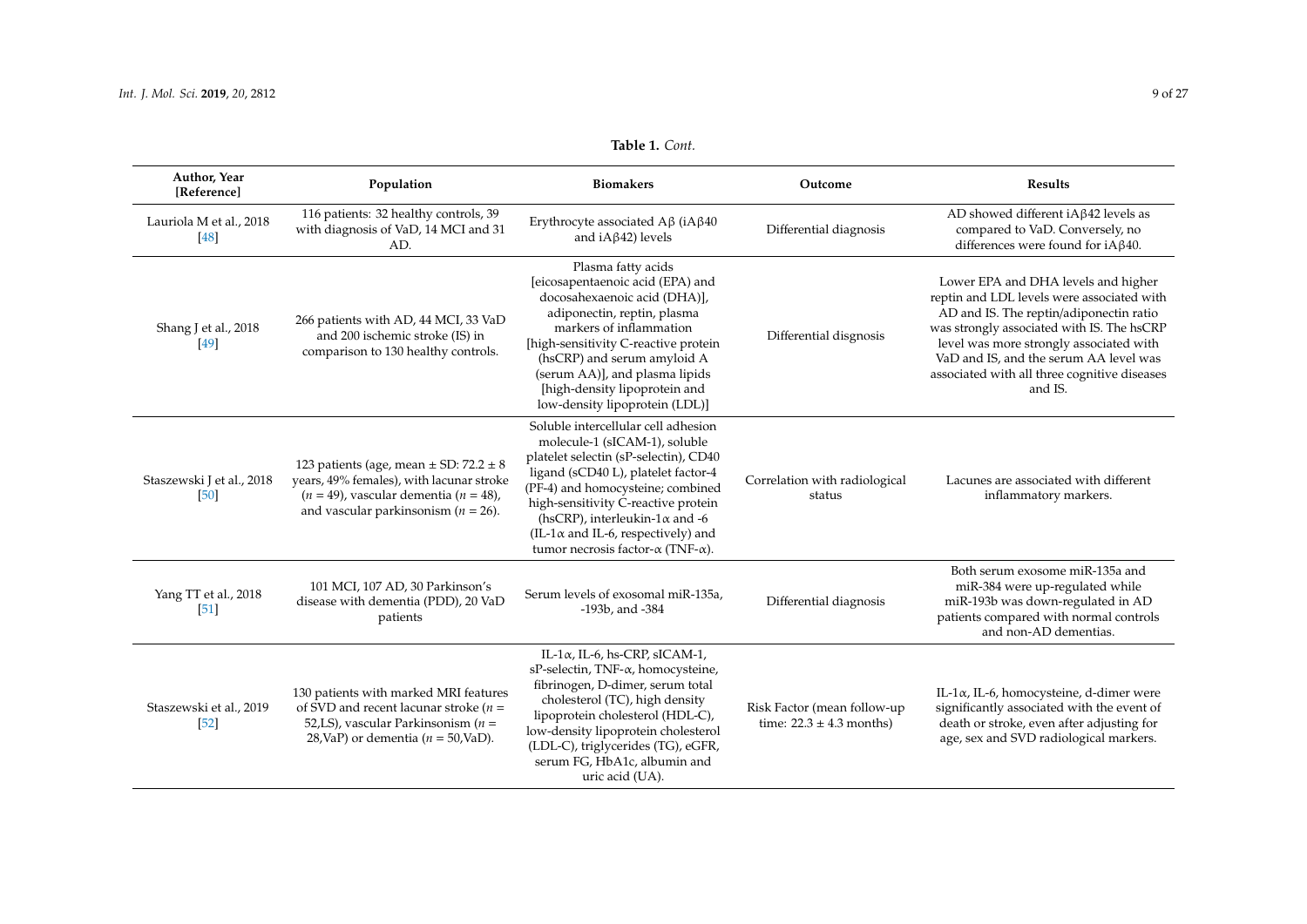| Author, Year<br>[Reference]        | Population                                                                                                                                                                                                                                                                                                                                         | <b>Biomakers</b>                                                                                                                                                                 | Outcome                   | <b>Results</b>                                                                                                                                                                                                                                                                  |
|------------------------------------|----------------------------------------------------------------------------------------------------------------------------------------------------------------------------------------------------------------------------------------------------------------------------------------------------------------------------------------------------|----------------------------------------------------------------------------------------------------------------------------------------------------------------------------------|---------------------------|---------------------------------------------------------------------------------------------------------------------------------------------------------------------------------------------------------------------------------------------------------------------------------|
| Busse S et al., 2014<br>$[53]$     | serum and CSF of 24 patients with AD, 20<br>patients with subcortical ischemic vascular<br>dementia (SIVD) and 274 healthy volunteers                                                                                                                                                                                                              | N-methyl-D-aspartate<br>glutamate receptors (NMDA-R)<br>autoantibodies directed against<br>the NR1a subunit (NR1a<br>NMDA-R autoantibodies)                                      | Differential<br>diagnosis | The overall seroprevalence was not<br>statistically different between dementia<br>patients and matched controls.<br>CSF samples were negative for NMDA-R<br>autoantibodies.                                                                                                     |
| Herbert MK et al., 2014<br>[54]    | 39 DLB, 110 AD, 24 VaD and 28 FTD patients.                                                                                                                                                                                                                                                                                                        | CSF concentration of<br>amyloid-b42 (Ab42), total tau<br>protein (t-tau), and<br>phosphorylated tau protein<br>(p-tau) and 3-methoxy-4-<br>hydroxyphenylethyleneglycol<br>(MHPG) | Differential<br>diagnosis | The used combination of Ab42, t-tau, and<br>p-tau could not discriminate among DLB,<br>VaD and FTD.<br>The addition of MHPG to Ab42, t-tau, and<br>p-tau improves the discrimination of DLB<br>from AD, but could not distinguish DLB<br>from other forms of dementia.          |
| Hermann P et al., 2014<br>$[55]$   | 32 patients with VaD with Cerebral Small<br>Vessels Disease (CSVD); 27 patients with AD;<br>27 patients with AD + CSVD on MRI.                                                                                                                                                                                                                     | CSF albumin ratio                                                                                                                                                                | Differential<br>diagnosis | VaD + CSVD and AD + CSVD had a higher<br>albumin ratio, as an expression of BBB<br>disruption.                                                                                                                                                                                  |
| Skillbäck T et al., 2014<br>$[56]$ | 107 healthy controls, 223 early onset AD, 1194<br>late onset AD, 437 subjects with dementia with<br>no other specification, 146 FTD, 114 DLB, 517<br>MD, 45 PDD, 465 VaD, 108 Other)                                                                                                                                                               | CSF neurofilament light (NFL)<br>levels                                                                                                                                          | Differential<br>diagnosis | CSF NFL differed among clinical diagnoses,<br>with the highest levels seen in<br>frontotemporal dementia, VaD, and mixed<br>dementia                                                                                                                                            |
| Ewers M et al., 2015<br>$[57]$     | 55 healthy controls (HC) subjects, 167 patients<br>with AD dementia, 172 subjects with MCI, 22<br>subjects with subjective memory impairment<br>(SMI), 69 patients with VaD, 26 patients with<br>Lewy body dementia (LBD), 39 patients with<br>FTD, 39 patients with depression, and 86<br>patients with other neurological disorders<br>$(OND)$ . | CSF concentrations of Ab1-42.<br>p-tau181, and total tau.                                                                                                                        | Differential<br>diagnosis | CSF $A\beta$ 1-42 showed the best diagnostic<br>accuracy among the CSF biomarkers. CSF<br>$A\beta$ 1-42 discriminates AD dementia from<br>FTD but shows significant overlap with<br>other non-AD forms of dementia, possibly<br>reflecting the underlying mixed<br>pathologies. |
| Liguori C et al., 2015<br>[58]     | Patients with AD ( $N = 145$ ), healthy controls<br>$(N = 80)$ and patients with VaD $(N = 44)$ .                                                                                                                                                                                                                                                  | CSF lactate concentrations, AD<br>biomarker levels (τ-proteins<br>and $\beta$ -amyloid)                                                                                          | Differential<br>diagnosis | AD patients showed a significant increase<br>of CSF lactate concentration compared to<br>controls and patients with VaD.                                                                                                                                                        |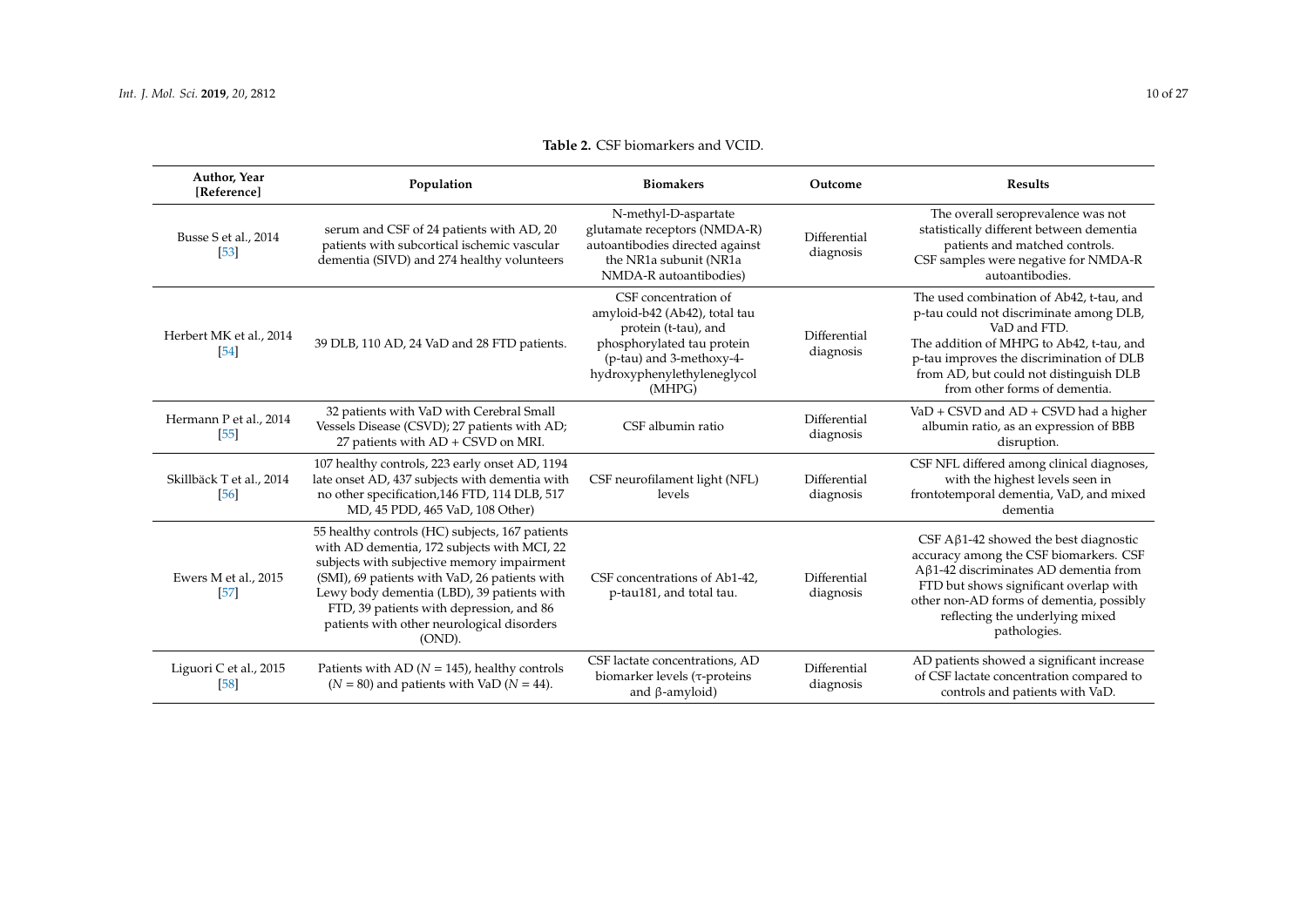| Author, Year<br>[Reference]            | Population                                                                                                                                                                                                                                                                                                                                                                                                                                                                                         | <b>Biomakers</b>                                                                                                                                                                    | Outcome                    | <b>Results</b>                                                                                                                                                                                                                                            |
|----------------------------------------|----------------------------------------------------------------------------------------------------------------------------------------------------------------------------------------------------------------------------------------------------------------------------------------------------------------------------------------------------------------------------------------------------------------------------------------------------------------------------------------------------|-------------------------------------------------------------------------------------------------------------------------------------------------------------------------------------|----------------------------|-----------------------------------------------------------------------------------------------------------------------------------------------------------------------------------------------------------------------------------------------------------|
| Rosenberg GA et al.,<br>2015<br>$[59]$ | 62 patients with Vascular Cognitive<br>Impairment (VCI)                                                                                                                                                                                                                                                                                                                                                                                                                                            | CSF measurements of albumin<br>ratio, matrix metalloproteinases<br>(MMPs), amyloid-β1-42 and<br>phosphorylated- $\tau$ 181.<br>Patients were followed for an<br>average of 2 years. | Predictor                  | Inflammatory biomarkers of increased BBB<br>permeability, elevated albumin index and<br>reduced MMP-2 index, predicted the<br>diagnosis of the Binswanger disease (BD)<br>type of subcortical ischaemic vascular<br>disease.                              |
| Skillbäck T et al., 2015<br>[60]       | 383 Early onset AD and 221 late onset AD<br>patients, 759 vascular dementia, 982 mixed<br>dementia, 232 frontotemporal dementia, 150<br>Parkinson's disease dementia and 79 dementia<br>with Lewy bodies ( $N = 79$ ).                                                                                                                                                                                                                                                                             | cerebrospinal fluid<br>amyloid- $\beta$ 1-42, total tau and<br>phosphorylated tau.                                                                                                  | Differential<br>diagnosis  | In Parkinson's disease dementia and<br>vascular dementia low CSF amyloid-β1-42<br>was associated with low Mini-Mental State<br>Examination score.                                                                                                         |
| Struyfs H et al., 2015<br>[61]         | Patients with AD ( $n = 50$ ), MCI due to AD ( $n =$<br>50) and patients with non-AD dementias ( $n =$<br>50). The non-AD group consisted of 17 patients<br>with FTD, 17 DLB patients, and 16 patients<br>with vascular dementia (VaD). The Control<br>group was composed of 35 subjects.                                                                                                                                                                                                          | CSF levels of $A\beta$ isoforms,<br>$A\beta(1-37)$ , $A\beta(1-38)$ , and<br>$A\beta(1-40)$ , as compared to the<br>AD CSF biomarkers $A\beta(1-42)$ ,<br>T-tau, and P-tau(181P).   | Differential<br>diagnosis  | Best biomarkers to distinguish AD and VaD<br>were A $\beta$ 1-42/T-tau and A $\beta$ 1-42/P-tau181P                                                                                                                                                       |
| Skillbäck T et al., 2017<br>[62]       | Patients diagnosed with Alzheimer's disease<br>(AD, early onset [EAD, $n = 130$ ], late onset AD<br>[LAD, $n = 666$ ]), vascular dementia (VaD, $n =$<br>255), mixed AD and VaD (MD, $n = 362$ ), Lewy<br>body dementia (DLB, $n = 50$ ), frontotemporal<br>dementia (FTD, $n = 56$ ), Parkinson's disease<br>dementia (PDD, $n = 23$ ), other dementias<br>(other, $n = 48$ ), and dementia not otherwise<br>specified (NOS, $n = 271$ ), two healthy control<br>groups ( $n = 292$ , $n = 20$ ). | CSF/serum albumin ratio                                                                                                                                                             | Differential<br>diagnnosis | Patients with DLB, LAD, VaD, MD, other,<br>and NOS groups had higher CSF/serum<br>albumin ratio than controls.<br>CSF/serum albumin ratio correlated with<br>CSF neurofilament light in LAD, MIX, VaD,<br>and other groups but not with AD<br>biomarkers. |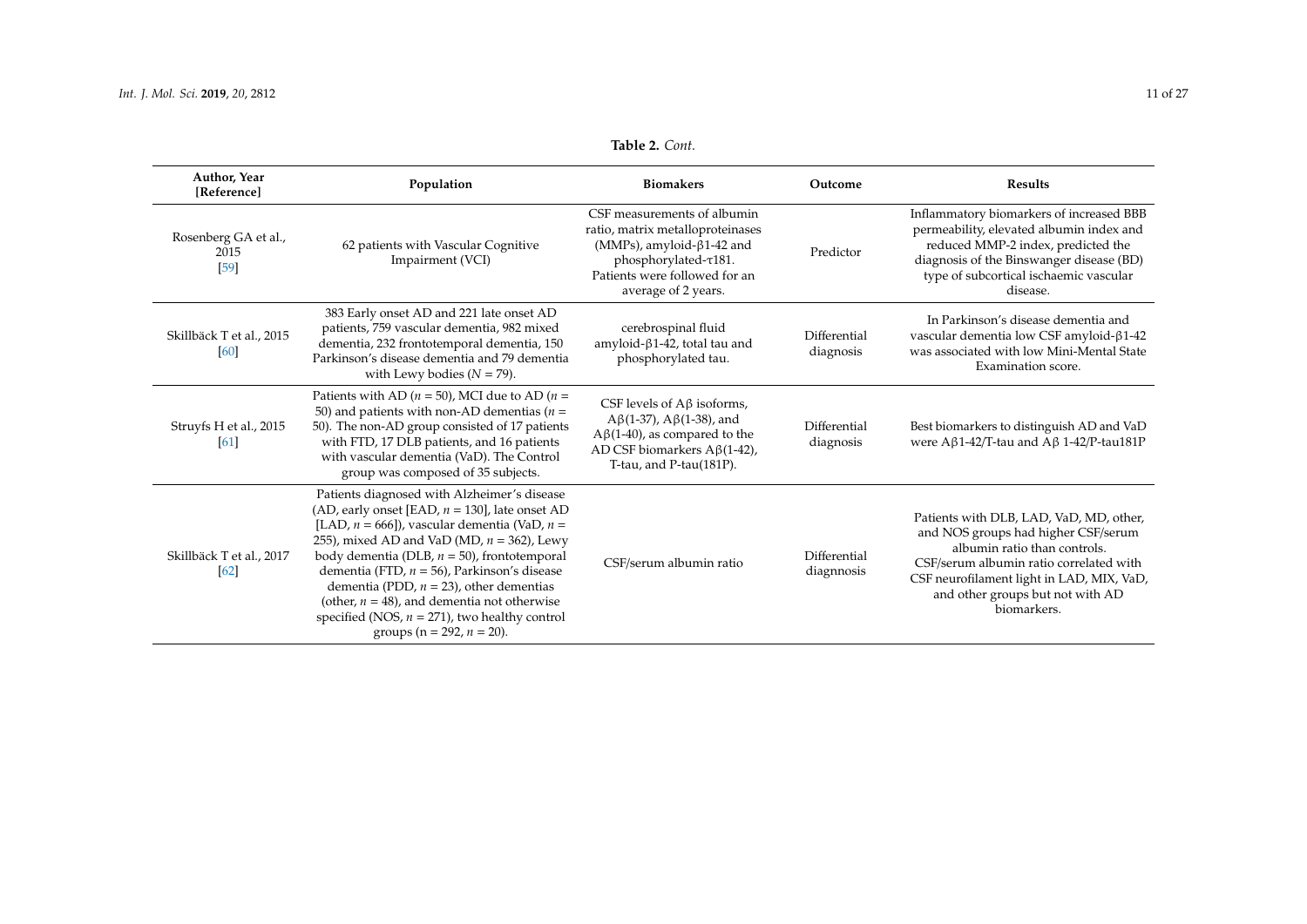<span id="page-11-0"></span>

| Author, Year<br>[Reference]              | Population                                                                                                                                                                                               | <b>Biomakers</b>                                                                                                                                                                             | Outcome                   | <b>Results</b>                                                                                                                                                                                                                                                                                                                   |
|------------------------------------------|----------------------------------------------------------------------------------------------------------------------------------------------------------------------------------------------------------|----------------------------------------------------------------------------------------------------------------------------------------------------------------------------------------------|---------------------------|----------------------------------------------------------------------------------------------------------------------------------------------------------------------------------------------------------------------------------------------------------------------------------------------------------------------------------|
| Kiđemet-Piskač S et al.,<br>2018<br>[63] | 152 patients with AD, 28 VaD, and 18 healthy<br>controls (HC).                                                                                                                                           | CSF levels of total tau protein<br>(t-tau), tau protein<br>phosphorylated at threonine 231<br>(p-tau231).                                                                                    | Differential<br>diagnosis | Total tau levels were significantly elevated<br>in subjects with AD compared to HC, as<br>well as in VaD subjects compared to HC.<br>p-tau <sub>231</sub> levels were significantly higher in<br>patients with AD vs. HC as well in patients<br>with VaD vs. HC.<br>p-tau231 levels did not distinguish AD<br>from VaD patients. |
| Barry Erhardt E et al.,<br>2018<br>[64]  | 62 possible VCID patients                                                                                                                                                                                | Matrix metalloproteinases-2<br>(MMP-2) and MMP-9 in the CSF<br>and plasma and MMP-2 and<br>MMP-9 indexes were calculated.<br>Amyloid b1-42 (Ab42) and<br>phosphoTau181 (PTau) in the<br>CSF. | Diagnostic accuracy       | MMP-2 was accurate in predicting VCID<br>diagnosis                                                                                                                                                                                                                                                                               |
| Chakraborty A et al.,<br>2018<br>[65]    | age-matched groups of controls with subjective<br>cognitive decline ( $n = 21$ ), AD without the<br>presence of microbleeds<br>(MB) $(n = 25)$ , AD with MB $(n = 25)$ , and VaD<br>$(n = 21)$ patients. | VEGF levels in CSF                                                                                                                                                                           | Differential<br>diagnosis | No significant differences were detected<br>between groups                                                                                                                                                                                                                                                                       |

**Table 2.** *Cont.*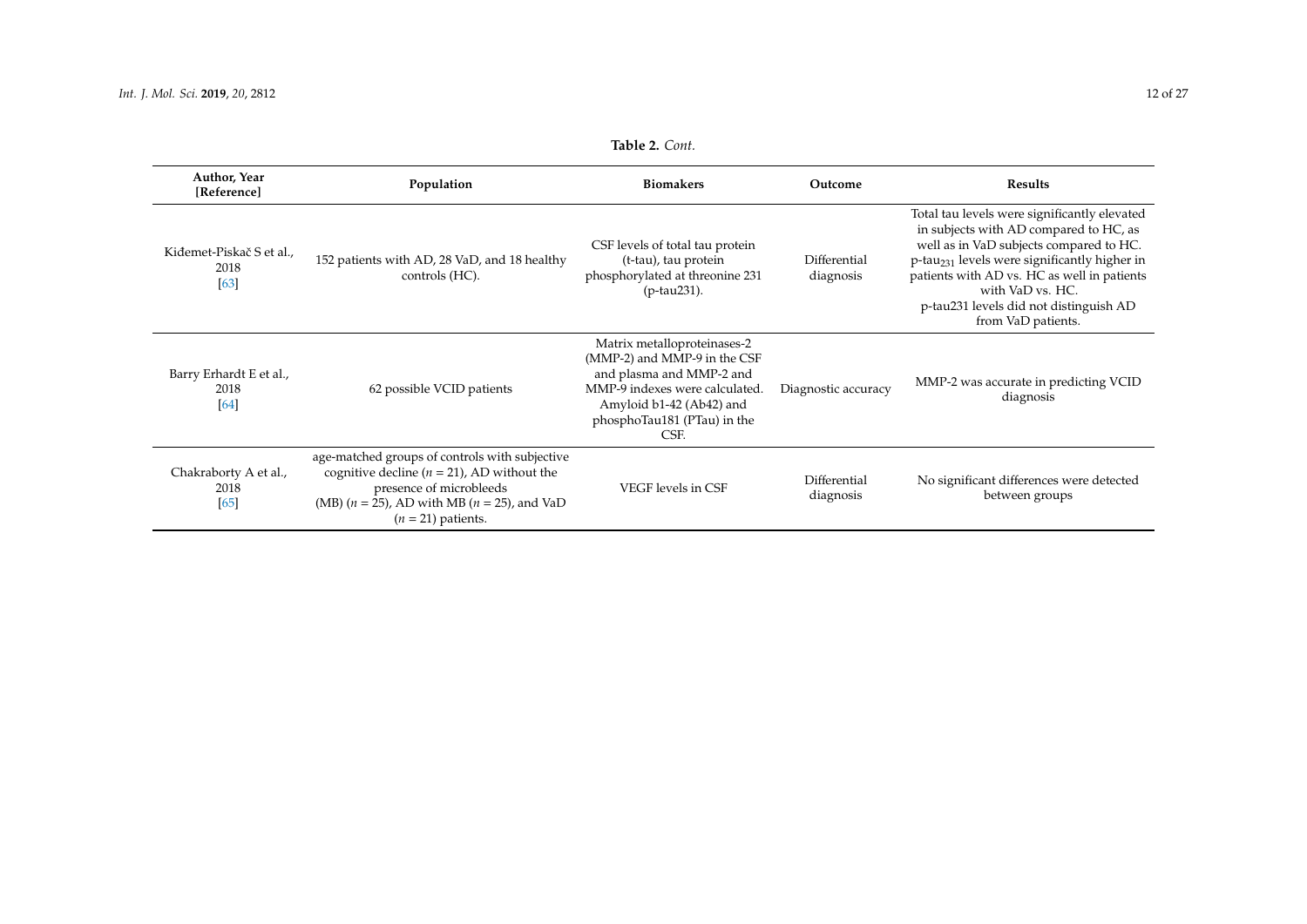Neuroimaging and neuropathology studies have established that clinically silent CVD is sufficient to cause relevant cognitive impairment in the absence of stroke [\[5\]](#page-19-4). SVD, characterised by arteriolosclerosis and lacunar infarcts, causes cortical and subcortical microinfarcts, which appear to be the most robust pathological substrates of VCID [\[14\]](#page-20-5). Indeed, diffuse damage to the white matter (ischemic leukoencephalopathy) is the most common pathology in SVD [\[66\]](#page-23-1). It is usually most severe in frontal and occipital regions and the area involved shows loss of both myelin and axons as well as chronic inflammatory infiltrates [\[67\]](#page-23-2). The mechanism underlying white matter lesions (WMLs), which lead to demyelination and gliosis, involves a multifactorial process, including BBB disruption, hypoxia and hypoperfusion, oxidative stress, neuroinflammation and alteration on NVU coupling [\[15\]](#page-20-6). In addition to lacunar infarcts and WMLs, brain atrophy and visible Enlarged Perivascular spaces (EPVS) are other common radiologic features of SVD. Their relationship to vascular cognitive impairment, however, is not well established [\[68\]](#page-23-3). Recent pathological data show that SVD may be linked to the dysfunction of the glymphatic pathway that might be involved in the clearance of mis-aggregated proteins. On this basis, EPVS, identifiable on brain MRI, have been described as a potential biomarker of neurovascular dysfunction and of impaired clearance of proteins [\[68,](#page-23-3)[69\]](#page-23-4). Finally, hemorrhagic manifestations such as cerebral microbleeds or superficial siderosis are other possible causes of cognitive impairment in SVD [\[14\]](#page-20-5).

As we mentioned above, SVD is one of the major causes of VCID and it is usually a sporadic disease caused by age and hypertension [\[70\]](#page-23-5), however there are also monogenic forms of SVD. The most common form is the Cerebral Autosomal Dominant Arteriopathy with Subcortical Infarcts and Leukoencephalopathy (CADASIL), caused by mutations in the NOTCH3 gene [\[71\]](#page-23-6). Other rare forms include the Cerebral Autosomal Recessive Arteriopathy with Subcortical Infarcts and Leukoencephalopathy (CARASIL), an arteriopathy caused by mutations in the HTRA1 gene [\[72\]](#page-23-7) and the Cathepsin A–Related Arteriopathy with Strokes and Leukoencephalopathy (CARASAL), an autosomal dominant disease caused by heterozygous mutation in the CTSA gene encoding cathepsin A [\[73\]](#page-23-8). Moreover, other adult-onset genetic leukoencephalopathies have recently been described, such as Hereditary Diffuse. Leukoencephalopathy with Spheroids (HDLS), caused by mutations in the CSF1R (Colony Stimulating Factor-1 Receptor) gene and responsible of approximately 10% of cases of adult-onset leukodystrophy [\[74\]](#page-23-9). It is important to recognize these forms of SVD to make an accurate diagnosis and a correct family counseling.

#### **4. Endothelial Dysfunction**

The endothelium is a monolayer of endothelial cells that separates the tissues from the circulating blood. It is involved in several vascular processes and functions. The term endothelial dysfunction indicates a condition in which the endothelium is damaged and can develop proinflammatory, provasoconstriction and procoagulation states [\[75\]](#page-23-10).

As we mentioned above, most of VCID is caused by cerebral hypoperfusion [\[76\]](#page-23-11). Cerebrovascular endothelial cells are usually the foremost in bearing the attack of hypoperfusion. The subsequent endothelial dysfunction could lead to many processes such as an increase in BBB permeability, an exposure of neural cells to harmful substances, a rise of inflammatory environment and a dysfunction of neurovascular coupling. The result is an activation of glial cells in the CNS, which lead to WMLs and neuron damage [\[77\]](#page-23-12). An Australian study showed that reduced endothelial integrity was associated with increasing WMHs severity [\[78\]](#page-23-13). Moreover, a significant decrease in endothelial function and in BBB integrity are present in areas of WMHs compared with normal white matter [\[78\]](#page-23-13). This hypothesis is supported by neuropathological studies, showing that WMLs are characterized by the expression of hypoxia-related molecules and endothelial markers [\[79\]](#page-23-14). Cerebral hypoperfusion up-regulates the expression of adhesion molecules such as intercellular adhesion molecule-1 (ICAM-1) and vascular cell adhesion molecule-1 (VCAM-1), markers of endothelial cell activation [\[80\]](#page-23-15). Finally, endothelial dysfunction promotes oxidative stress from unbalanced free radical formation, which leads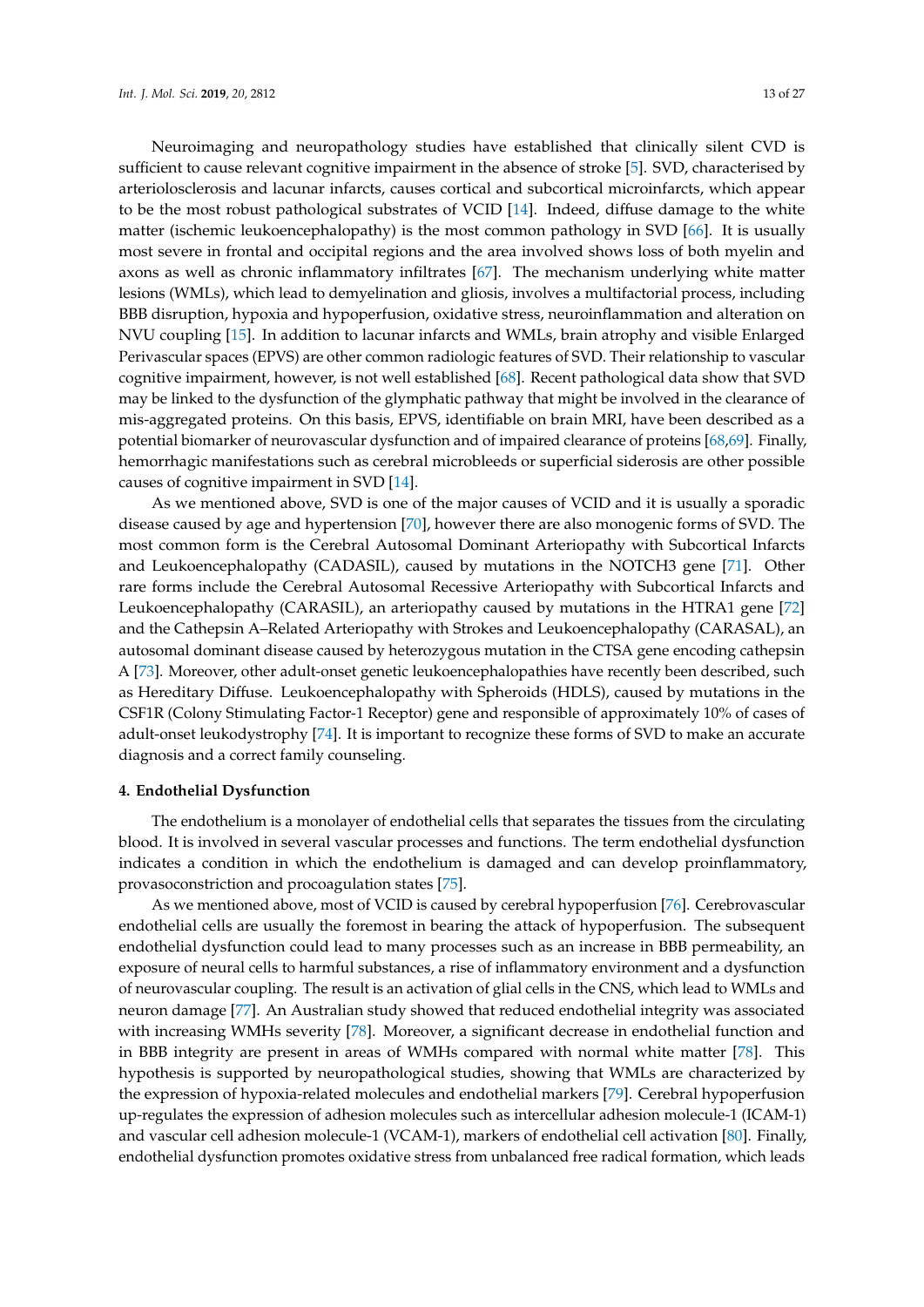to peroxynitrite formation, lipid peroxidation, protein modification, matrix metalloproteinases (MMPs) activation, and DNA damage [\[13\]](#page-20-4).

#### **5. Blood-Brain Barrier and Choroid Lexus Breakdown**

The BBB isolates the central nervous system (CNS) from the systemic circulation and it is essential in maintaining the optimal microenvironment in the CNS. It is maintained by the interplay between endothelial cells, pericytes, and astrocytes [\[81\]](#page-23-16).

The choroid plexus is an epithelial monolayer that forms the blood-cerebrospinal fluid barrier. The main function of choroid plexus is to produce CSF, but it also acts as a neuro-immune interface by integrating signals from the brain with signals coming from the circulation. The CSF/serum albumin ratio is the gold-standard measure of BBB and choroid plexus integrity, with increases in this ratio indicating increased permeability. Disruption of BBB and choroid plexus functions, followed by a rise of neuroinflammatory molecules coming from blood circulation, may promote brain damage [\[67\]](#page-23-2). These events may be involved in disease progression in both VCID and AD [\[82\]](#page-23-17).

Nowadays, it is well known that BBB permeability is altered in patients with cerebral microvascular disease. A recent meta-analysis [\[83\]](#page-24-0) revealed that BBB permeability was increased further in patients with either VaD or AD compared with age-matched healthy controls. Moreover, the permeability was higher in VaD compared with AD.

#### **6. The Role of Inflammation**

Inflammation has been recognized to have a crucial role in the pathogenic mechanisms of cerebrovascular and neurodegenerative diseases [\[84\]](#page-24-1). It is not yet known whether inflammation is a primary driver of VCID and whether this neuroinflammation is triggered by intrinsic or systemic processes [\[80\]](#page-23-15). Certainly, clinical observations suggest that an interplay between CNS and peripheral inflammation exists [\[85\]](#page-24-2). Microvascular inflammation, as outlined previously, is a common feature of hypoperfusion models with markers of chronic inflammation and endothelial activation, leading to increased BBB permeability and to infiltration of inflammatory factors like interleukins (ILs), MMPs, Tumor necrosis factor (TNFα), toll-like receptor 4 (TLR4), C-reactive protein (CRP). Upon entry into the brain, these inflammatory factors can exacerbate white matter damage (demyelination, axonal loss, oligodendrocyte degeneration), cause neurodegeneration and cell death as well as enhance neuroglial inflammation [\[86\]](#page-24-3) (Figure [1\)](#page-14-0). Indeed, clinical and experimental studies have shown that white matter damage is not merely a consequence of chronic oxygen deprivation but is induced and sustained by pro-inflammatory environments [\[85\]](#page-24-2). In the hippocampus, as a result of the inflammatory cascade, it was observed an impaired neurogenesis, a dysregulation of progenitor cell proliferation and an alteration of synaptic plasticity and dendritic spine density [\[86\]](#page-24-3).

Several other processes are promoted by inflammation and might contribute to the pathogenesis of VCID such as atherogenesis and platelet aggregation. Cytokines, leukocyte adhesion molecules, chemokines, growth factors, and lipids mediate these processes [\[13\]](#page-20-4).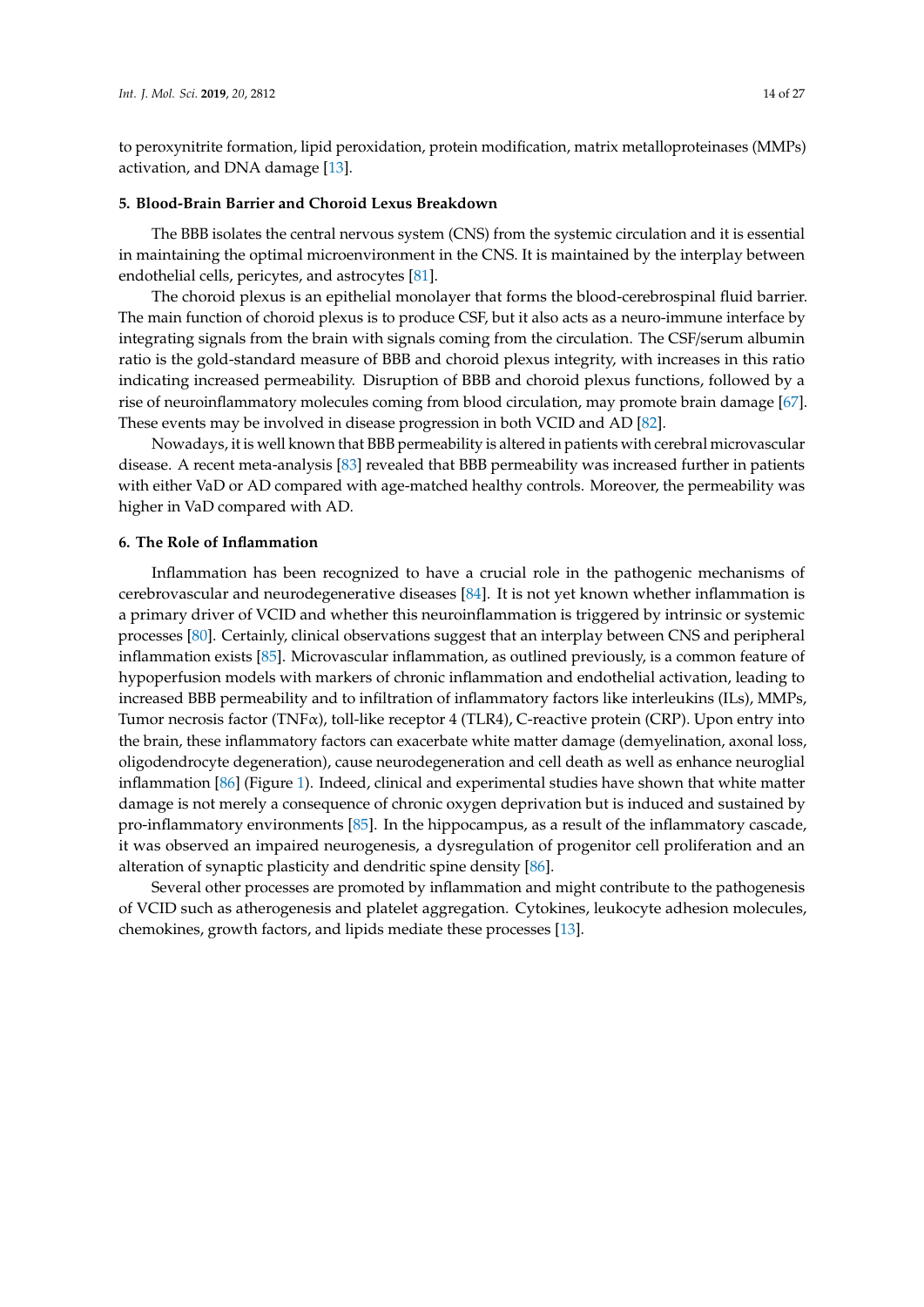<span id="page-14-0"></span>

cells in the CNS, which finally lead to neuron damage. During inflammatory response, leukocytes are recruited from the circulation into the extravascular space. The activation of endothelial cells lead to the expression of adhesion molecules on their surfaces, allowing the binding to reciprocal molecules on the surfaces of circulating leukocytes. Indeed, activated endothelial cells up-regulate the expression of adhesion molecules such as intercellular adhesion molecule-1 (ICAM-1), vascular cell adhesion molecule-1 (VCAM-1) and selectins (P-selectin, E-selectin). L-selectin is mainly expressed on leukocytes. The increased BBB permeability lead to infiltration of inflammatory factors like interleukins, chemokines, cytochines, MMPs, TNFα, TLR4, CRP. Upon entry into the brain, these inflammatory factors can exacerbate white matter damage (demyelination, axonal loss, oligodendrocyte degeneration), cause neurodegeneration and cell death as well as enhance neuroglial inflammation. (VCID: vascular cognitive impairment and dementia; BBB: blood-brain barrier; CNS: central nervous system; MMPs: TNFα: Tumor necrosis factor; CRP: C-reactive protein). **Figure 1.** Endothelial dysfunction and cerebral inflammatory response in VCID. Endothelial dysfunction, observed in VCID, could lead to an increase in BBB permeability, a subsequent exposure of neural cells to harmful substances and a rise of inflammatory environment. The result is an activation of glial

#### oligodendrocyte degeneration), cause neurodegeneration and cell death as well as enhance neuroglial  $\sum_{i=1}^{n}$ **7. Biomarkers**

Identifying a diagnostic biomarker in VCID would be of paramount interest in order to contribute biomarkers development in VCID is to identify patients at early stage when treatment may be effective in blocking the progressive damage to the white matter. Nevertheless, it may be also desirable to find biomarkers that allow the clinician to follow the natural history of the disease, in terms of severity to a better understanding of the mechanisms underlying this affection. The goal of diagnostic and prognosis.

An accurate biomarker—such as a protein, nucleic acid, or metabolite—should represent a quantification of a definite biological state. Due to its heterogeneity, VCID may not have a uniform presentation and a linear progress over time, so biomarkers may differ depending on aetiology, clinical phase and histopathologic involvement. Given these premises, it is likely that a single biomarker might not be adequate to identify underlying complexities that are at the basis of cellular changes linked to VCID. Furthermore, it has to be reminded that in clinical practice a circulating biomarker has to be easily assessed with low cost, and patient-friendly procedure. In this light, several families of candidate biomarkers have been studied in relation to VCID and multiple approaches have been developed to identify biomarkers [87]. To facilitate a thorough comprehension of their significance in terms of aetiology, they could be categorized in four subgroups:

(1) Biomarkers of Inflammatory Response; it is likely that a single premise  $\sum_{i=1}^{n}$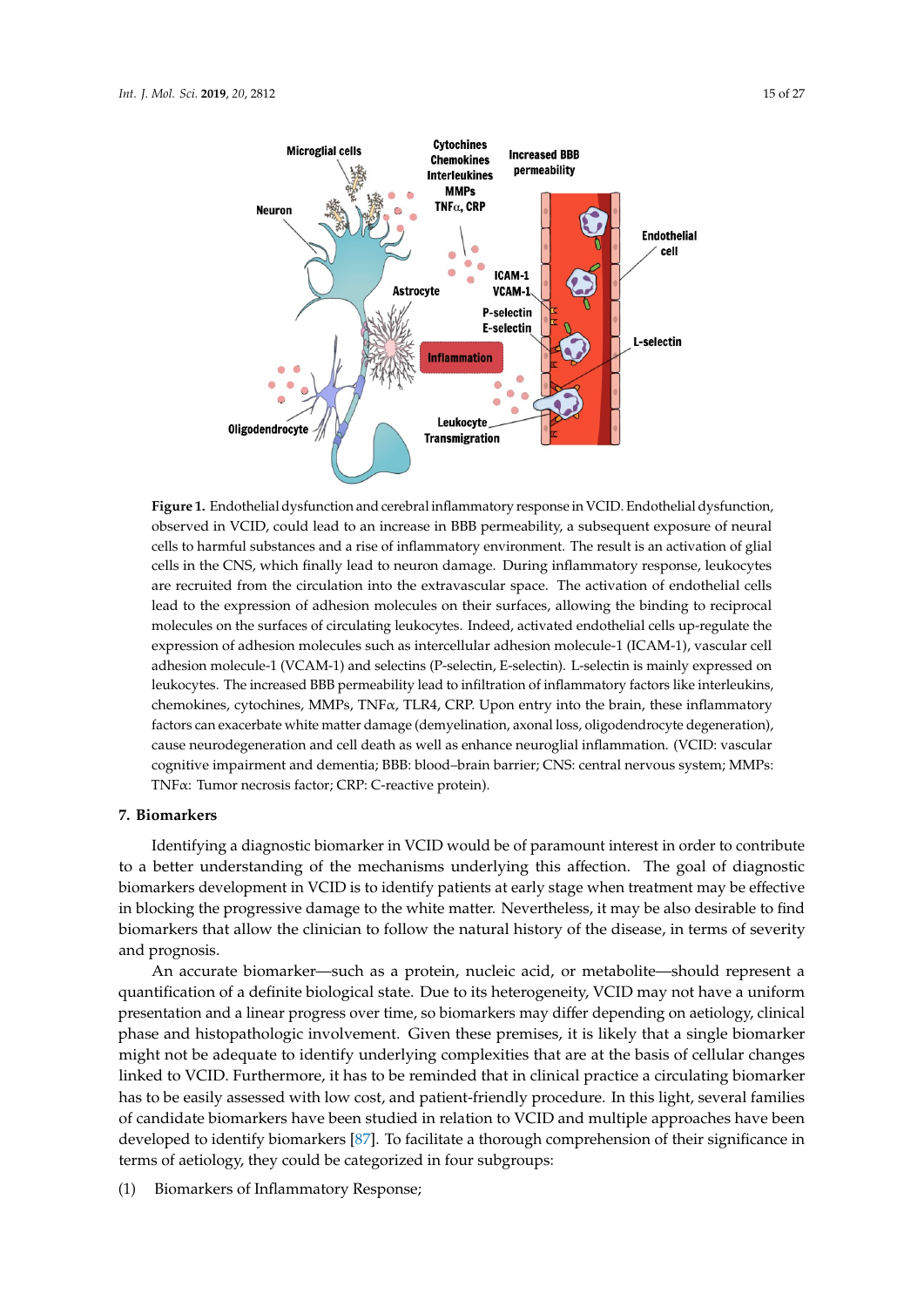- (2) Biomarkers of Central Nervous System Tissue Injuries;
- (3) Biomarkers of Coagulation and Thrombosis;
- (4) Circulatory miRNAs.

#### *7.1. Biomarkers of Inflammatory Response*

Strong evidences suggest that chronic inflammation is involved in the pathogenesis of several conditions such as stroke, dementia, cardiovascular disease and atherosclerosis [\[88\]](#page-24-5). However, the data regarding the association between inflammatory biomarkers and VCID are still inconclusive.

Considering SVD, several studies found an association between inflammatory biomarkers and the progression of the disease. In this context, the vascular damage observed in the brain may be promoted and sustained by cytokines, acute-phase proteins, endothelial cell adhesive molecules, and other immune-related proteins (Figure [1\)](#page-14-0). However, due to the lack of consensus on analytic methods, the results are often inconsistent [\[89\]](#page-24-6). Traditionally, the most commonly studied biomarkers in this field are interleukin-6 (IL-6) and CRP [\[90\]](#page-24-7).

IL-6 is secreted as a pro-inflammatory cytokine by tunica muscularis cells of the blood vessels. In MRI studies, a positive correlation between IL-6 and WMHs has been detected [\[91\]](#page-24-8). As a response to IL-6, the liver synthesizes the CRP, which increases BBB permeability. On these bases, it has been suggested that CRP may mirror the inflammatory process in the brain and described that higher CRP levels are associated with increased risk of dementia [\[92\]](#page-24-9). It has also been reported an association between typical MRI findings in VCID such as WMHs, ischemic lacunes and EPVS and higher CRP levels [\[92–](#page-24-9)[94\]](#page-24-10). Furthermore, a rapid decline in CRP levels predicts a healthier white matter microstructure [\[95\]](#page-24-11). However, the association between CRP and WMHs was reconsidered by the adjustment of cardiovascular factors [\[96\]](#page-24-12). In contrast to these results, other studies did not find any associations between CRP or other cytokines and the severity of WMHs volume in VCID [\[89\]](#page-24-6).

Inflammatory biomarkers other than CRP or IL-6 may be relevant for WMHs in VCID. Indeed, higher levels of several endothelial dysfunction markers such as soluble E-selectin, soluble intercellular adhesion molecule 1, soluble P-selectin, and soluble vascular cell adhesion molecule-1 have been related with WMHs in cross-sectional studies [\[97](#page-24-13)[,98\]](#page-24-14). Moreover, Gu et al. [\[89\]](#page-24-6) found that alpha 1-antichymotrypsin (ACT), which plays a role in cell adhesion and endothelial dysfunction, was associated with both WMHs severity and WMHs progression [\[89\]](#page-24-6).

MMPs are other biomarkers of inflammation. They are a family of 26 extracellular matrix-degrading enzymes that attack the basal lamina and tight junctions of the cerebral endothelial cells, causing BBB dysfunction. They have been identified in pathological tissues from animal models of VCID and in human tissues [\[59](#page-22-17)[,99\]](#page-24-15). Some MMPs, such as MMP-2, are normally present in the CSF. Others (mainly MMP-3 and MMP-9) are present at very low levels in the CSF in the absence of an inflammatory state [\[100\]](#page-24-16). Some studies have demonstrated that the evaluation of MMPs in CSF have high validity in discriminating VCID from cognitive impairment of primarily neurodegenerative etiology [\[12](#page-20-3)[,101](#page-24-17)[,102\]](#page-24-18). Indeed, elevated CSF levels of MMP-9 are present in patients with VCID and mixed AD/VCID but not in AD [\[12\]](#page-20-3). MMPs were explored also in plasma levels. A work by Duits et al. [\[19\]](#page-20-20) showed how they can help differentiate VaD from AD. Given these evidences, MMPs could be promising biomarkers in the classification of the different types of dementia.

#### *7.2. Biomarkers of Central Nervous System Tissue Injuries*

Numerous biomarkers have been associated with CNS tissue injury, including neuron specific enolase (NSE), *N*-methyl-p-aspartate receptor (NMDAR) antibodies, protein S-100B, and myelin basic protein (MBP).

NMDAR are both ligand-gated and voltage dependent and are involved in long-term potentiation in learning processes of the brain [\[103\]](#page-25-0). Autoantibodies directed to some NMDAR subtypes have been mainly studied in acute cerebrovascular events, but also in post-stroke cognitive impairment. Busse and colleagues [\[53\]](#page-22-18) examined the prevalence of NR1a NMDAR autoantibodies in both serum and CSF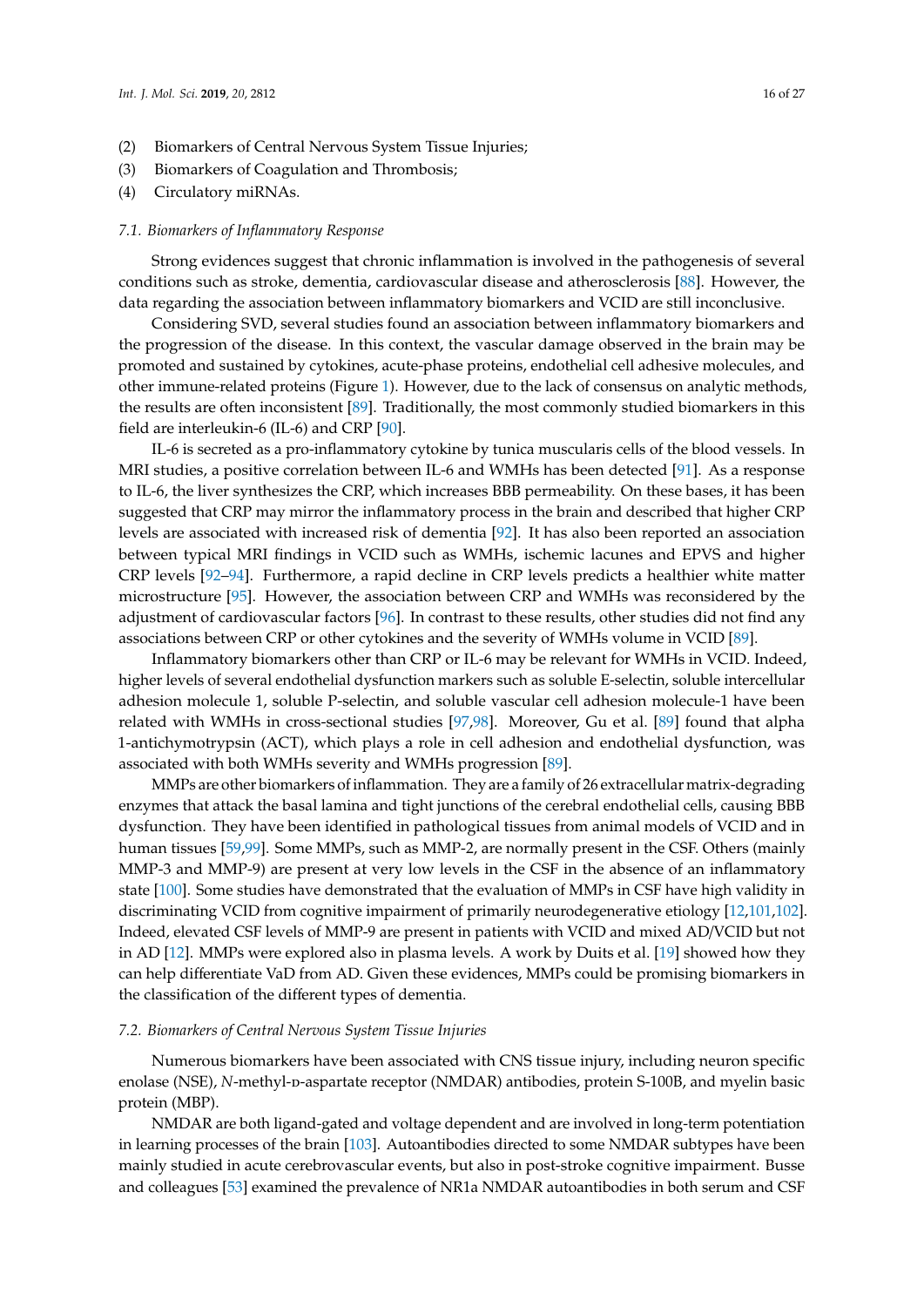of subjects affected by AD, SVD and healthy subjects. The results of the study showed the presence of NMDAR IgM, IgG, and/or IgA autoantibody titers in serum of patients with SVD. However, the results were not conclusive, because the seroprevalence of NMDAR-directed autoantibodies was age related [\[53\]](#page-22-18).

MBP is a hydrophilic protein found in myelin sheaths, whose serum levels have been found in several neurological diseases. At this regard myelin loss has been found in different types of dementia. Literature data suggest that myelin loss, secondary to hypoxic–ischemic damage, may evolve in parallel with shrunken oligodendrocytes in VaD [\[104](#page-25-1)[,105\]](#page-25-2).

S110B is an astroglial protein that has been studied as a serum marker for cerebral injury and disruption of the BBB. It has been studied as an independent predictor and diagnostic marker for stroke, VCID, and AD. However, no significant difference in S100B CSF levels was found between AD and VCID patients [\[106\]](#page-25-3).

Neurofilament light chain (NfL) is an emerging blood and CSF biomarker for neuroaxonal damage. Its role has been explored in multiple neurological diseases affecting the elderly population, such as motor neuron disease, AD and frontotemporal dementia [\[56\]](#page-22-19). A recent study found, in both sporadic SVD and CADASIL patients, an association between serum NfL levels and impaired processing speed performance. Furthermore, CADASIL patients showed a strong and independent association between serum NfL levels and measures of focal neurological deficits and disability [\[107\]](#page-25-4).

The results of another study suggest that in CADASIL the serum NfL levels correlate with disease severity, disease progression and 17-year survival [\[108\]](#page-25-5). Given these evidences, in CADASIL patients serum NfL could be a promising biomarker to monitor disease course and a possible target for new therapies.

Finally, evidences on CSF levels of  $Aβ$  and Tau proteins reveal how they may be of help in differentiating VCID from AD, even if there is a certain degree of overlap between AD and non-AD dementias, possibly reflecting underlying mixed pathologies [\[54,](#page-22-20)[57](#page-22-21)[,59–](#page-22-17)[61\]](#page-22-22).

#### *7.3. Biomarkers of Coagulation and Thrombosis*

It is well known that coagulation and fibrinolytic pathways are involved in cerebrovascular diseases. However, little is known about the role of haemostatic biomarkers in VCID with most of the studies yielding discordant evidences [\[13\]](#page-20-4).

Biomarkers identifying the coagulation cascade have been linked to stroke, VaD and AD: such biomarkers include, among the others, fibrinogen and lipoprotein-associated phospholipase A2 (Lp PLA2).

Fibrinogen is a soluble plasma glycoprotein involved in the coagulation cascade. Some studies suggest that high fibrinogen levels correlate with increased risk of dementia, both AD and VaD [\[109](#page-25-6)[,110\]](#page-25-7). This is supported by a study on MCI patients, which observed that hyperfibrinogenemia was associated with an increased risk for developing VaD [\[111\]](#page-25-8).

Lp PLA2 is an enzyme expressed primarily by leukocytes that influence the degradation of platelet-activating factors to inactive factors. It plays a crucial rule in the metabolism of low-density lipoprotein to proinflammatory proteins. Lp PLA2 is expressed in the necrotic core of atherosclerotic plaques, thus resulting a valid biomarker of atherosclerosis and plaque inflammation. However, an increased risk of dementia has also been associated with eleveted Lp PLA2 activity [\[112\]](#page-25-9).

It is known that prothrombotic status is associated with cardiovascular risk. Moreover, tissue factor and thrombomodulin, markers of endothelial activation and damage, have been associated with the extent of leukoaraiosis in SVD [\[113\]](#page-25-10).

Several studies found an association of high plasma levels of von Willebrand factor, a glycoprotein expressed by endothelial cells after tissue damage, with the number of lacunes, periventricular WMHs, and WMHs burden [\[114,](#page-25-11)[115\]](#page-25-12). Moreover, in CADASIL patients, von Willebrand factor was significantly higher than in controls [\[116\]](#page-25-13).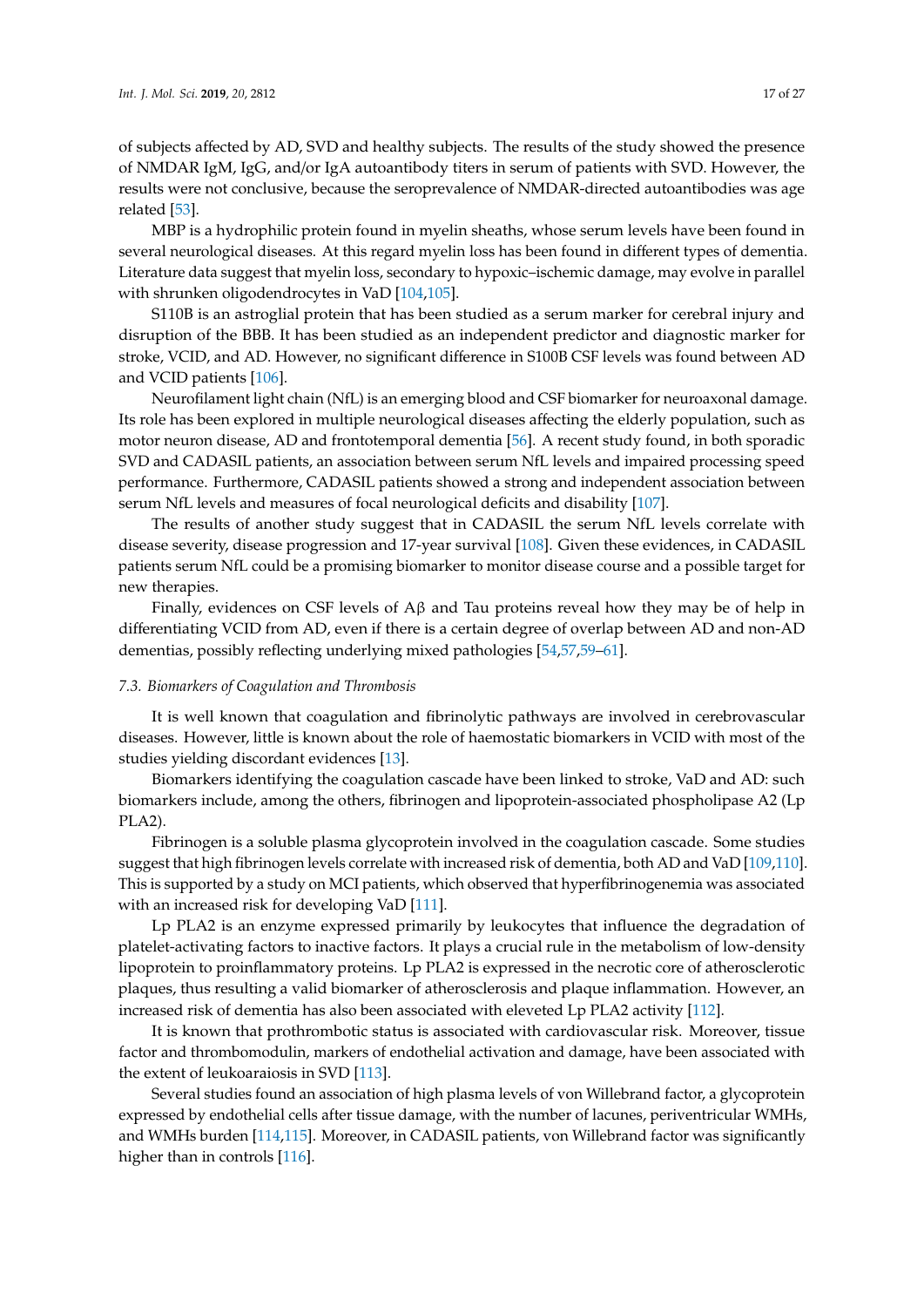Different authors described an association between high homocysteine levels, depending on metabolism of dietary methionine, and WMHs or silent lacunar infarcts [\[75\]](#page-23-10). In a large cohort of CADASIL patient, hyperhomocysteinemia was associated with an increased risk of migraine [\[117\]](#page-25-14).

Endothelial progenitor cells (EPCs) and circulating progenitor cells (CPCs) are bone marrow-derived cells involved in the maintenance of the structure and homeostasis of the endothelium [\[118\]](#page-25-15). Lower levels of EPCs are a strong predictor of cardiovascular events and some studies reported lower levels of EPCs in CADASIL and sporadic SVD patients [\[118\]](#page-25-15). These results were confirmed in a larger cohort of CADASIL patients [\[116\]](#page-25-13). About the CPCs levels in CADASIL patients, they were significantly correlated with a more severe decrease of both cognitive and motor performances [\[118\]](#page-25-15) as well as with neuroimaging findings [\[116\]](#page-25-13).

#### *7.4. Circulating microRNA*

miRNAs are small, noncoding, single-stranded RNA molecules that negatively regulate gene expression via translational inhibition or mRNA degradation. Their biological importance within organisms at all levels of the evolutionary scale has been demonstrated [\[119\]](#page-25-16). miRNAs genes are excised from exons and introns or other intergenic regions of the genome [\[120\]](#page-25-17).

An alteration of miRNAs expression has been observed in several human diseases and it may play a role in CVD, improving the gene-regulatory processes [\[121\]](#page-25-18). For these reasons, research on peripheral biomarkers in various human diseases is considering miRNAs [\[122\]](#page-25-19). Circulating miRNAs have been detected in plasma, serum, whole blood, urine, saliva, sweat, breath, and CSF, and, because of their small molecular size, they cross biological barriers (e.g., blood/brain, blood/placenta) [\[123\]](#page-26-0). Therefore, they have the potential to serve as disease biomarkers, being reported to be reproducible and stable among people [\[124\]](#page-26-1). Increasing number of miRNAs have been proven to be critical for the pathogenesis of neurological diseases [\[125\]](#page-26-2). Many studies have shown that, after CNS injury, altered miRNAs may activate processes that stimulate neuronal death through inflammation, apoptosis, and oxidative stress [\[126\]](#page-26-3).

In a recent work by Ragusa et al. [\[127\]](#page-26-4), miRNA such as miR-10b\*, miR29a-3p and miR-130b-3p were downregulated in both VaD and AD patients, but the levels of miR-130b-3p were lower in AD than in VaD patients. Furthermore Dong et al. [\[18\]](#page-20-21) found that a panel of other three miRNA (miR-31, miR-93 and miR-146a) significantly upregulated in VaD patients, could be used to discriminate AD from VaD.

With the purpose of differentiating VaD from AD, a small exploratory investigation by Sørensen et al. [\[128\]](#page-26-5) focused on the analysis of miRNA in CSF of patients affected by AD and by other types of dementia. In this exploratory study, deregulated miRNAs in seem to be associated with target genes related to AD pathology, suggesting that miRNAs are interesting candidates for AD biomarkers in the future.

Finally, Prabhakar et al. [\[39\]](#page-21-19) revealed that four miRNAs (miR-409-3p, miR-502-3p, miR-486- 5p and miR-451a) could be used as valuable biomarkers to differentiate SVD patients from healthy controls and might serve as diagnostic biomarkers for this disease. Currently, information regarding miRNAs in VCID studies is limited, but the potential diagnostic value of miRNAs is very promising.

#### **8. Discussion**

We have reviewed blood and CSF biomarkers that have been related to VCID, with both sporadic and genetic SVD. A summary of the best emerging biomarkers is presented on Tables [1](#page-8-0) and [2.](#page-11-0) Evidences from the literature are heterogeneous and mostly inconclusive. This heterogeneity is mainly explained by the differences of studies design, including different cohorts of patients analyzed and different sample sizes. However, it has to be remarked that VCID is a complex syndrome, possibly resultant from a multifactorial source of pathogenic processes. Therefore, a panel of biomarkers that reflects the different pathophysiological characteristics of the disease, might be needed to understand the contributions of each pathway involved in its pathogenesis.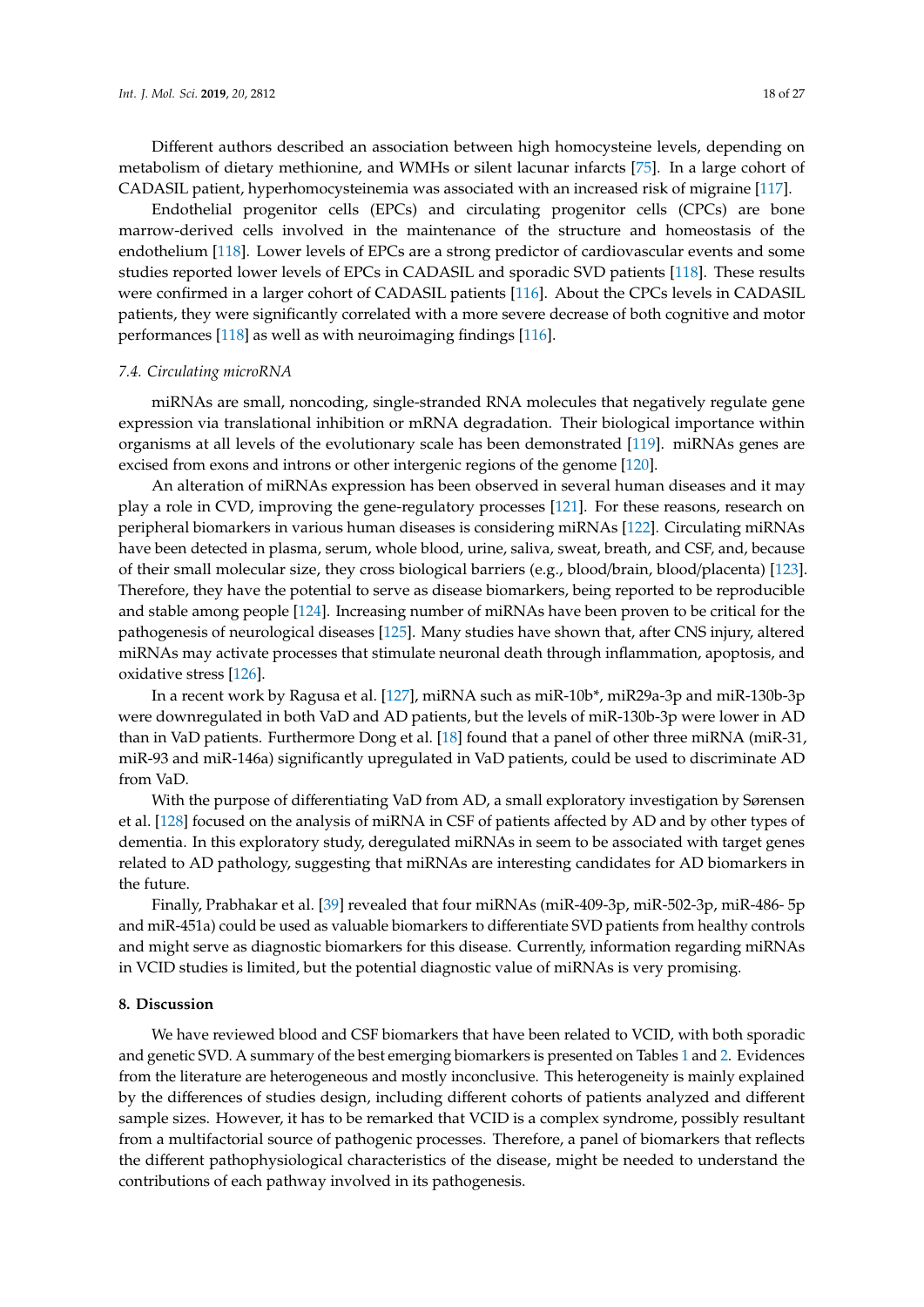From the data collected, the stronger results regard inflammatory biomarkers and molecules involved in endothelial dysfunction and coagulation cascade, although some of them have also been described to be altered in AD. This is the case of serum NfL, that is considered a potential circulating biomarker for both sporadic SVD and CADASIL burden [\[107\]](#page-25-4). It is a non-specific biomarker for neuroaxonal damage and higher serum levels have been reported also in AD patients. Commonly, the overlap of these biomarkers in VCID and AD may reflect the presence of concomitant AD and VCID neuropathological alterations.

Regarding endothelial circulating biomarkers including EPCs and CPCs, a possible limitation is that their levels in blood samples depend on the status of systemic endothelium and not only of cerebral endothelium [\[75\]](#page-23-10).

Currently, data regarding miRNAs in VaD and Post Stroke Dementia (PSD) studies are limited, but the potential diagnostic value of miRNAs is very promising. In spite of the rapidly growing number of publications on diagnostic applications of circulating miRNAs, their use for screening of CNS diseases is in early stages of development. One factor impeding the progress in this field is the difficulty of comparing the data reported by different groups due to the use of different search methods and different techniques for miRNA measurement as well as the lack of data normalization.

Another critical issue of the use of circulating miRNAs as biomarkers for diagnosis and e progression of a disease is that the pathologic processes that support the onset of the disease may change during disease progression. Furthermore, some processes, such as destruction of synapses, are common for different pathologies, including normal brain aging and neurodegenerative diseases, making the concept of differential diagnosis in CNS disease more complicated. The detection of specific miRNAs for brain regions and disease stage, preferably with longitudinal studies, might be useful in following the natural history of the disease and might facilitate the development of screening, predictive.

In this review, we do not include the analysis of biomarkers related to different clinical symptoms or VCID phenotypes. We only reported the results coming from studies on monogenic form of SVD, where the population involved is more homogeneous. Of course, biomarkers alone are often not enough to draw conclusions on a diagnosis, so they use should be considered as a support tool for a more thorough patient assessment, in a "difficult" diagnosis.

#### **9. Conclusions and Future Perspectives**

VCID is a common neurocognitive disorder still under-recognized in clinical practice and not well studied in research contexts. Evidences about CSF and blood-circulating proteins highlight the involvement of several interrelated mechanisms in the pathogenesis of VCID, including neuroinflammation, haemostasis, lipid metabolism and endothelial dysfunction. Starting from these mechanisms, emerging biomarkers have been studied. Most of analyzed studies show significant cross-sectional associations with neuroimaging or cognitive outcomes, but their utility in clinical setting remains to be established.

An important factor that restrict the applications of these biomarkers is the difficulty of comparing the data reported by different groups, due to the use of different laboratory techniques and methods of measurement. A codification for standardized procedures and methods would be of great value to further investigations.

In conclusion, further studies are needed to better understand the underlying mechanisms of tissue injury in VCID. Moreover, there is the necessity to search for an optimal panel of biomarkers with high sensitivity and specificity through a collaborative international network with harmonized protocols and procedures.

**Conflicts of Interest:** The authors declare no conflict of interest.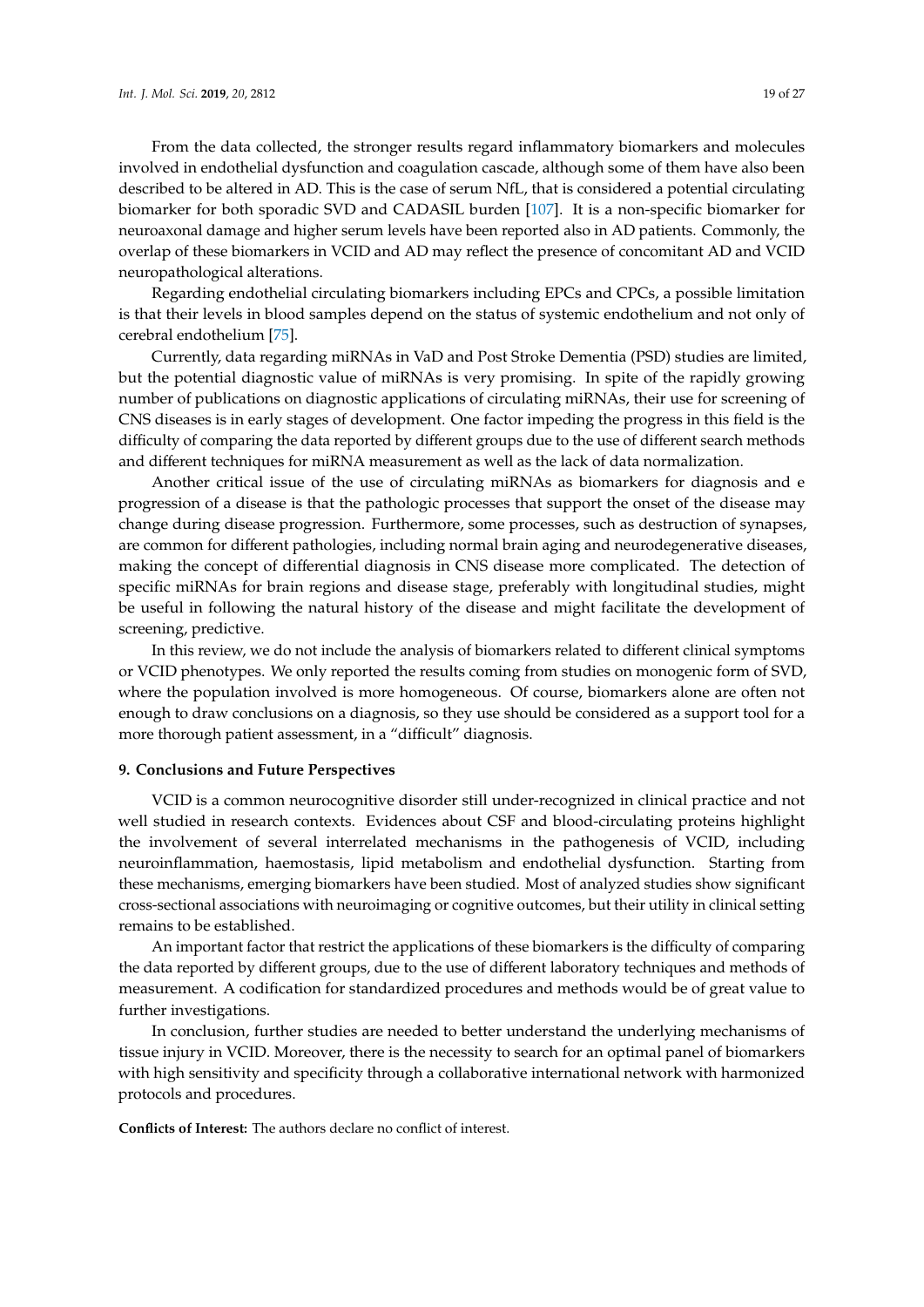#### **Abbreviations**

| <b>VCID</b>   | vascular cognitive impairment and dementia                                                 |
|---------------|--------------------------------------------------------------------------------------------|
| AD            | Alzheimer's disease                                                                        |
| <b>CVD</b>    | cerebrovascular disease                                                                    |
| VaD           | vascular dementia                                                                          |
| <b>VASCOG</b> | Society for Vascular Behavioral and Cognitive Disorders                                    |
| <b>BBB</b>    | blood-brain barrier                                                                        |
| <b>NVU</b>    | neurovascular unit                                                                         |
| <b>MID</b>    | multi-infarct dementia                                                                     |
| <b>SVD</b>    | small vessels disease                                                                      |
| <b>WMHs</b>   | white matter hyperintensities                                                              |
| <b>CSF</b>    | cerebrospinal fluid                                                                        |
| miRNA         | <b>MicroRNA</b>                                                                            |
| <b>CBF</b>    | cerebral blood flow                                                                        |
| <b>CAA</b>    | cerebral amyloid angiopathy                                                                |
| <b>WMLs</b>   | white matter lesions                                                                       |
| <b>EPVS</b>   | <b>Enlarged Perivascular spaces</b>                                                        |
| MRI           | Magnetic Resonance Imaging                                                                 |
| <b>ICAM1</b>  | intercellular adhesion molecule-1                                                          |
| VCAM-1        | vascular cell adhesion molecule-1                                                          |
| <b>MMP</b>    | matrix metalloproteinase                                                                   |
| <b>CNS</b>    | central nervous system                                                                     |
| $\Pi$ .       | interleukin                                                                                |
| $TNF\alpha$   | Tumor necrosis factor $\alpha$                                                             |
| TLR4          | toll-like receptor 4                                                                       |
| <b>CRP</b>    | C-reactive protein                                                                         |
| ACT           | alpha 1-antichymotrypsin                                                                   |
| <b>NSE</b>    | neuron specific enolase                                                                    |
| <b>NMDAR</b>  | N-methyl-D-aspartate receptor                                                              |
| <b>MBP</b>    | myelin basic protein                                                                       |
| NfL           | Neurofilament light chain                                                                  |
| CADASIL       | Cerebral Autosomal Dominant Arteriopathy with Subcortical Infarcts and Leukoencephalopathy |
| Lp PLA2       | lipoprotein-associated phospholipase A2                                                    |

#### **References**

- <span id="page-19-0"></span>1. Skrobot, O.A.; O'Brien, J.; Black, S.; Chen, C.; DeCarli, C.; Erkinjuntti, T.; Ford, G.A.; Kalaria, R.N.; Pantoni, L.; Pasquier, F.; et al. The Vascular Impairment of Cognition Classification Consensus Study. *Alzheimer's Dement.* **2016**, *13*, 624–633. [\[CrossRef\]](http://dx.doi.org/10.1016/j.jalz.2016.10.007)
- <span id="page-19-1"></span>2. Murphy, M.P.; Corriveau, R.A.; Wilcock, D.M. Vascular contributions to cognitive impairment and dementia (VCID). *Biochim. Biophys. Acta (BBA) - Mol. Basis Dis.* **2016**, *1862*, 857–859. [\[CrossRef\]](http://dx.doi.org/10.1016/j.bbadis.2016.02.010) [\[PubMed\]](http://www.ncbi.nlm.nih.gov/pubmed/26921818)
- <span id="page-19-2"></span>3. Lang, B.; Kindy, M.S.; Kozel, F.A.; Schultz, S.K.; Taheri, S. Multi-Parametric Classification of Vascular Cognitive Impairment and Dementia: The Impact of Diverse CerebrovRefascular Injury Biomarkers. *J. Alzheimer's Dis.* **2018**, *62*, 39–60. [\[CrossRef\]](http://dx.doi.org/10.3233/JAD-170733) [\[PubMed\]](http://www.ncbi.nlm.nih.gov/pubmed/29439338)
- <span id="page-19-3"></span>4. Paradise, M.B.; Sachdev, P.S. Vascular Cognitive Disorder. *Semin. Neurol.* **2019**, *392*, 241–250. [\[CrossRef\]](http://dx.doi.org/10.1055/s-0039-1678582)
- <span id="page-19-4"></span>5. Sachdev, P.; Kalaria, R.; O'Brien, J.; Skoog, I.; Alladi, S.; Black, S.E.; Blacker, D.; Blazer, D.G.; Chen, C.; Chui, H.; et al. Diagnostic criteria for vascular cognitive disorders: A VASCOG statement. *Alzheimer Dis. Assoc. Disord.* **2014**, *28*, 206–218. [\[CrossRef\]](http://dx.doi.org/10.1097/WAD.0000000000000034)
- <span id="page-19-5"></span>6. American Psychiatric Association. *Diagnostic and Statistical Manual of Mental Disorders: DSM-V*, 5th ed.; American Psychiatric Publishing: Arlington, VA, USA, 2014.
- <span id="page-19-6"></span>7. Van der Flier, W.M.; Skoog, I.; Schneider, J.A.; Pantoni, L.; Mok, V.; Chen, C.L.H.; Scheltens, P. Vascular cognitive impairment. *Nat. Rev. Dis. Primers* **2018**, *15*, 18003. [\[CrossRef\]](http://dx.doi.org/10.1038/nrdp.2018.3) [\[PubMed\]](http://www.ncbi.nlm.nih.gov/pubmed/29446769)
- <span id="page-19-7"></span>8. Gorelick, P.B.; Counts, S.E.; Nyenhuis, D. Vascular cognitive impairment and dementia. *Biochim. Biophys. Acta (BBA)—Bioenerg.* **2015**, *1862*, 860–868. [\[CrossRef\]](http://dx.doi.org/10.1016/j.bbadis.2015.12.015) [\[PubMed\]](http://www.ncbi.nlm.nih.gov/pubmed/26704177)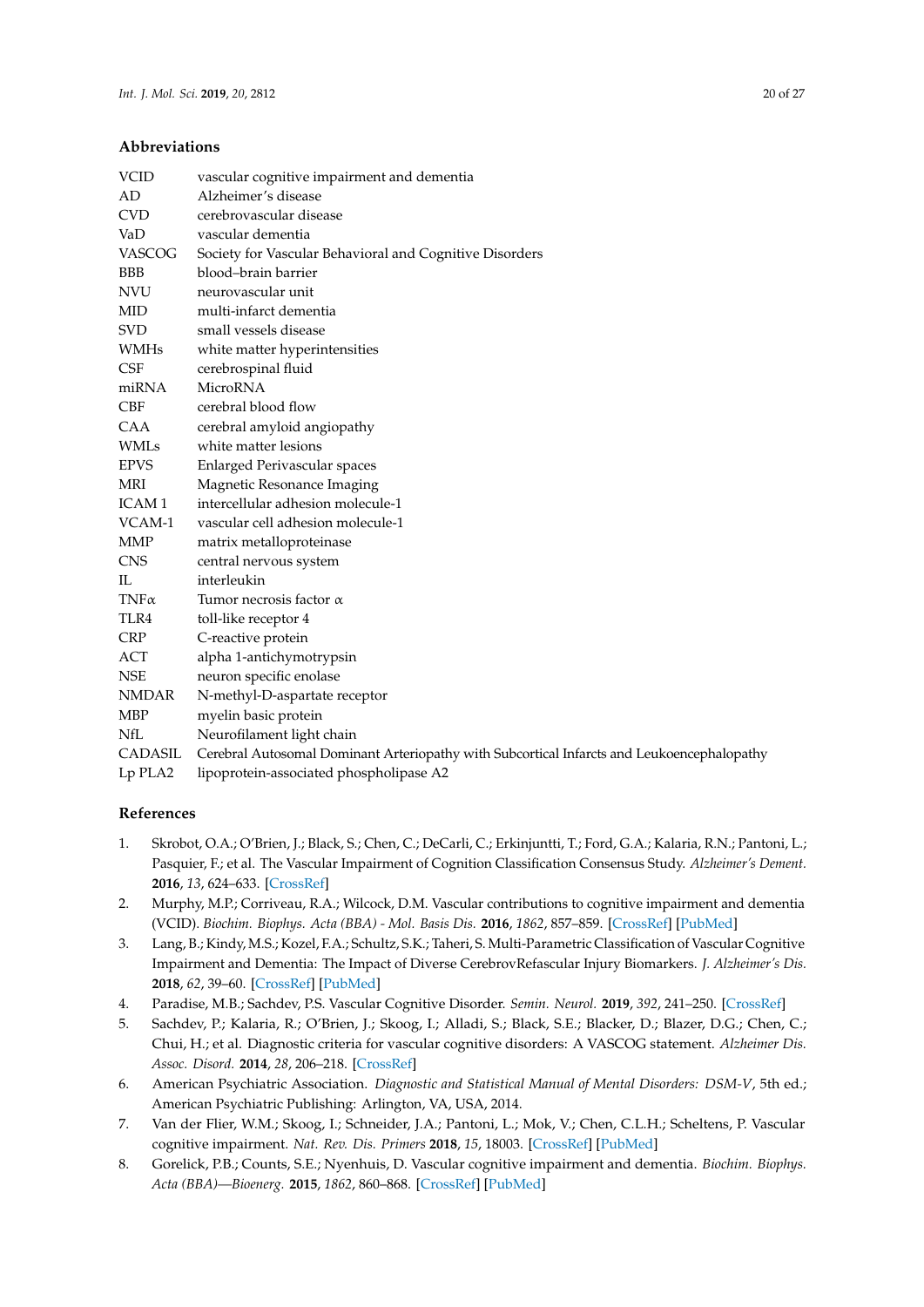- <span id="page-20-9"></span><span id="page-20-8"></span><span id="page-20-0"></span>9. Hachinski, V.C.; Lassen, N.A.; Marshall, J. Multi-infarct dementia. A cause of mental deterioration in the elderly. *Lancet* **1974**, *2*, 207–210. [\[CrossRef\]](http://dx.doi.org/10.1016/S0140-6736(74)91496-2)
- <span id="page-20-1"></span>10. Rosenberg, G.A. Extracellular matrix inflammation in vascular cognitive impairment and dementia. *Clin. Sci.* **2017**, *131*, 425–437. [\[CrossRef\]](http://dx.doi.org/10.1042/CS20160604) [\[PubMed\]](http://www.ncbi.nlm.nih.gov/pubmed/28265034)
- <span id="page-20-10"></span><span id="page-20-2"></span>11. Hachinski, V.; World Stroke, O. Stroke and Potentially Preventable Dementias Proclamation: Updated World Stroke Day Proclamation. *Stroke* **2015**, *46*, 3039–3040. [\[CrossRef\]](http://dx.doi.org/10.1161/STROKEAHA.115.011237)
- <span id="page-20-11"></span><span id="page-20-3"></span>12. Rosenberg, G.A.; Bjerke, M.; Wallin, A. Multimodal markers of inflammation in the subcortical ischemic vascular disease type of vascular cognitive impairment. *Stroke* **2014**, *45*, 1531–1538. [\[CrossRef\]](http://dx.doi.org/10.1161/STROKEAHA.113.004534) [\[PubMed\]](http://www.ncbi.nlm.nih.gov/pubmed/24692476)
- <span id="page-20-12"></span><span id="page-20-4"></span>13. Vilar-Bergua, A.; Riba-Llena, I.; Nafría, C.; Bustamante, A.; Llombart, V.; Delgado, P.; Montaner, J. Blood and CSF biomarkers in brain subcortical ischemic vascular disease: Involved pathways and clinical applicability. *J. Cereb. Blood Flow Metab.* **2016**, *36*, 55–71. [\[CrossRef\]](http://dx.doi.org/10.1038/jcbfm.2015.68) [\[PubMed\]](http://www.ncbi.nlm.nih.gov/pubmed/25899297)
- <span id="page-20-5"></span>14. Kalaria, R.N. Neuropathological diagnosis of vascular cognitive impairment and vascular dementia with implications for Alzheimer's disease. *Acta Neuropathol.* **2016**, *131*, 659–685. [\[CrossRef\]](http://dx.doi.org/10.1007/s00401-016-1571-z) [\[PubMed\]](http://www.ncbi.nlm.nih.gov/pubmed/27062261)
- <span id="page-20-13"></span><span id="page-20-6"></span>15. Yang, T.; Sun, Y.; Lu, Z.; Leak, R.K.; Zhang, F. The impact of cerebrovascular aging on vascular cognitive impairment and dementia. *Ageing Res. Rev.* **2017**, *34*, 15–29. [\[CrossRef\]](http://dx.doi.org/10.1016/j.arr.2016.09.007) [\[PubMed\]](http://www.ncbi.nlm.nih.gov/pubmed/27693240)
- <span id="page-20-14"></span><span id="page-20-7"></span>16. McAleese, K.E.; Alafuzoff, I.; Charidimou, A.; de Reuck, J.; Grinberg, L.T.; Hainsworth, A.H.; Hortobagyi, T.; Ince, P.; Jellinger, K.; Gao, J.; et al. Post-mortem assessment in vascular dementia: Advances and aspirations. *BMC Med.* **2016**, *14*, 13. [\[CrossRef\]](http://dx.doi.org/10.1186/s12916-016-0676-5) [\[PubMed\]](http://www.ncbi.nlm.nih.gov/pubmed/27600683)
- <span id="page-20-15"></span>17. Murr, J.; Carmichael, P.-H.; Julien, P.; Laurin, D. Plasma oxidized low-density lipoprotein levels and risk of Alzheimer's disease. *Neurobiol. Aging* **2014**, *35*, 1833–1838. [\[CrossRef\]](http://dx.doi.org/10.1016/j.neurobiolaging.2014.02.007)
- <span id="page-20-21"></span><span id="page-20-16"></span>18. Dong, H.; Li, J.; Huang, L.; Chen, X.; Li, D.; Wang, T.; Hu, C.; Xu, J.; Zhang, C.; Zen, K. Serum MicroRNA profiles serve as novel biomarkers for the diagnosis of Alzheimer's disease. *Dis. Markers* **2015**, *2015*, 625–659. [\[CrossRef\]](http://dx.doi.org/10.1155/2015/625659) [\[PubMed\]](http://www.ncbi.nlm.nih.gov/pubmed/26078483)
- <span id="page-20-20"></span><span id="page-20-17"></span>19. Duits, F.H.; Hernandez-Guillamon, M.; Montaner, J.; Goos, J.D.C.; Montañola, A.; Wattjes, M.P.; Barkhof, F.; Scheltens, P.; Teunissen, C.E.; Van Der Flier, W.M. Matrix Metalloproteinases in Alzheimer's Disease and Concurrent Cerebral Microbleeds. *J. Alzheimer's Dis.* **2015**, *48*, 711–720. [\[CrossRef\]](http://dx.doi.org/10.3233/JAD-143186) [\[PubMed\]](http://www.ncbi.nlm.nih.gov/pubmed/26402072)
- 20. Hatanaka, H.; Hanyu, H.; Fukasawa, R.; Hirao, K.; Shimizu, S.; Kanetaka, H.; Iwamoto, T. Differences in peripheral oxidative stress markers in Alzheimer's disease, vascular dementia and mixed dementia patients. *Geriatr. Gerontol. Int.* **2015**, *15*, 53–58. [\[CrossRef\]](http://dx.doi.org/10.1111/ggi.12659) [\[PubMed\]](http://www.ncbi.nlm.nih.gov/pubmed/26671158)
- <span id="page-20-18"></span>21. Hilal, S.; Chai, Y.L.; Ikram, M.K.; Elangovan, S.; Yeow, T.B.; Xin, X.; Chong, J.Y.; Venketasubramanian, N.; Richards, A.M.; Chong, J.P. Markers of cardiac dysfunction in cognitive impairment and dementia. *Medicine (Baltimore)* **2015**, *94*, e297. [\[CrossRef\]](http://dx.doi.org/10.1097/MD.0000000000000297) [\[PubMed\]](http://www.ncbi.nlm.nih.gov/pubmed/25569645)
- <span id="page-20-19"></span>22. Teunissen, C.E.; van der Flier, W.M.; Scheltens, P.; Duits, A.; Wijnstok, N.; Nijpels, G.; Dekker, J.M.; Blankenstein, R.M.A.; Heijboer, A.C. Serum leptin is not altered nor related to cognitive decline in Alzheimer's disease. *J. Alzheimer's Dis.* **2015**, *44*, 809–813. [\[CrossRef\]](http://dx.doi.org/10.3233/JAD-141503) [\[PubMed\]](http://www.ncbi.nlm.nih.gov/pubmed/25352450)
- 23. Wang, C.; Zhao, J.; Xu, R.; Zhao, J.; Duan, S. Identification of Pivotal Markers in Vascular Dementia Based on Proteomics Data. *Dement. Geriatr. Cogn. Disord.* **2015**, *39*, 312–320. [\[CrossRef\]](http://dx.doi.org/10.1159/000375296)
- 24. Castellazzi, M.; Trentini, A.; Romani, A.; Valacchi, G.; Bellini, T.; Bonaccorsi, G.; Fainardi, E.; Cavicchio, C.; Passaro, A.; Zuliani, G. Decreased arylesterase activity of paraoxonase-1 (PON-1) might be a common denominator of neuroinflammatory and neurodegenerative diseases. *Int. J. Biochem. Cell Biol.* **2016**, *81*, 356–363. [\[CrossRef\]](http://dx.doi.org/10.1016/j.biocel.2016.06.008) [\[PubMed\]](http://www.ncbi.nlm.nih.gov/pubmed/27312742)
- 25. Chen, Z.; Liang, X.; Zhang, C.; Wang, J.; Chen, G.; Zhang, H.; Sun, Z. Correlation of thyroid dysfunction and cognitive impairments induced by subcortical ischemic vascular disease. *Brain Behav.* **2016**, *6*, e00452. [\[CrossRef\]](http://dx.doi.org/10.1002/brb3.452) [\[PubMed\]](http://www.ncbi.nlm.nih.gov/pubmed/27127724)
- 26. Dukic, L.; Simundic, A.-M.; Martinic-Popovic, I.; Kackov, S.; Diamandis, A.; Begcevic, I.; Diamandis, E.P. The role of human kallikrein 6, clusterin and adiponectin as potential blood biomarkers of dementia. *Clin. Biochem.* **2016**, *49*, 213–218. [\[CrossRef\]](http://dx.doi.org/10.1016/j.clinbiochem.2015.10.014) [\[PubMed\]](http://www.ncbi.nlm.nih.gov/pubmed/26515085)
- 27. Horvath, I.; Jia, X.; Johansson, P.; Wang, C.; Moskalenko, R.; Steinau, A.; Forsgren, L.; Wågberg, T.; Svensson, J.; Zetterberg, H.; et al. Pro-inflammatory S100A9 Protein as a Robust Biomarker Differentiating Early Stages of Cognitive Impairment in Alzheimer's Disease. *ACS Chem. Neurosci.* **2016**, *20*, 34–39. [\[CrossRef\]](http://dx.doi.org/10.1021/acschemneuro.5b00265) [\[PubMed\]](http://www.ncbi.nlm.nih.gov/pubmed/26550994)
- 28. Kitagawa, K.; Miwa, K.; Okazaki, S.; Sakaguchi, M.; Mochizuki, H. Serum high-molecular-weight adiponectin level and incident dementia in patients with vascular risk factors. *Eur. J. Neurol.* **2016**, *23*, 641–647. [\[CrossRef\]](http://dx.doi.org/10.1111/ene.12915) [\[PubMed\]](http://www.ncbi.nlm.nih.gov/pubmed/26682770)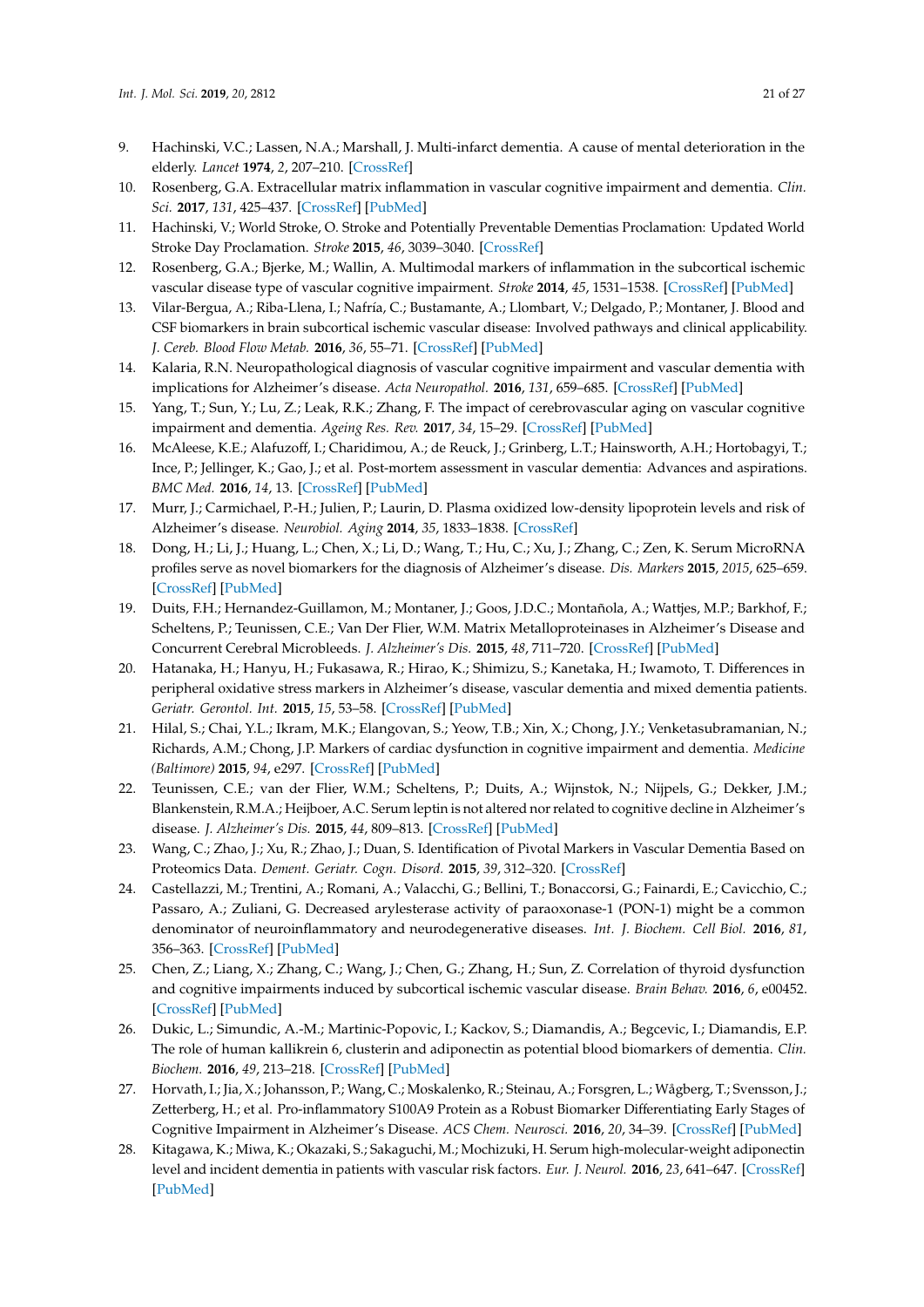- <span id="page-21-7"></span><span id="page-21-6"></span><span id="page-21-5"></span><span id="page-21-4"></span><span id="page-21-3"></span><span id="page-21-2"></span><span id="page-21-1"></span><span id="page-21-0"></span>29. Levada, O.A.; Cherednichenko, N.V.; Trailin, A.V.; Troyan, A.S. Plasma Brain-Derived Neurotrophic Factor as a Biomarker for the Main Types of Mild Neurocognitive Disorders and Treatment Efficacy: A Preliminary Study. *Dis. Markers* **2016**, *2016*, 1–7. [\[CrossRef\]](http://dx.doi.org/10.1155/2016/4095723)
- <span id="page-21-8"></span>30. Mirza, S.S.; de Bruijn, R.F.; Koudstaal, P.J.; van den Meiracker, A.H.; Franco, O.H.; Hofman, A.; Tiemeier, H.; Ikram, M.A. The N-terminal pro B-type natriuretic peptide, and risk of dementia and cognitive decline: A 10-year follow-up study in the general population. *J. Neurol. Neurosurg. Psychiatry* **2016**, *87*, 356–362. [\[CrossRef\]](http://dx.doi.org/10.1136/jnnp-2014-309968)
- <span id="page-21-9"></span>31. Nilsson, E.D.; Melander, O.; Elmståhl, S.; Lethagen, E.; Minthon, L.; Pihlsgård, M.; Nägga, K. Copeptin, a Marker of Vasopressin, Predicts Vascular Dementia but not Alzheimer's Disease. *J. Alzheimer's Dis.* **2016**, *52*, 1047–1053. [\[CrossRef\]](http://dx.doi.org/10.3233/JAD-151118)
- <span id="page-21-10"></span>32. Pan, X.; Fei, G.; Lu, J.; Jin, L.; Pan, S.; Chen, Z.; Wang, C.; Sang, S.; Liu, H.; Hu, W. Measurement of Blood Thiamine Metabolites for Alzheimer's Disease Diagnosis. *EBio Med.* **2015**, *3*, 155–162. [\[CrossRef\]](http://dx.doi.org/10.1016/j.ebiom.2015.11.039) [\[PubMed\]](http://www.ncbi.nlm.nih.gov/pubmed/26870826)
- <span id="page-21-11"></span>33. Bednarska-Makaruk, M.; Graban, A.; Wiśniewska, A.; Łojkowska, W.; Bochyńska, A.; Gugała-Iwaniuk, M.; Sławińska, K.; Ługowska, A.; Ryglewicz, D.; Wehr, H. Association of adiponectin, leptin and resistin with inflammatory markers and obesity in dementia. *Biogerontology* **2017**, *18*, 561–580. [\[CrossRef\]](http://dx.doi.org/10.1007/s10522-017-9701-0) [\[PubMed\]](http://www.ncbi.nlm.nih.gov/pubmed/28421328)
- <span id="page-21-12"></span>34. Busse, M.; Michler, E.; Von Hoff, F.; Dobrowolny, H.; Hartig, R.; Frodl, T. Alterations in the Peripheral Immune System in Dementia. *J. Alzheimer's Dis.* **2017**, *58*, 1–11. [\[CrossRef\]](http://dx.doi.org/10.3233/JAD-161304) [\[PubMed\]](http://www.ncbi.nlm.nih.gov/pubmed/28582858)
- <span id="page-21-13"></span>35. Holm, H.; Nägga, K.; Nilsson, E.D.; Ricci, F.; Cinosi, E.; Melander, O.; Hansson, O.; Bachus, E.; Magnusson, M.; Fedorowski, A. N-Terminal Prosomatostatin and Risk of Vascular Dementia. *Cerebrovasc. Dis.* **2017**, *44*, 259–265. [\[CrossRef\]](http://dx.doi.org/10.1159/000479940) [\[PubMed\]](http://www.ncbi.nlm.nih.gov/pubmed/28854435)
- <span id="page-21-14"></span>36. Holm, H.; Nägga, K.; Nilsson, E.D.; Ricci, F.; Melander, O.; Hansson, O.; Bachus, E.; Magnusson, M.; Fedorowski, A. Biomarkers of microvascular endothelial dysfunction predict incident dementia: A population-based prospective study. *J. Intern. Med.* **2017**, *282*, 94–101. [\[CrossRef\]](http://dx.doi.org/10.1111/joim.12621)
- <span id="page-21-15"></span>37. Hsu, P.-F.; Pan, W.-H.; Yip, B.-S.; Chen, R.C.-Y.; Cheng, H.-M.; Chuang, S.-Y. C-Reactive Protein Predicts Incidence of Dementia in an Elderly Asian Community Cohort. *J. Am. Med Dir. Assoc.* **2017**, *18*, 277.e7–277.e11. [\[CrossRef\]](http://dx.doi.org/10.1016/j.jamda.2016.12.006)
- <span id="page-21-16"></span>38. Moretti, R.; Caruso, P.; Dal Ben, M.; Conti, C.; Gazzin, S.; Tiribelli, C. Vitamin D, Homocysteine, and Folate in Subcortical Vascular Dementia and Alzheimer Dementia. *Front. Aging Neurosci.* **2017**, *30*, 169. [\[CrossRef\]](http://dx.doi.org/10.3389/fnagi.2017.00169)
- <span id="page-21-19"></span><span id="page-21-17"></span>39. Prabhakar, P.; Chandra, S.R.; Christopher, R. Circulating microRNAs as potential biomarkers for the identification of vascular dementia due to cerebral small vessel disease. *Age Ageing* **2017**, *46*, 861–864. [\[CrossRef\]](http://dx.doi.org/10.1093/ageing/afx090)
- <span id="page-21-18"></span>40. Quinlan, P.; Horvath, A.; Nordlund, A.; Wallin, A.; Svensson, J. Low serum insulin-like growth factor-I (IGF-I) level is associated with increased risk of vascular dementia. *Psychoneuroendocrinology* **2017**, *86*, 169–175. [\[CrossRef\]](http://dx.doi.org/10.1016/j.psyneuen.2017.09.018)
- 41. Suridjan, I.; Herrmann, N.; Adibfar, A.; Saleem, M.; Andreazza, A.; Oh, P.I.; Lanctôt, K.L.; Naranjo, I.C. Lipid Peroxidation Markers in Coronary Artery Disease Patients with Possible Vascular Mild Cognitive Impairment. *J. Alzheimer's Dis.* **2017**, *58*, 885–896. [\[CrossRef\]](http://dx.doi.org/10.3233/JAD-161248)
- 42. Tang, S.-C.; Yang, K.-C.; Hu, C.-J.; Chiou, H.-Y.; Wu, C.C.; Jeng, J.-S. Elevated Plasma Level of Soluble Form of RAGE in Ischemic Stroke Patients with Dementia. *Neuromol. Med.* **2017**, *19*, 579–583. [\[CrossRef\]](http://dx.doi.org/10.1007/s12017-017-8471-9) [\[PubMed\]](http://www.ncbi.nlm.nih.gov/pubmed/29098526)
- 43. Vishnu, V.Y.; Modi, M.; Garg, V.K.; Mohanty, M.; Goyal, M.K.; Lal, V.; Mittal, B.R.; Prabhakar, S. Role of inflammatory and hemostatic biomarkers in Alzheimer's and vascular dementia—A pilot study from a tertiary centre in Northern India. *Asian J. Psychiatry* **2017**, *29*, 59–62. [\[CrossRef\]](http://dx.doi.org/10.1016/j.ajp.2017.04.015) [\[PubMed\]](http://www.ncbi.nlm.nih.gov/pubmed/29061429)
- 44. Wang, R.; Chen, Z.; Fu, Y.; Wei, X.; Liao, J.; Liu, X.; He, B.; Xu, Y.; Zou, J.; Yang, X.; et al. Plasma Cystatin C and High-Density Lipoprotein Are Important Biomarkers of Alzheimer's Disease and Vascular Dementia: A Cross-Sectional Study. *Front. Aging Neurosci.* **2017**, *7*, 26. [\[CrossRef\]](http://dx.doi.org/10.3389/fnagi.2017.00026) [\[PubMed\]](http://www.ncbi.nlm.nih.gov/pubmed/28223934)
- 45. Yang, R.; Fu, S.; Zhao, L.; Zhen, B.; Ye, L.; Niu, X.; Li, X.; Zhang, P.; Bai, J. Quantitation of circulating GDF-11 and β2-MG in aged patients with age-related impairment in cognitive function. *Clin. Sci. (Lond.)* **2017**, *131*, 1895–1904. [\[CrossRef\]](http://dx.doi.org/10.1042/CS20171028) [\[PubMed\]](http://www.ncbi.nlm.nih.gov/pubmed/28611236)
- 46. Brombo, G.; Bonetti, F.; Ortolani, B.; Morieri, M.L.; Bosi, C.; Passaro, A.; Vigna, G.B.; Borgna, C.; Arcidicono, M.V.; Tisato, V.; et al. Lower Plasma Klotho Concentrations Are Associated with Vascular Dementia but Not Late-Onset Alzheimer's Disease. *Gerontology* **2018**, *64*, 414–421. [\[CrossRef\]](http://dx.doi.org/10.1159/000488318)
- 47. Latourte, A.; Soumaré, A.; Bardin, T.; Perez-Ruiz, F.; Debette, S.; Richette, P. Uric acid and incident dementia over 12 years of follow-up: A population-based cohort study. *Ann. Rheum. Dis.* **2018**, *77*, 328–335. [\[CrossRef\]](http://dx.doi.org/10.1136/annrheumdis-2016-210767)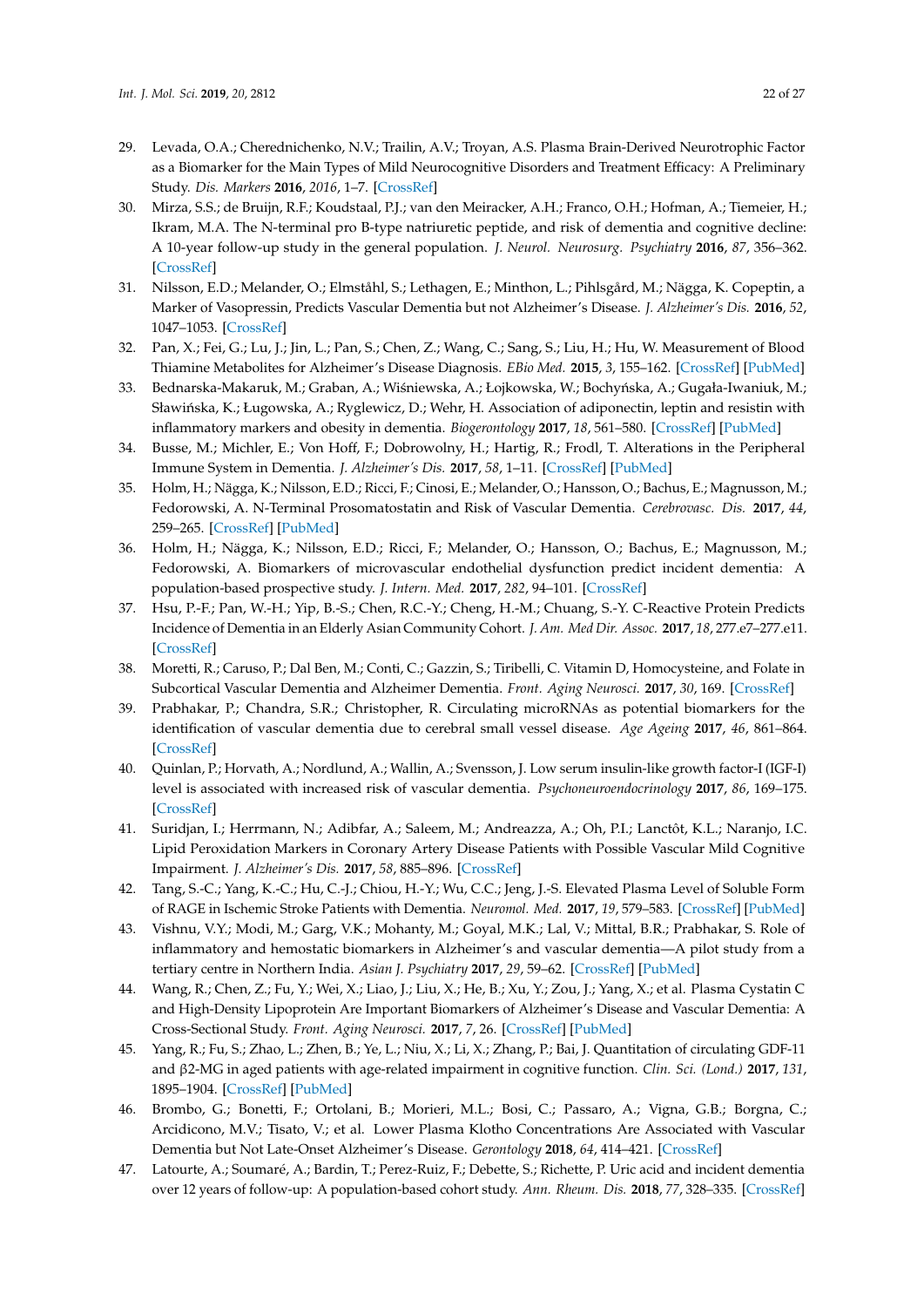- <span id="page-22-6"></span><span id="page-22-5"></span><span id="page-22-4"></span><span id="page-22-3"></span><span id="page-22-2"></span><span id="page-22-1"></span><span id="page-22-0"></span>48. Lauriola, M.; Paroni, G.; Ciccone, F.; Onofrio, G.D.; Cascavilla, L.; Paris, F.; Gravina, C.; Urbano, M.; Seripa, D.; Greco, A. Erythrocyte Associated Amyloid-β as Potential Biomarker to Diagnose Dementia. *Curr. Alzheimer Res.* **2018**, *15*, 381–385. [\[CrossRef\]](http://dx.doi.org/10.2174/1567205014666171110160556)
- <span id="page-22-7"></span>49. Shang, J.; Yamashita, T.; Fukui, Y.; Song, D.; Li, X.; Zhai, Y.; Nakano, Y.; Morihara, R.; Hishikawa, N.; Ohta, Y.; et al. Different Associations of Plasma Biomarkers in Alzheimer's Disease, Mild Cognitive Impairment, Vascular Dementia, and Ischemic Stroke. *J. Clin. Neurol.* **2018**, *14*, 29–34. [\[CrossRef\]](http://dx.doi.org/10.3988/jcn.2018.14.1.29)
- <span id="page-22-8"></span>50. Staszewski, J.; Piusińska-Macoch, R.; Brodacki, B.; Skrobowska, E.; Stępień, A. IL-6, PF-4, sCD40 L, and homocysteine are associated with the radiological progression of cerebral small-vessel disease: A 2-year follow-up study. *Clin. Interv. Aging* **2018**, *13*, 1135–1141. [\[CrossRef\]](http://dx.doi.org/10.2147/CIA.S166773)
- <span id="page-22-9"></span>51. Yang, T.T.; Liu, C.G.; Gao, S.C.; Zhang, Y.; Wang, P.C. The Serum Exosome Derived MicroRNA-135a, -193b, and -384 Were Potential Alzheimer's Disease Biomarkers. *Biomed. Environ. Sci.* **2018**, *31*, 87–96.
- <span id="page-22-10"></span>52. Staszewski, J.; Skrobowska, E.; Piusińska-Macoch, R.; Brodacki, B.; Stępień, A. IL-1α and IL-6 predict vascular events or death in patients with cerebral small vessel disease-Data from the SHEF-CSVD study. *Adv. Med. Sci.* **2019**, *64*, 258–266. [\[CrossRef\]](http://dx.doi.org/10.1016/j.advms.2019.02.003) [\[PubMed\]](http://www.ncbi.nlm.nih.gov/pubmed/30844663)
- <span id="page-22-18"></span><span id="page-22-11"></span>53. Busse, S.; Busse, M.; Brix, B.; Probst, C.; Genz, A.; Bogerts, B.; Stoecker, W.; Steiner, J. Seroprevalence of n-methyl-d-aspartate glutamate receptor (NMDA-R) autoantibodies in aging subjects without neuropsychiatric disorders and in dementia patients. *Eur. Arch. Psychiatry Clin. Neurosci.* **2014**, *264*, 545–550. [\[CrossRef\]](http://dx.doi.org/10.1007/s00406-014-0493-9) [\[PubMed\]](http://www.ncbi.nlm.nih.gov/pubmed/24604707)
- <span id="page-22-20"></span><span id="page-22-13"></span><span id="page-22-12"></span>54. Herbert, M.K.; Aerts, M.B.; Kuiperij, H.B.; Claassen, J.A.H.R.; Spies, P.E.; Esselink, R.A.J.; Bloem, B.R.; Verbeek, M.M. Addition of MHPG to Alzheimer's disease biomarkers improves differentiation of dementia with Lewy bodies from Alzheimer's disease but not other dementias. *Alzheimer's Dement.* **2014**, *10*, 448–455.e2. [\[CrossRef\]](http://dx.doi.org/10.1016/j.jalz.2013.05.1775) [\[PubMed\]](http://www.ncbi.nlm.nih.gov/pubmed/24239248)
- <span id="page-22-14"></span>55. Hermann, P.; Romero, C.; Schmidt, C.; Reis, C.; Zerr, I. CSF biomarkers and neuropsychological profiles in patients with cerebral small-vessel disease. *PLoS ONE* **2014**, *9*, e105000. [\[CrossRef\]](http://dx.doi.org/10.1371/journal.pone.0105000) [\[PubMed\]](http://www.ncbi.nlm.nih.gov/pubmed/25147945)
- <span id="page-22-19"></span><span id="page-22-15"></span>56. Skillbäck, T.; Farahmand, B.; Bartlett, J.W.; Rosén, C.; Mattsson, N.; Nägga, K.; Kilander, L.; Religa, D.; Wimo, A.; Winblad, B.; et al. CSF neurofilament light differs in neurodegenerative diseases and predicts severity and survival. *Neurology* **2014**, *83*, 1945–1953.
- <span id="page-22-21"></span>57. Ewers, M.; Mattsson, N.; Minthon, L.; Molinuevo, J.L.; Antonell, A.; Popp, J.; Jessen, F.; Herukka, S.K.; Soininen, H.; Maetzler, W. CSF biomarkers for the differential diagnosis of Alzheimer's disease: A large-scale international multicenter study. *Alzheimer's Dement.* **2015**, *11*, 1306–1315. [\[CrossRef\]](http://dx.doi.org/10.1016/j.jalz.2014.12.006)
- <span id="page-22-16"></span>58. Liguori, C.; Stefani, A.; Sancesario, G.; Sancesario, G.M.; Marciani, M.G.; Pierantozzi, M. CSF lactate levels, τ proteins, cognitive decline: A dynamic relationship in Alzheimer's disease. *J. Neurol. Neurosurg. Psychiatry* **2015**, *86*, 655–659. [\[CrossRef\]](http://dx.doi.org/10.1136/jnnp-2014-308577)
- <span id="page-22-17"></span>59. Rosenberg, G.A.; Prestopnik, J.; Adair, J.C.; Huisa, B.N.; Knoefel, J.; Caprihan, A.; Gasparovic, C.; Thompson, J.; Erhardt, E.B.; Schrader, R. Validation of biomarkers in subcortical ischaemic vascular disease of the Binswanger type: Approach to targeted treatment trials. *J. Neurol. Neurosurg. Psychiatry* **2015**, *86*, 1324–1330. [\[CrossRef\]](http://dx.doi.org/10.1136/jnnp-2014-309421)
- 60. Skillbäck, T.; Farahmand, B.Y.; Rosén, C.; Mattsson, N.; Nägga, K.; Kilander, L.; Religa, D.; Wimo, A.; Winblad, B.; Schott, J.M.; et al. Cerebrospinal fluid tau and amyloid-β1-42 in patients with dementia. *Brain* **2015**, *138*, 2716–2731. [\[CrossRef\]](http://dx.doi.org/10.1093/brain/awv181)
- <span id="page-22-22"></span>61. Struyfs, H.; Van Broeck, B.; Timmers, M.; Fransen, E.; Sleegers, K.; Van Broeckhoven, C.; de Deyn, P.P.; Streffer, J.R.; Mercken, M.; Engelborghs, S. Diagnostic Accuracy of Cerebrospinal Fluid Amyloid-β Isoforms for Early and Differential Dementia Diagnosis. *J. Alzheimer's Dis.* **2015**, *45*, 813–822. [\[CrossRef\]](http://dx.doi.org/10.3233/JAD-141986)
- 62. Skillbäck, T.; Delsing, L.; Synnergren, J.; Mattsson, N.; Janelidze, S.; Nägga, K.; Kilander, L.; Hicks, R.; Wimo, A.; Winblad, B.; et al. CSF/serum albumin ratio in dementias: A cross-sectional study on 1861 patients. *Neurobiol. Aging* **2017**, *59*, 1–9. [\[CrossRef\]](http://dx.doi.org/10.1016/j.neurobiolaging.2017.06.028) [\[PubMed\]](http://www.ncbi.nlm.nih.gov/pubmed/28779628)
- 63. Kiđemet-Piskač, S.; Leko, M.B.; Blažeković, A.; Horvat, L.L.; Klepac, N.; Sonicki, Z.; Kolenc, D.; Hof, P.R.; Boban, M.; Mimica, N.; et al. Evaluation of cerebrospinal fluid phosphorylated tau231 as a biomarker in the differential diagnosis of Alzheimer's disease and vascular dementia. *CNS Neurosci. Ther.* **2018**, *24*, 734–740. [\[CrossRef\]](http://dx.doi.org/10.1111/cns.12814) [\[PubMed\]](http://www.ncbi.nlm.nih.gov/pubmed/29453935)
- 64. Barry Erhardt, E.; Pesko, J.C.; Prestopnik, J.; Thompson, J.; Caprihan, A.; Rosenberg, G.A. Biomarkers identify the Binswanger type of vascular cognitive impairment. *J. Cereb. Blood Flow Metab.* **2018**, *7*, 271678X18762655. [\[CrossRef\]](http://dx.doi.org/10.1177/0271678X18762655) [\[PubMed\]](http://www.ncbi.nlm.nih.gov/pubmed/29513153)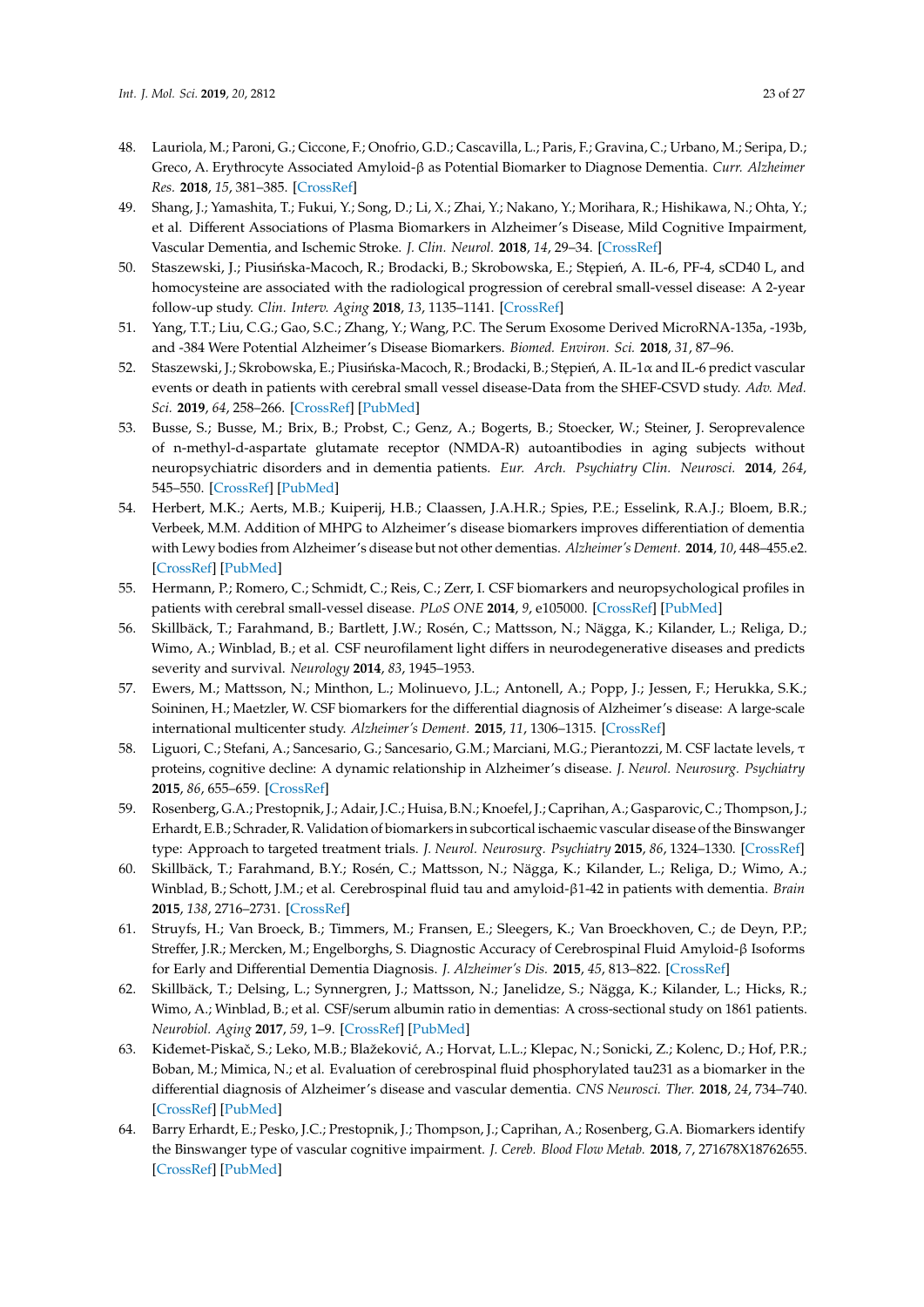- <span id="page-23-0"></span>65. Chakraborty, A.; Chatterjee, M.; Twaalfhoven, H.; Del Campo Milan, M.; Teunissen, C.E.; Scheltens, P.; Fontijn, R.D.; van Der Flier, W.M.; de Vries, H.E. Vascular Endothelial Growth Factor remains unchanged in cerebrospinal fluid of patients with Alzheimer's disease and vascular dementia. *Alzheimer's Res. Ther.* **2018**, *10*, 58. [\[CrossRef\]](http://dx.doi.org/10.1186/s13195-018-0385-8) [\[PubMed\]](http://www.ncbi.nlm.nih.gov/pubmed/29933741)
- <span id="page-23-1"></span>66. Skrobot, O.A.; Attems, J.; Esiri, M.; Hortobágyi, T.; Ironside, J.W.; Kalaria, R.N.; Lammie, G.A.; Mann, D.; Neal, J.; Ben-Shlomo, Y.; et al. Vascular cognitive impairment neuropathology guidelines (VCING): The contribution of cerebrovascular pathology to cognitive impairment. *Brain* **2016**, *139*, 2957–2969. [\[CrossRef\]](http://dx.doi.org/10.1093/brain/aww214) [\[PubMed\]](http://www.ncbi.nlm.nih.gov/pubmed/27591113)
- <span id="page-23-2"></span>67. Wallin, A.; Román, G.C.; Esiri, M.; Kettunen, P.; Svensson, J.; Paraskevas, G.P.; Kapaki, E. Update on Vascular Cognitive Impairment Associated with Subcortical Small-Vessel Disease. *J. Alzheimer's Dis.* **2018**, *62*, 1417–1441. [\[CrossRef\]](http://dx.doi.org/10.3233/JAD-170803) [\[PubMed\]](http://www.ncbi.nlm.nih.gov/pubmed/29562536)
- <span id="page-23-3"></span>68. Wardlaw, J.M.; Smith, C.; Dichgans, M. Mechanisms of sporadic cerebral small vessel disease: Insights from neuroimaging. *Lancet Neurol.* **2013**, *12*, 483–497. [\[CrossRef\]](http://dx.doi.org/10.1016/S1474-4422(13)70060-7)
- <span id="page-23-4"></span>69. Ramirez, J.; Berezuk, C.; McNeely, A.A.; Gao, F.; McLaurin, J.; Black, S.E. Imaging the Perivascular Space as a Potential Biomarker of Neurovascular and Neurodegenerative Diseases. *Cell. Mol. Neurobiol.* **2016**, *36*, 289–299. [\[CrossRef\]](http://dx.doi.org/10.1007/s10571-016-0343-6) [\[PubMed\]](http://www.ncbi.nlm.nih.gov/pubmed/26993511)
- <span id="page-23-5"></span>70. Pantoni, L. Cerebral small vessel disease: From pathogenesis and clinical characteristics to therapeutic challenges. *Lancet Neurol.* **2010**, *9*, 689–701. [\[CrossRef\]](http://dx.doi.org/10.1016/S1474-4422(10)70104-6)
- <span id="page-23-6"></span>71. Joutel, A.; Corpechot, C.; Ducros, A.; Vahedi, K.; Chabriat, H.; Mouton, P.; Alamowitch, S.; Domenga, V.; Cécillion, M.; Maréchal, E.; et al. Notch3 mutations in CADASIL, a hereditary adult-onset condition causing stroke and dementia. *Nature* **1996**, *383*, 707–710. [\[CrossRef\]](http://dx.doi.org/10.1038/383707a0)
- <span id="page-23-7"></span>72. Corlobé, A.; Verdura, E.; Hervé, D.; Scharrer, E.; Amador, M.D.M.; Guyant-Maréchal, L.; Philippi, A.; Bergametti, F.; Gazal, S.; Prieto-Morin, C.; et al. Heterozygous HTRA1 mutations are associated with autosomal dominant cerebral small vessel disease. *Brain* **2015**, *138*, 2347–2358.
- <span id="page-23-8"></span>73. Bugiani, M.; Waisfisz, Q.; Kevelam, S.H.; Bakels, H.S.; Groote, C.C.-D.; Niessen, H.W.M.; Abbink, T.E.M.; Oberstein, S.A.M.J.L.; Van Der Knaap, M.S. Cathepsin A–related arteriopathy with strokes and leukoencephalopathy (CARASAL). *Neurology* **2016**, *87*, 1777–1786. [\[CrossRef\]](http://dx.doi.org/10.1212/WNL.0000000000003251) [\[PubMed\]](http://www.ncbi.nlm.nih.gov/pubmed/27664989)
- <span id="page-23-9"></span>74. Lynch, D.S.; Jaunmuktane, Z.; Sheerin, U.-M.; Phadke, R.; Brandner, S.; Milonas, I.; Dean, A.; Bajaj, N.; McNicholas, N.; Costello, D.; et al. Hereditary leukoencephalopathy with axonal spheroids: A spectrum of phenotypes from CNS vasculitis to parkinsonism in an adult onset leukodystrophy series. *J. Neurol. Neurosurg. Psychiatry* **2015**, *87*, 512–519. [\[CrossRef\]](http://dx.doi.org/10.1136/jnnp-2015-310788) [\[PubMed\]](http://www.ncbi.nlm.nih.gov/pubmed/25935893)
- <span id="page-23-10"></span>75. Poggesi, A.; Pasi, M.; Pescini, F.; Pantoni, L.; Inzitari, D. Circulating biologic markers of endothelial dysfunction in cerebral small vessel disease: A review. *J. Cereb. Blood Flow Metab.* **2016**, *36*, 72–94. [\[CrossRef\]](http://dx.doi.org/10.1038/jcbfm.2015.116) [\[PubMed\]](http://www.ncbi.nlm.nih.gov/pubmed/26058695)
- <span id="page-23-11"></span>76. Mansour, A.; Niizuma, K.; Rashad, S.; Sumiyoshi, A.; Ryoke, R.; Endo, H.; Sato, K.; Kawashima, R.; Tominaga, T. A refined model of chronic cerebral hypoperfusion resulting in cognitive impairment and a low mortality rate in rats. *J. Neurosurg.* **2018**, 1–11. [\[CrossRef\]](http://dx.doi.org/10.3171/2018.3.JNS172274) [\[PubMed\]](http://www.ncbi.nlm.nih.gov/pubmed/30192196)
- <span id="page-23-12"></span>77. Wang, F.; Cao, Y.; Ma, L.; Pei, H.; Rausch, W.D.; Li, H. Dysfunction of Cerebrovascular Endothelial Cells: Prelude to Vascular Dementia. *Front. Aging Neurosci.* **2018**, *10*. [\[CrossRef\]](http://dx.doi.org/10.3389/fnagi.2018.00376)
- <span id="page-23-13"></span>78. Young, V.G.; Halliday, G.; Kril, J. Neuropathologic correlates of white matter hyperintensities. *Neurology* **2008**, *71*, 804–811. [\[CrossRef\]](http://dx.doi.org/10.1212/01.wnl.0000319691.50117.54)
- <span id="page-23-14"></span>79. Fernando, M.S.; Simpson, J.E.; Matthews, F.; Brayne, C.; Lewis, C.E.; Barber, R.; Kalaria, R.N.; Forster, G.; Esteves, F.; Wharton, S.B.; et al. White matter lesions in an unselected cohort of the elderly: Molecular pathology suggests origin from chronic hypoperfusion injury. *Stroke* **2006**, *37*, 1391–1398. [\[CrossRef\]](http://dx.doi.org/10.1161/01.STR.0000221308.94473.14)
- <span id="page-23-15"></span>80. Duncombe, J.; Kitamura, A.; Hase, Y.; Ihara, M.; Kalaria, R.N.; Horsburgh, K. Chronic cerebral hypoperfusion: A key mechanism leading to vascular cognitive impairment and dementia. Closing the translational gap between rodent models and human vascular cognitive impairment and dementia. *Clin. Sci.* **2017**, *131*, 2451–2468. [\[CrossRef\]](http://dx.doi.org/10.1042/CS20160727)
- <span id="page-23-16"></span>81. Abbott, N.J.; Patabendige, A.A.; Dolman, D.E.; Yusof, S.R.; Begley, D.J. Structure and function of the blood–brain barrier. *Neurobiol. Dis.* **2010**, *37*, 13–25. [\[CrossRef\]](http://dx.doi.org/10.1016/j.nbd.2009.07.030)
- <span id="page-23-17"></span>82. Ueno, M.; Chiba, Y.; Matsumoto, K.; Murakami, R.; Fujihara, R.; Kawauchi, M.; Miyanaka, H.; Nakagawa, T. Blood–brain barrier damage in vascular dementia. *Neuropathology* **2016**, *36*, 115–124. [\[CrossRef\]](http://dx.doi.org/10.1111/neup.12262) [\[PubMed\]](http://www.ncbi.nlm.nih.gov/pubmed/26607405)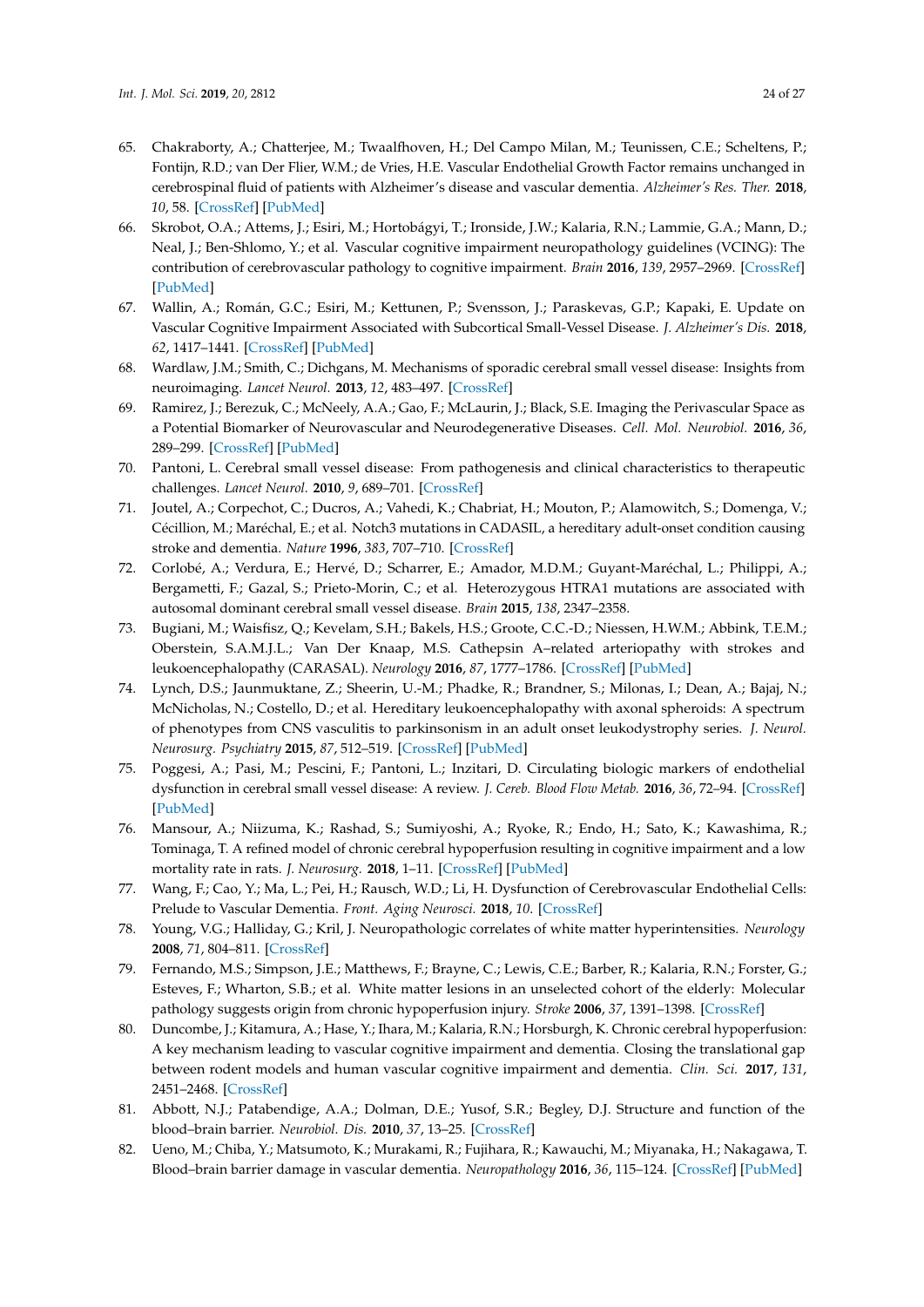- <span id="page-24-0"></span>83. Farrall, A.J.; Wardlaw, J.M. Blood–brain barrier: Ageing and microvascular disease–systematic review and meta-analysis. *Neurobiol. Aging* **2009**, *30*, 337–352. [\[CrossRef\]](http://dx.doi.org/10.1016/j.neurobiolaging.2007.07.015) [\[PubMed\]](http://www.ncbi.nlm.nih.gov/pubmed/17869382)
- <span id="page-24-1"></span>84. Amor, S.; Peferoen, L.A.N.; Vogel, D.Y.S.; Breur, M.; Valk, P.; Baker, D.; Noort, J.M.; Van Der Valk, P.; van Noort, J.M. Inflammation in neurodegenerative diseases—An update. *Immunology* **2014**, *142*, 151–166. [\[CrossRef\]](http://dx.doi.org/10.1111/imm.12233) [\[PubMed\]](http://www.ncbi.nlm.nih.gov/pubmed/24329535)
- <span id="page-24-2"></span>85. Rouhl, R.P.; Damoiseaux, J.G.; Lodder, J.; Theunissen, R.O.; Knottnerus, I.L.; Staals, J.; Henskens, L.H.; Kroon, A.A.; De Leeuw, P.W.; Tervaert, J.W.C.; et al. Vascular inflammation in cerebral small vessel disease. *Neurobiol. Aging* **2012**, *33*, 1800–1806. [\[CrossRef\]](http://dx.doi.org/10.1016/j.neurobiolaging.2011.04.008) [\[PubMed\]](http://www.ncbi.nlm.nih.gov/pubmed/21601314)
- <span id="page-24-3"></span>86. Venkat, P.; Chopp, M.; Chen, J. Models and mechanisms of vascular dementia. *Exp. Neurol.* **2015**, *272*, 97–108. [\[CrossRef\]](http://dx.doi.org/10.1016/j.expneurol.2015.05.006) [\[PubMed\]](http://www.ncbi.nlm.nih.gov/pubmed/25987538)
- <span id="page-24-4"></span>87. Vijayan, M.; Kumar, S.; Bhatti, J.S.; Reddy, P.H. Molecular Links and Biomarkers of Stroke, Vascular Dementia, and Alzheimer's Disease. *Prog. Mol. Biol. Transl. Sci.* **2017**, *146*, 95–126.
- <span id="page-24-5"></span>88. Sullivan, G.W.; Sarembock, I.J.; Linden, J. The role of inflammation in vascular diseases. *J. Leukoc. Biol.* **2000**, *67*, 591–602. [\[CrossRef\]](http://dx.doi.org/10.1002/jlb.67.5.591)
- <span id="page-24-6"></span>89. Gu, Y.; Gutierrez, J.; Meier, I.B.; Guzman, V.A.; Manly, J.J.; Schupf, N.; Brickman, A.M.; Mayeux, R. Circulating inflammatory biomarkers are related to cerebrovascular disease in older adults. *Neurol. - Neuroimmunol. Neuroinflamm.* **2018**, *6*, e521. [\[CrossRef\]](http://dx.doi.org/10.1212/NXI.0000000000000521)
- <span id="page-24-7"></span>90. Belkhelfa, M.; Beder, N.; Mouhoub, D.; Amri, M.; Hayet, R.; Tighilt, N.; Bakheti, S.; Laimouche, S.; Azzouz, D.; Belhadj, R.; et al. The involvement of neuroinflammation and necroptosis in the hippocampus during vascular dementia. *J. Neuroimmunol.* **2018**, *15*, 48–57. [\[CrossRef\]](http://dx.doi.org/10.1016/j.jneuroim.2018.04.004)
- <span id="page-24-8"></span>91. Nagai, K.; Kozaki, K.; Sonohara, K.; Akishita, M.; Toba, K. Relationship between interleukin-6 and cerebral deep white matter and periventricular hyperintensity in elderly women. *Geriatr. Gerontol. Int.* **2011**, *11*, 328–332. [\[CrossRef\]](http://dx.doi.org/10.1111/j.1447-0594.2010.00686.x)
- <span id="page-24-9"></span>92. Hilal, S.; Ikram, M.A.; Verbeek, M.M.; Franco, O.H.; Stoops, E.; Vanderstichele, H.; Niessen,W.J.; Vernooij, M.W. C-Reactive Protein, Plasma Amyloid-β Levels, and Their Interaction with Magnetic Resonance Imaging Markers. *Stroke* **2018**, *49*, 2692–2698. [\[CrossRef\]](http://dx.doi.org/10.1161/STROKEAHA.118.022317) [\[PubMed\]](http://www.ncbi.nlm.nih.gov/pubmed/30355213)
- 93. Walker, K.A.; Power, M.C.; Hoogeveen, R.C.; Folsom, A.R.; Ballantyne, C.M.; Knopman, D.S.; Windham, B.G.; Selvin, E.; Jack, C.R., Jr.; Gottesman, R.F. Midlife systemic inflammation, late-life white matter integrity, and cerebral small vessel disease: The atherosclerosis risk in communities study. *Stroke* **2017**, *48*, 3196–3202. [\[CrossRef\]](http://dx.doi.org/10.1161/STROKEAHA.117.018675) [\[PubMed\]](http://www.ncbi.nlm.nih.gov/pubmed/29101255)
- <span id="page-24-10"></span>94. Satizabal, C.; Zhu, Y.C.; Mazoyer, B.; Dufouil, C.; Tzourio, C. Circulating IL-6 and CRP are associated with MRI findings in the elderly: The 3C-Dijon Study. *Neurology* **2012**, *78*, 720–727. [\[CrossRef\]](http://dx.doi.org/10.1212/WNL.0b013e318248e50f) [\[PubMed\]](http://www.ncbi.nlm.nih.gov/pubmed/22357713)
- <span id="page-24-11"></span>95. Bettcher, B.M.; Yaffe, K.; Boudreau, R.M.; Neuhaus, J.; Aizenstein, H.; Ding, J.; Kritchevsky, S.B.; Launer, L.J.; Liu, Y.; Satterfield, S.; et al. Declines in inflammation predict greater white matter microstructure in older adults. *Neurobiol. Aging* **2015**, *36*, 948–954. [\[CrossRef\]](http://dx.doi.org/10.1016/j.neurobiolaging.2014.11.004) [\[PubMed\]](http://www.ncbi.nlm.nih.gov/pubmed/25554492)
- <span id="page-24-12"></span>96. Mitaki, S.; Nagai, A.; Oguro, H.; Yamaguchi, S. C-Reactive Protein Levels are Associated with Cerebral Small Vessel-Related Lesions. *Acta Neurol. Scand.* **2016**, *133*, 68–74. [\[CrossRef\]](http://dx.doi.org/10.1111/ane.12440) [\[PubMed\]](http://www.ncbi.nlm.nih.gov/pubmed/25974422)
- <span id="page-24-13"></span>97. Han, J.H.; Wong, K.S.; Wang, Y.Y.; Fu, J.H.; Ding, D.; Hong, Z.; Wong, K.S.L. Plasma level of sICAM-1 is associated with the extent of white matter lesion among asymptomatic elderly subjects. *Clin. Neurol. Neurosurg.* **2009**, *111*, 847–851. [\[CrossRef\]](http://dx.doi.org/10.1016/j.clineuro.2009.08.018) [\[PubMed\]](http://www.ncbi.nlm.nih.gov/pubmed/19825506)
- <span id="page-24-14"></span>98. Markus, H.S.; Hunt, B.; Palmer, K.; Enzinger, C.; Schmidt, H.; Schmidt, R. Markers of endothelial and hemostatic activation and progression of cerebral white matter hyperintensities: Longitudinal results of the Austrian Stroke Prevention Study. *Stroke* **2005**, *36*, 1410–1414. [\[CrossRef\]](http://dx.doi.org/10.1161/01.STR.0000169924.60783.d4) [\[PubMed\]](http://www.ncbi.nlm.nih.gov/pubmed/15905468)
- <span id="page-24-15"></span>99. Jalal, F.Y.; Yang, Y.; Thompson, J.; Lopez, A.C.; Rosenberg, G.A. Myelin loss associated with neuroinflammation in hypertensive rats. *Stroke* **2012**, *43*, 1115–1122. [\[CrossRef\]](http://dx.doi.org/10.1161/STROKEAHA.111.643080) [\[PubMed\]](http://www.ncbi.nlm.nih.gov/pubmed/22363061)
- <span id="page-24-16"></span>100. Weekman, E.M.; Wilcock, D.M. Matrix metalloproteinase in blood–brain barrier breakdown in dementia. *J. Alzheimer's Dis.* **2016**, *49*, 893–903. [\[CrossRef\]](http://dx.doi.org/10.3233/JAD-150759)
- <span id="page-24-17"></span>101. Bjerke, M.; Zetterberg, H.; Edman, Å.; Blennow, K.; Wallin, A.; Andreasson, U. Cerebrospinal Fluid Matrix Metalloproteinases and Tissue Inhibitor of Metalloproteinases in Combination with Subcortical and Cortical Biomarkers in Vascular Dementia and Alzheimer's Disease. *J. Alzheimer's Dis.* **2011**, *27*, 665–676. [\[CrossRef\]](http://dx.doi.org/10.3233/JAD-2011-110566)
- <span id="page-24-18"></span>102. Candelario-Jalil, E.; Thompson, J.; Taheri, S.; Grossetete, M.; Adair, J.C.; Edmonds, E.; Prestopnik, J.; Wills, J.; Rosenberg, G.A.; Adair, J. Matrix Metalloproteinases are Associated with Increased Blood-Brain Barrier Opening in Vascular Cognitive Impairment. *Stroke* **2011**, *42*, 1345–1350. [\[CrossRef\]](http://dx.doi.org/10.1161/STROKEAHA.110.600825) [\[PubMed\]](http://www.ncbi.nlm.nih.gov/pubmed/21454822)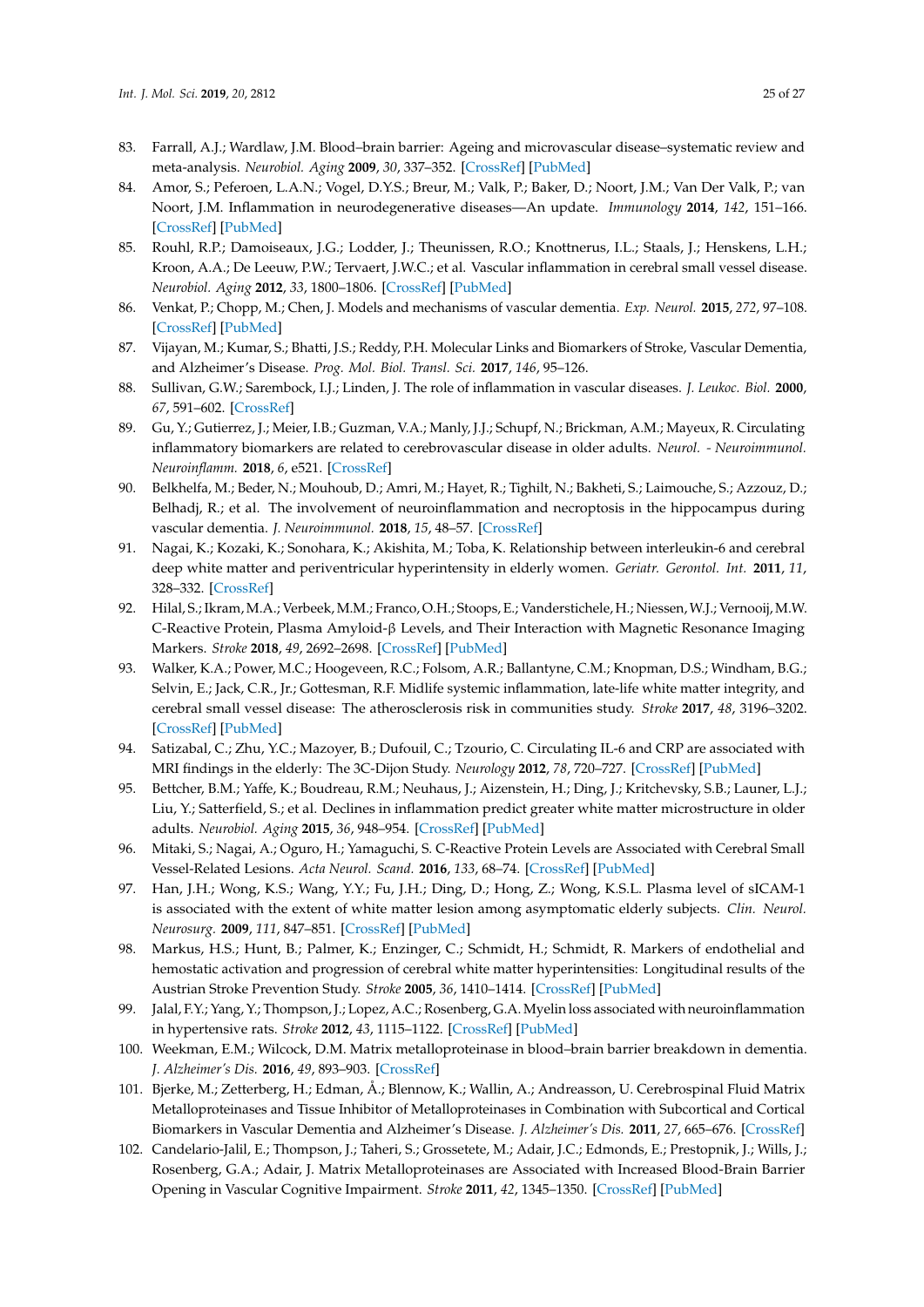- <span id="page-25-0"></span>103. Lüscher, C.; Malenka, R.C. NMDA Receptor-Dependent Long-Term Potentiation and Long-Term Depression (LTP/LTD). *Cold Spring Harb. Perspect. Biol.* **2012**, *4*, a005710.
- <span id="page-25-1"></span>104. Ihara, M.; Polvikoski, T.M.; Hall, R.; Slade, J.Y.; Perry, R.H.; Oakley, A.E.; Englund, E.; O'Brien, J.T.; Ince, P.G.; Kalaria, R.N. Quantification of myelin loss in frontal lobe white matter in vascular dementia, Alzheimer's disease, and dementia with Lewy bodies. *Acta Neuropathol.* **2010**, *119*, 579–589. [\[CrossRef\]](http://dx.doi.org/10.1007/s00401-009-0635-8) [\[PubMed\]](http://www.ncbi.nlm.nih.gov/pubmed/20091409)
- <span id="page-25-2"></span>105. Barker, R.; Wellington, D.; Esiri, M.M.; Love, S. Assessing white matter ischemic damage in dementia patients by measurement of myelin proteins. *J. Cereb. Blood Flow Metab.* **2013**, *33*, 1050–1057. [\[CrossRef\]](http://dx.doi.org/10.1038/jcbfm.2013.46) [\[PubMed\]](http://www.ncbi.nlm.nih.gov/pubmed/23532085)
- <span id="page-25-3"></span>106. Llorens, F.; Schmitz, M.; Knipper, T.; Schmidt, C.; Lange, P.; Fischer, A.; Hermann, P.; Zerr, I. Cerebrospinal Fluid Biomarkers of Alzheimer's Disease Show Different but Partially Overlapping Profile Compared to Vascular Dementia. *Front. Aging Neurosci.* **2017**, *9*, 289. [\[CrossRef\]](http://dx.doi.org/10.3389/fnagi.2017.00289) [\[PubMed\]](http://www.ncbi.nlm.nih.gov/pubmed/28955218)
- <span id="page-25-4"></span>107. Duering, M.; Konieczny, M.J.; Tiedt, S.; Baykara, E.; Tuladhar, A.M.; Van Leijsen, E.; Lyrer, P.; Engelter, S.T.; Gesierich, B.; Achmüller, M.; et al. Serum Neurofilament Light Chain Levels Are Related to Small Vessel Disease Burden. *J. Stroke* **2018**, *20*, 228–238. [\[CrossRef\]](http://dx.doi.org/10.5853/jos.2017.02565) [\[PubMed\]](http://www.ncbi.nlm.nih.gov/pubmed/29886723)
- <span id="page-25-5"></span>108. Gravesteijn, G.; Rutten, J.W.; Verberk, I.M.W.; Böhringer, S.; Liem, M.K.; van der Grond, J.; Aartsma-Rus, A.; Teunissen, C.E.; Oberstein, S.A.J.L. Serum Neurofilament light correlates with CADASIL disease severity and survival. *Ann. Clin. Transl. Neurol.* **2018**, *6*, 46–56. [\[CrossRef\]](http://dx.doi.org/10.1002/acn3.678)
- <span id="page-25-6"></span>109. Rothwell, P.M.; Howard, S.C.; Power, D.A.; Gutnikov, S.A.; Algra, A.; Van Gijn, J.; Clark, T.G.; Murphy, M.F.; Warlow, C.P. Fibrinogen Concentration and Risk of Ischemic Stroke and Acute Coronary Events in 5113 Patients with Transient Ischemic Attack and Minor Ischemic Stroke. *Stroke* **2004**, *35*, 2300–2305. [\[CrossRef\]](http://dx.doi.org/10.1161/01.STR.0000141701.36371.d1)
- <span id="page-25-7"></span>110. Di Napoli, M.; Papa, F.; Bocola, V. Prognostic influence of increased C-reactive protein and fibrinogen levels in ischemic stroke. *Stroke* **2001**, *32*, 133–138. [\[CrossRef\]](http://dx.doi.org/10.1161/01.STR.32.1.133)
- <span id="page-25-8"></span>111. Xu, G.; Zhang, H.; Zhang, S.; Fan, X.; Liu, X. Plasma fibrinogen is associated with cognitive decline and risk for dementia in patients with mild cognitive impairment. *Int. J. Clin. Pract.* **2008**, *62*, 1070–1075. [\[CrossRef\]](http://dx.doi.org/10.1111/j.1742-1241.2007.01268.x)
- <span id="page-25-9"></span>112. Fitzpatrick, A.L.; Irizarry, M.C.; Cushman, M.; Jenny, N.S.; Chi, G.C.; Koro, C. Lipoprotein-associated phospholipase A2 and Risk of Dementia in the Cardiovascular Health Study. *Atherosclerosis* **2014**, *235*, 384–391. [\[CrossRef\]](http://dx.doi.org/10.1016/j.atherosclerosis.2014.04.032) [\[PubMed\]](http://www.ncbi.nlm.nih.gov/pubmed/24929287)
- <span id="page-25-10"></span>113. Hunt, B.J.; Parmar, K.; Bamford, J.M.; Briley, D.; Brown, M.M.; Thomas, D.J.; Markus, H.S.; Hassan, A.; O'Sullivan, M. Markers of endothelial dysfunction in lacunar infarction and ischaemic leukoaraiosis. *Brain* **2003**, *126*, 424–432.
- <span id="page-25-11"></span>114. Kearney-Schwartz, A.; Rossignol, P.; Bracard, S.; Felblinger, J.; Fay, R.; Boivin, J.-M.; Lecompte, T.; Lacolley, P.; Benetos, A.; Zannad, F. Vascular Structure and Function Is Correlated to Cognitive Performance and White Matter Hyperintensities in Older Hypertensive Patients with Subjective Memory Complaints. *Stroke* **2009**, *40*, 1229–1236. [\[CrossRef\]](http://dx.doi.org/10.1161/STROKEAHA.108.532853) [\[PubMed\]](http://www.ncbi.nlm.nih.gov/pubmed/19246701)
- <span id="page-25-12"></span>115. Nagai, M.; Hoshide, S.; Kario, K. Association of Prothrombotic Status with Markers of Cerebral Small Vessel Disease in Elderly Hypertensive Patients. *Am. J. Hypertens.* **2012**, *25*, 1088–1094. [\[CrossRef\]](http://dx.doi.org/10.1038/ajh.2012.85) [\[PubMed\]](http://www.ncbi.nlm.nih.gov/pubmed/22739806)
- <span id="page-25-13"></span>116. Pescini, F.; Donnini, I.; Cesari, F.; Nannucci, S.; Valenti, R.; Rinnoci, V.; Poggesi, A.; Gori, A.M.; Giusti, B.; Rogolino, A.; et al. Circulating Biomarkers in Cerebral Autosomal Dominant Arteriopathy with Subcortical Infarcts and Leukoencephalopathy Patients. *J. Stroke Cerebrovasc. Dis.* **2017**, *26*, 823–833. [\[CrossRef\]](http://dx.doi.org/10.1016/j.jstrokecerebrovasdis.2016.10.027) [\[PubMed\]](http://www.ncbi.nlm.nih.gov/pubmed/27876311)
- <span id="page-25-14"></span>117. Bevan, S.; Barrick, T.; Rich, P.; Markus, H.S.; Singhal, S. The influence of genetic and cardiovascular risk factors on the CADASIL phenotype. *Brain* **2004**, *127*, 2031–2038.
- <span id="page-25-15"></span>118. Pescini, F.; Cesari, F.; Giusti, B.; Sarti, C.; Zicari, E.; Bianchi, S.; Dotti, M.T.; Federico, A.; Balestrino, M.; Enrico, A.; et al. Bone marrow-derived progenitor cells in cerebral autosomal dominant arteriopathy with subcortical infarcts and leukoencephalopathy. *Stroke* **2010**, *41*, 218–223. [\[CrossRef\]](http://dx.doi.org/10.1161/STROKEAHA.109.563726) [\[PubMed\]](http://www.ncbi.nlm.nih.gov/pubmed/20035077)
- <span id="page-25-16"></span>119. Zheng, L.L.; Li, J.H.; Wu, J.; Sun, W.J.; Liu, S.; Wang, Z.L.; Zhou, H.; Yang, J.-H.; Qu, L.-H. deepBase v2.0: Identification, expression, evolution and function of small RNAs, lncRNAs and circular RNAs from deep-sequencing data. *Nucleic Acids Res.* **2016**, *44*, D196–D202. [\[CrossRef\]](http://dx.doi.org/10.1093/nar/gkv1273)
- <span id="page-25-17"></span>120. Vemuganti, R. The MicroRNAs and Stroke: No Need to be Coded to be Counted. *Transl. Stroke Res.* **2010**, *1*, 158–160. [\[CrossRef\]](http://dx.doi.org/10.1007/s12975-010-0030-8)
- <span id="page-25-18"></span>121. Li, J.; Liu, Y.; Xin, X.; Kim, T.S.; Cabeza, E.A.; Ren, J.; Nielsen, R.; Wrana, J.L.; Zhang, Z. Evidence for Positive Selection on a Number of MicroRNA Regulatory Interactions during Recent Human Evolution. *PLoS Genet.* **2012**, *8*, 1002578. [\[CrossRef\]](http://dx.doi.org/10.1371/journal.pgen.1002578)
- <span id="page-25-19"></span>122. Weidhaas, J. Using microRNAs to understand cancer biology. *Lancet Oncol.* **2010**, *11*, 106–107. [\[CrossRef\]](http://dx.doi.org/10.1016/S1470-2045(09)70386-9)